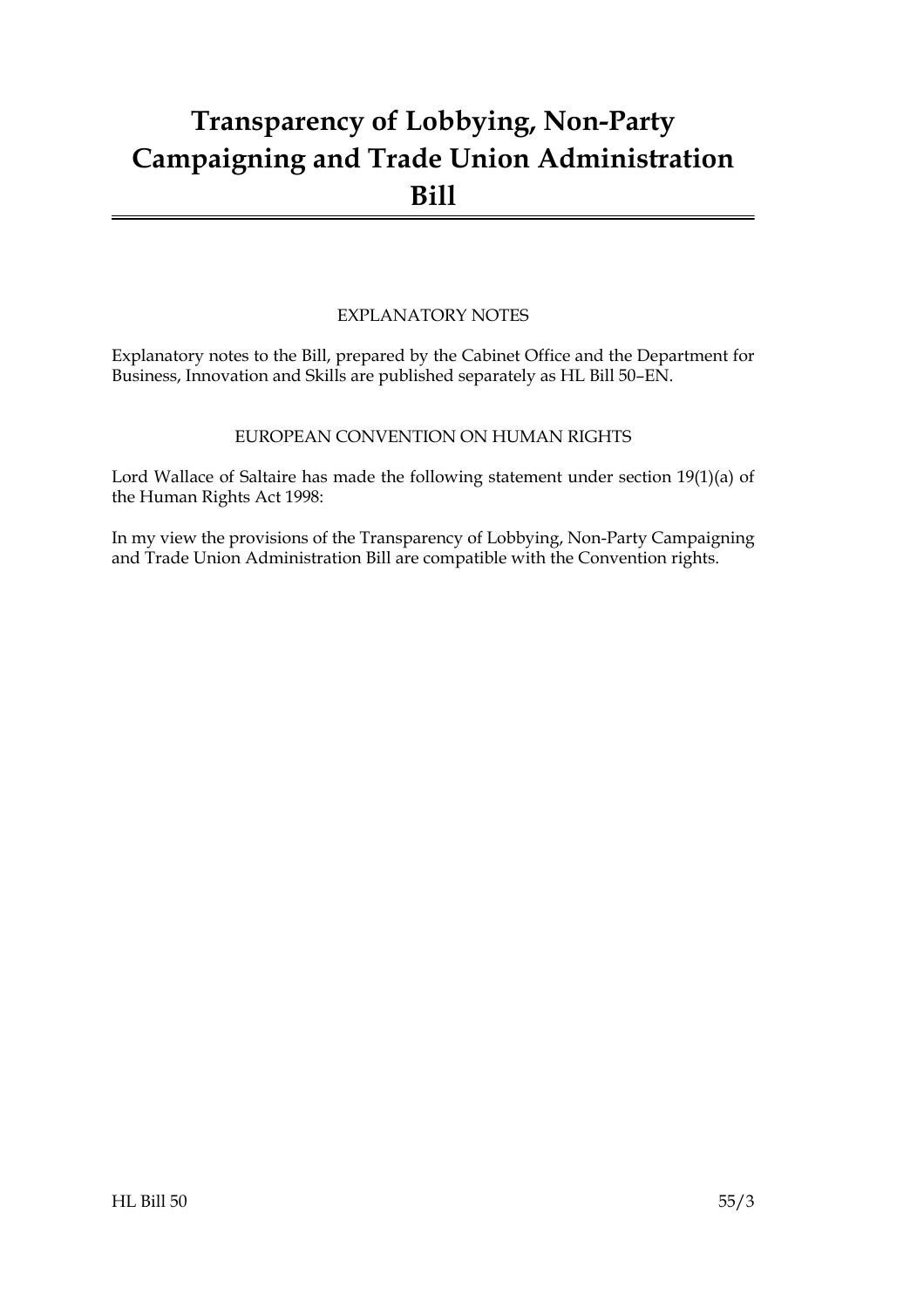# **Transparency of Lobbying, Non-Party Campaigning and Trade Union Administration Bill**

#### **CONTENTS**

#### **PART 1**

#### REGISTRATION OF CONSULTANT LOBBYISTS

#### *Requirement to register*

- 1 Prohibition on consultant lobbying unless registered
- 2 Meaning of consultant lobbying

#### *Keeping the register*

- 3 The Registrar of Consultant Lobbyists
- 4 The register
- 5 Notification of client information and changes
- 6 Duty to update register
- 7 Duty to publish register

#### *Compliance*

- 8 Duty to monitor
- 9 Notice to supply information
- 10 Limitations on duty to supply information and use of information supplied
- 11 Right to appeal against information notice

#### *Offences*

- 12 Offences
- 13 Bodies corporate and Scottish partnerships

#### *Civil penalties*

- 14 Civil penalties
- 15 Notice of intention to impose civil penalty
- 16 Imposition of penalty
- Right to appeal against imposition of civil penalty 17 Right to appeal against imposition of civil<br>18 Civil penalties and criminal proceedings
- 
- 19 Enforcement
- 20 Further provision about civil penalties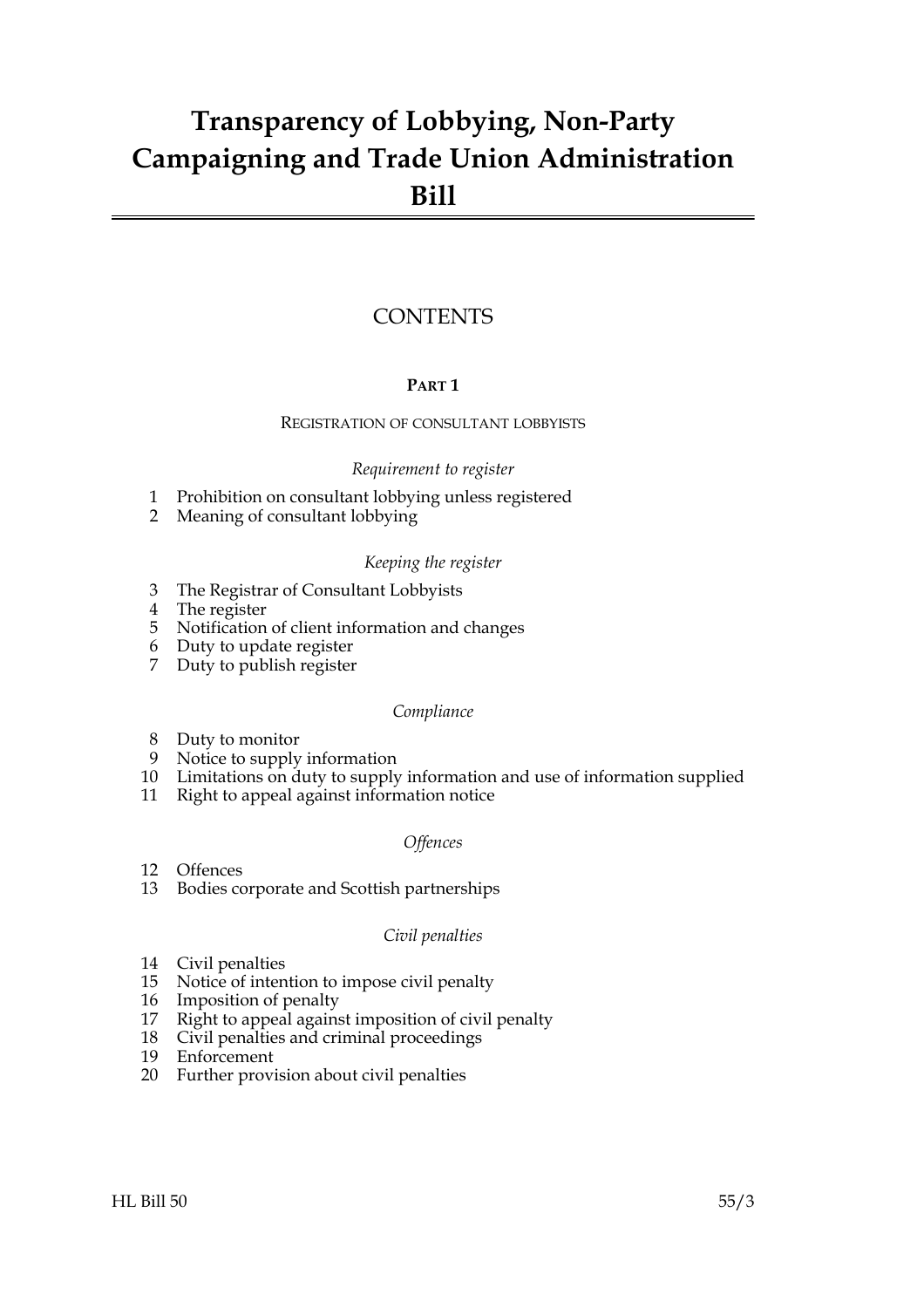#### *Supplementary*

- 21 Guidance
- 22 Charges
- 23 Power to make further provision
- 24 Regulations
- 25 Interpretation

#### **PART 2**

#### NON-PARTY CAMPAIGNING ETC

#### *Controlled expenditure*

- 26 Meaning of "controlled expenditure"<br>27 Changes to existing limits
- 27 Changes to existing limits
- Constituency limits
- 29 Targeted expenditure limits
- 30 Extension of power to vary specified sums

#### *Information and reports*

- 31 Notification requirements for recognised third parties
- Reporting of donations to recognised third parties
- 33 Statements of accounts by recognised third parties

#### *Miscellaneous*

- 34 Third party expenditure in respect of candidates
- 35 Functions of Electoral Commission with respect to compliance

#### **PART 3**

#### TRADE UNIONS' REGISTERS OF MEMBERS

- 36 Duty to provide membership audit certificate
- 37 Duty to appoint an assurer etc
- 38 Investigatory powers
- 39 Enforcement

#### **PART 4**

#### **SUPPLEMENTARY**

- 40 Financial provision
- 41 Commencement
- 42 Transitional provision
- 43 Extent
- 44 Short title

Schedule 1 — Carrying on the business of consultant lobbying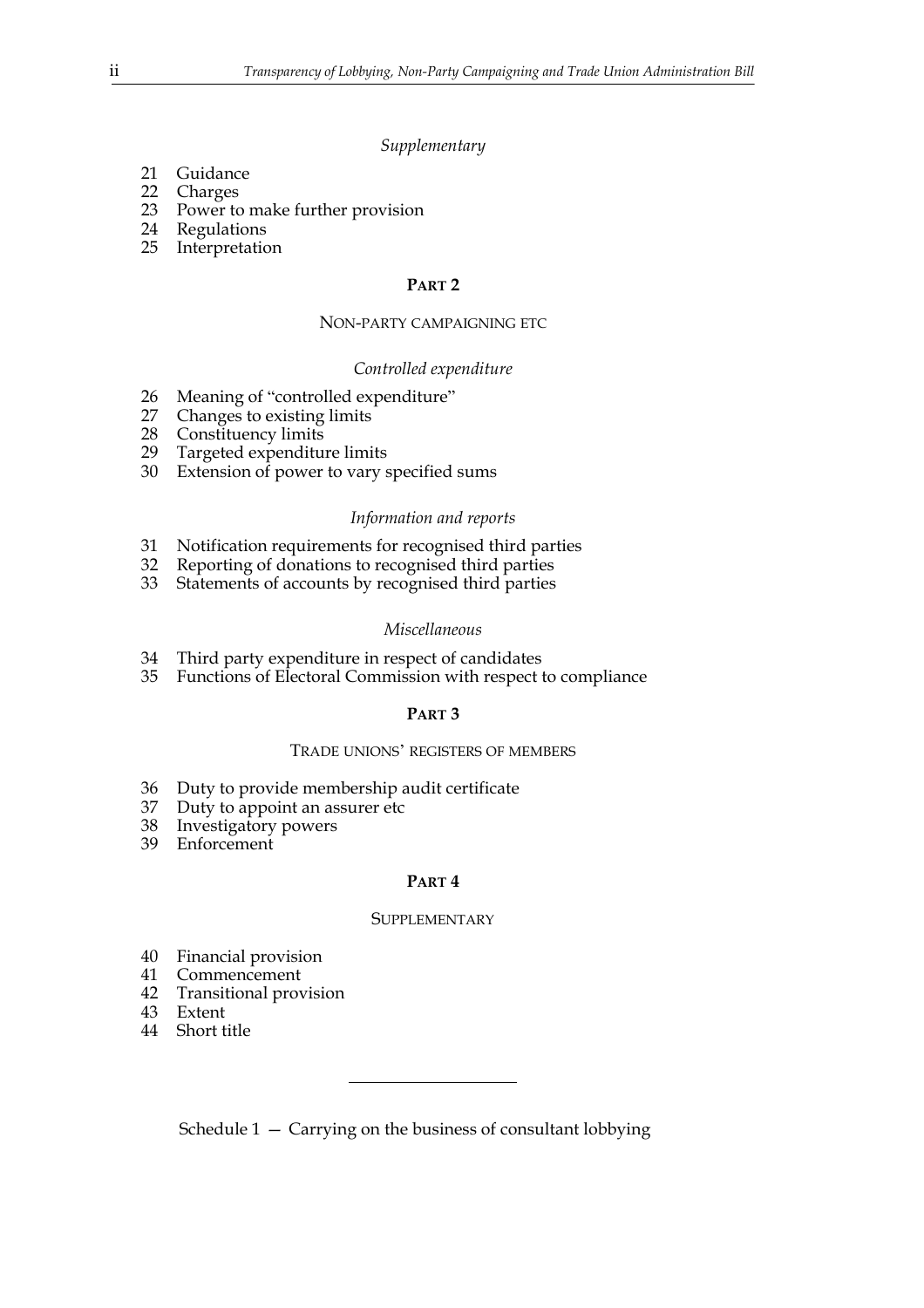| Part $1 -$ Exceptions                                |  |
|------------------------------------------------------|--|
| Part $2 -$ Meaning of terms used in section 2(1)     |  |
| Part 3 - Positions equivalent to permanent secretary |  |
| Schedule 2 – The Registrar of Consultant Lobbyists   |  |

- Schedule 3 Controlled expenditure: qualifying expenses
- Schedule 4 Requirements of quarterly and weekly donation reports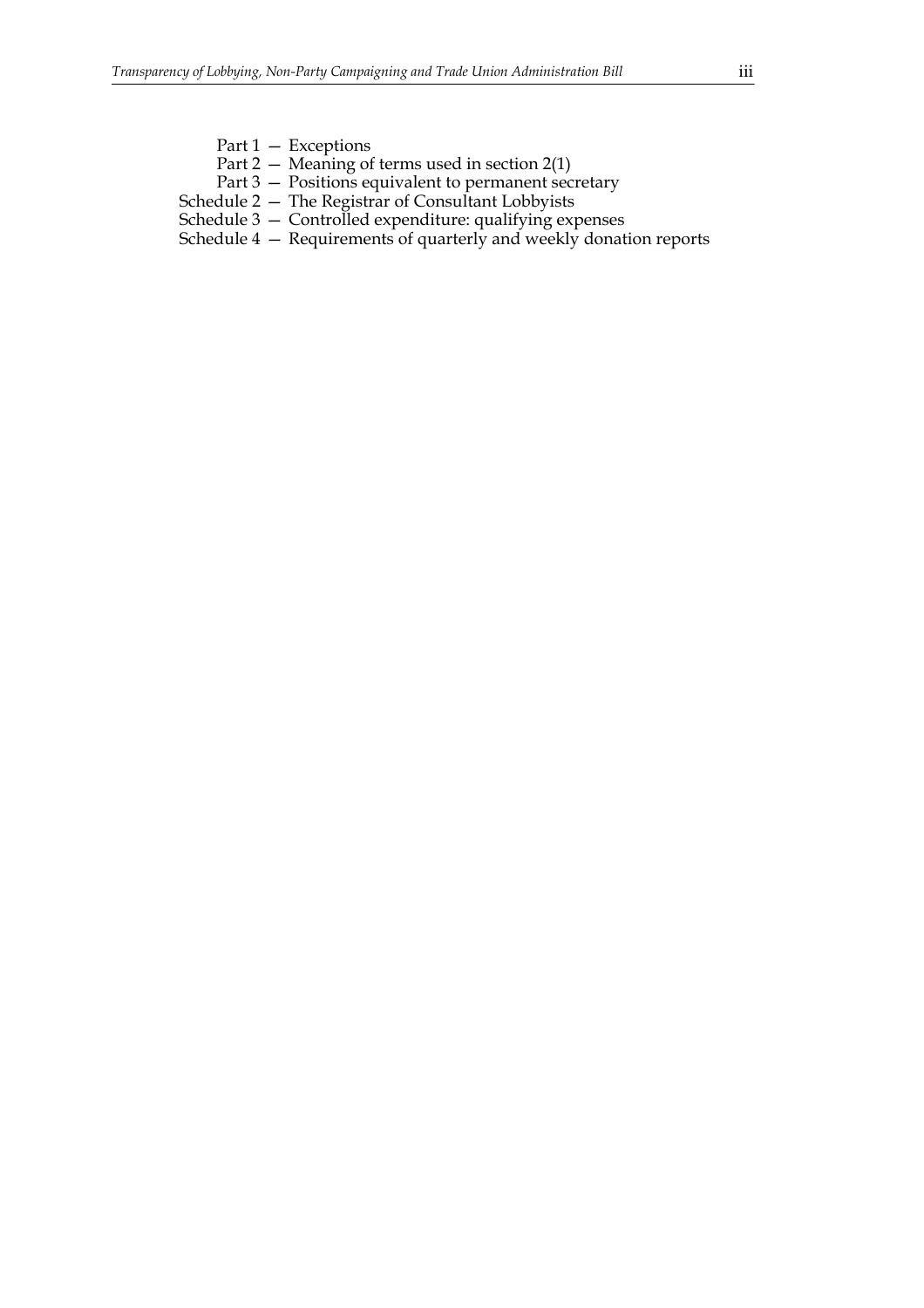# A **BILL**

#### TO

Make provision for establishing and maintaining a register of persons carrying on the business of consultant lobbying and to require those persons to be entered in the register; to make provision about expenditure and donations for political purposes; to make provision about the Electoral Commission's functions with respect to compliance with requirements imposed by or by virtue of enactments; to make provision relating to a trade union's duty to maintain a register of members under section 24 of the Trade Union and Labour Relations (Consolidation) Act 1992; and for connected purposes.

E IT ENACTED by the Queen's most Excellent Majesty, by and with the advice and consent of the Lords Spiritual and Temporal, and Commons, in this present Parliament assembled, and by the authority of the same, as follows:  $\mathbf{B}_{\text{rel}}$ 

#### **PART 1**

#### REGISTRATION OF CONSULTANT LOBBYISTS

#### *Requirement to register*

#### **1 Prohibition on consultant lobbying unless registered**

- (1) A person must not carry on the business of consultant lobbying unless the person is entered in the register of consultant lobbyists.
- (2) Sections 3 to 7 make provision about the keeping and publication of the register.

#### **2 Meaning of consultant lobbying**

- (1) For the purposes of this Part, a person carries on the business of consultant lobbying if— *10*
	- (a) in the course of a business and in return for payment, the person makes communications within subsection (3) on behalf of another person or persons,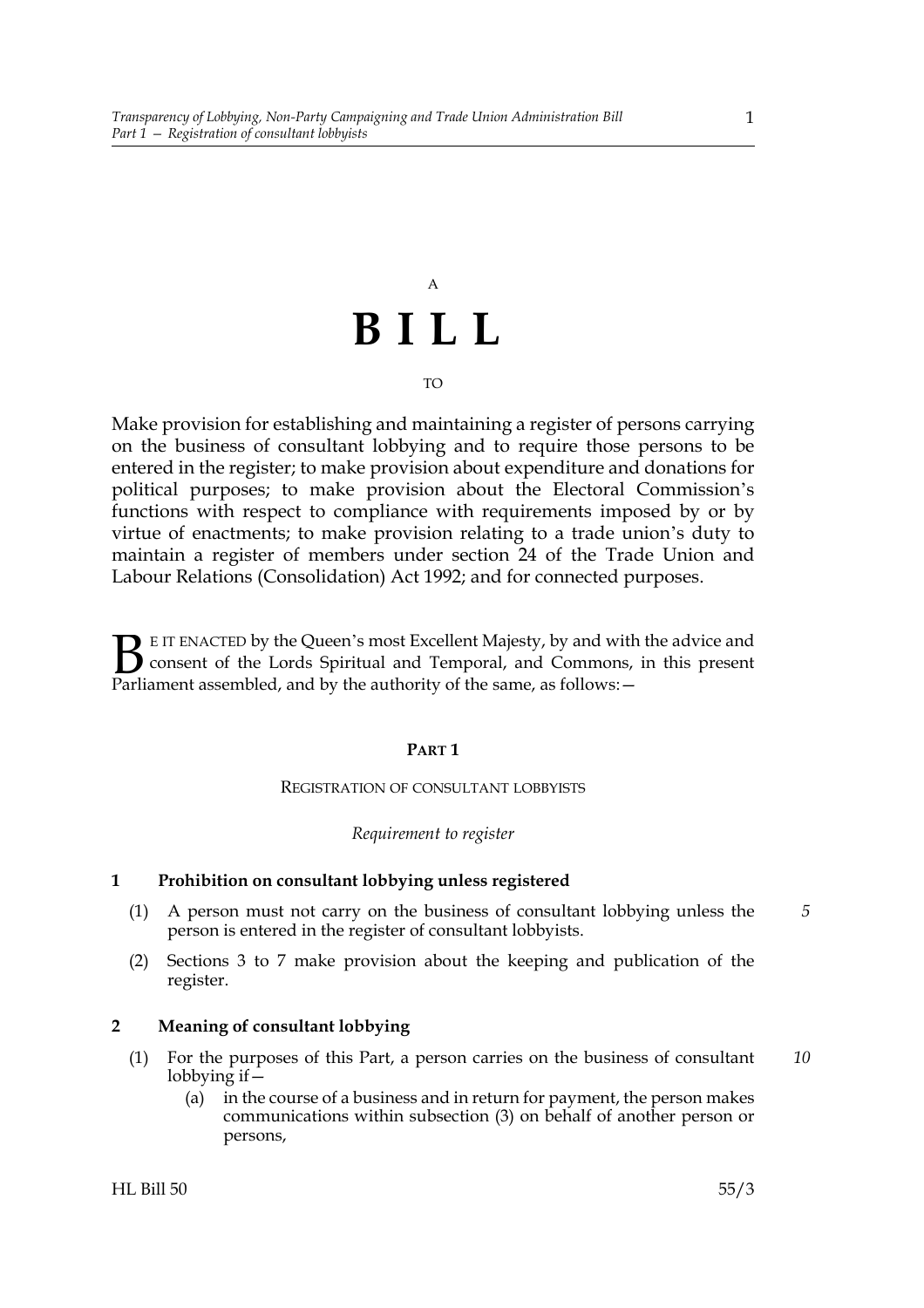- (b) the person is registered under the Value Added Tax Act 1994, and
- (c) none of the exceptions in Part 1 of Schedule 1 applies.
- (2) Part 2 of that Schedule makes provision about the meaning, for the purposes of this Part of this Act, of terms used in subsection (1).
- (3) The communications within this subsection are oral or written communications made personally to a Minister of the Crown or permanent secretary relating to— *5*
	- (a) the development, adoption or modification of any proposal of the government to make or amend primary or subordinate legislation;
	- (b) the development, adoption or modification of any other policy of the government; *10*
	- (c) the making, giving or issuing by the government of, or the taking of any other steps by the government in relation to,—
		- (i) any contract or other agreement,
		- (ii) any grant or other financial assistance, or
		- (iii) any licence or other authorisation; or
	- (d) the exercise of any other function of the government.
- (4) It does not matter whether the Minister or permanent secretary, or the person making the communication, or both, are outside the United Kingdom when the communication is made.
- (5) In this section—
	- "the government" means Her Majesty's Government in the United Kingdom;
	- "Minister of the Crown" has the same meaning as in the Ministers of the Crown Act 1975;
	- "permanent secretary" means a person serving the government in—
		- (a) the position of permanent secretary or second permanent secretary in the civil service of the State, or
		- (b) a position listed in Part 3 of Schedule 1 (positions equivalent to those mentioned in paragraph (a)). *30*

#### *Keeping the register*

#### **3 The Registrar of Consultant Lobbyists**

- (1) There is to be a Registrar of Consultant Lobbyists.
- (2) Schedule 2 makes provision about the Registrar.

#### **4 The register**

- (1) The Registrar must keep and publish a register of consultant lobbyists.
- (2) The entry for each registered person must include—
	- (a) in the case of a company  $-$ 
		- (i) its name, its registered number and the address of its registered office, and
		- (ii) the names of its directors and of any secretary and any shadow directors;

*40*

*35*

*15*

*20*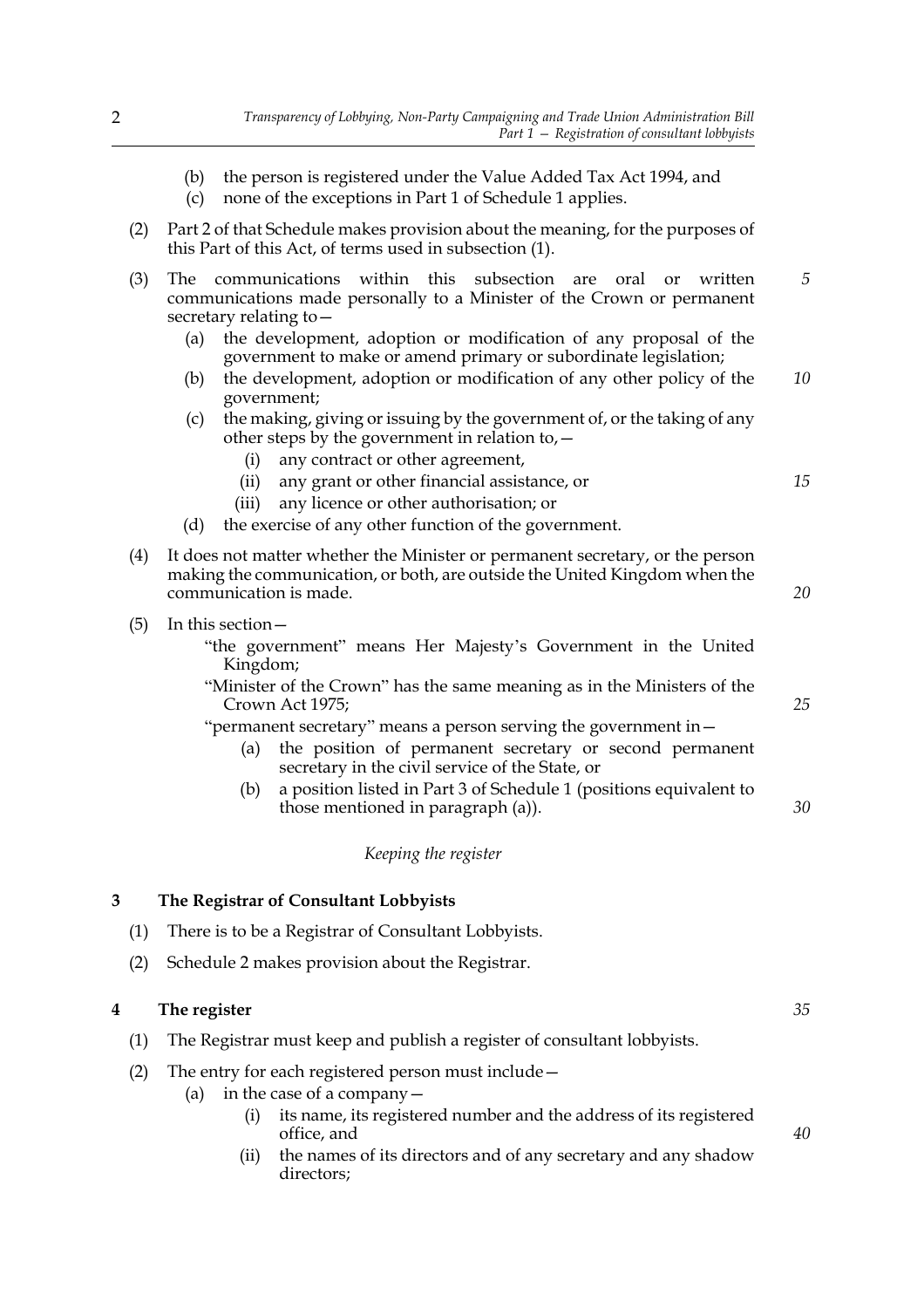- (b) in the case of a partnership (including a limited liability partnership), the names of the partners and the address of its main office or place of business;
- (c) in the case of an individual, the individual's name and the address of the individual's main place of business (or, if there is no such place, the individual's residence);
- (d) in the case of any other person (including persons outside the United Kingdom), the equivalent information as specified in regulations;
- (e) any name or names, not included under paragraphs (a) to (d), under which the person carries on business as a consultant lobbyist;
- (f) such other information regarding the identity of the person as may be determined by the Registrar;
- (g) such other information as may be specified in regulations.
- (3) Each entry must also include—
	- (a) for each quarter in which the registered person has been entered in the register, the person's client information (see section 5(3)) or the statement under section 5(5), and *15*
	- (b) if the person received payment in the pre-registration quarter to engage in lobbying, the name of the person or persons on whose behalf the lobbying was or is to be done.
- (4) The pre-registration quarter is the period of 3 months ending on the date on which the person applied to be entered in the register.
- (5) Regulations may make further provision in connection with the register; and in particular may—
	- (a) specify other information about the persons mentioned in subsection  $(3)(b)$  which must be included in the register; *25*
	- (b) make provision about applications to be entered in the register, including the form and content of those applications.
- (6) Any expression which is used in subsection  $(2)(a)$  and in the Companies Acts has the meaning which it has in those Acts (see, in particular, Schedule 8 to the Companies Act 2006). *30*

#### **5 Notification of client information and changes**

- (1) A registered person must submit an information return to the Registrar for each quarter.
- (2) The information return for a quarter must contain—
	- (a) either the client information for that quarter or a statement under subsection (5), and
	- (b) details of any change in that quarter in the particulars included in the register under section 4(2).
- (3) The client information for a quarter is  $-$ 
	- (a) if the registered person engaged in lobbying in the quarter in return for payment (whether or not the payment has been received), the name of the person or persons on whose behalf the lobbying was done, and
	- (b) if the registered person received payment in the quarter to engage in lobbying (whether or not the lobbying has been done), the name of the person or persons on whose behalf the lobbying is or was to be done.

*5*

*10*

*20*

*35*

*40*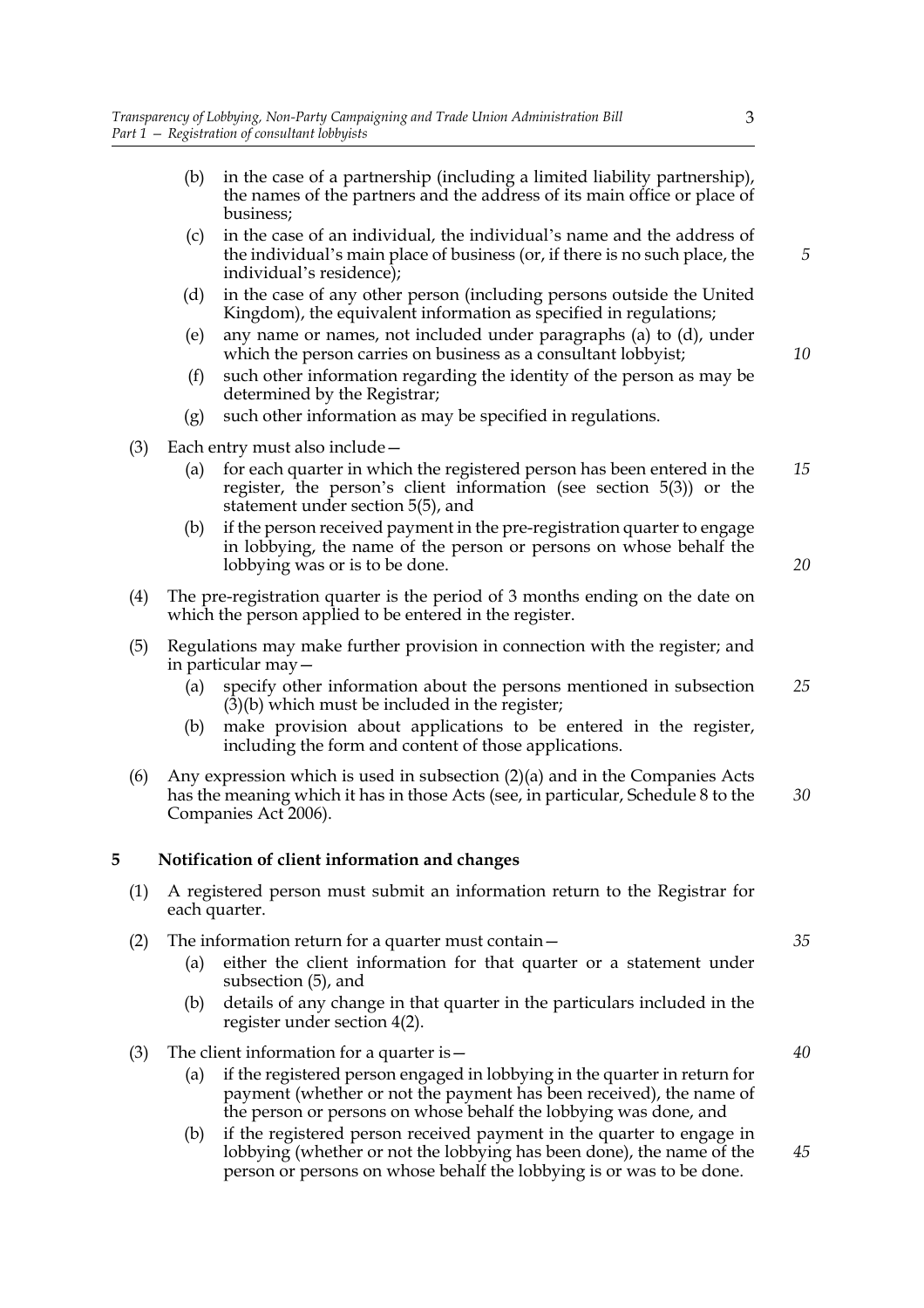- (4) Regulations may specify other information about the persons mentioned in subsection (3) which must be included in an information return.
- (5) A statement under this subsection is a statement that, in the quarter in question, the registered person neither engaged in lobbying in return for payment nor received payment to engage in lobbying.
- (6) The information return for a quarter must be submitted before the end of the period of 2 weeks beginning immediately after the end of the quarter.

#### **6 Duty to update register**

- (1) The Registrar must keep the register up to date.
- (2) In particular, the Registrar must comply with subsections (3) and (4).
- (3) Where a person applies, in accordance with regulations, to be entered in the register, the Registrar must register the person before the end of the period of 4 working days beginning with the day after the day on which the application is received.
- (4) The Registrar must update the register to include any information or change which is notified in an information return. *15*
- (5) The Registrar must comply with subsection  $(4)$ 
	- (a) if the return is received before the end of the period specified in section 5(6), before the end of the period of 4 working days beginning with the day after the day on which the return is received, or
	- (b) if the return is received after the end of that period, before the end of the period of 8 working days beginning with the day after the day on which the return is received.

#### (6) If the Registrar has reasonable grounds for believing that a registered person is not (or is no longer) a consultant lobbyist, the Registrar may decide that—

- (a) the person's entry should include a statement to that effect, or
- (b) the person's entry should be removed from the register.
- (7) In this section "working day" means any day other than—
	- (a) a Saturday or Sunday, or
	- (b) a day which is a bank holiday under the Banking and Financial Dealings Act 1971 in any part of the United Kingdom. *30*

#### **7 Duty to publish register**

- (1) The Registrar must publish the register as kept in accordance with section 6.
- (2) The Registrar may publish such entries, or parts of entries, as the Registrar considers appropriate in respect of persons who were, but are no longer, entered in the register. *35*
- (3) Publication under this section is to be—
	- (a) on a website, and
	- (b) in such other form or forms as the Registrar considers appropriate.

*5*

*10*

*20*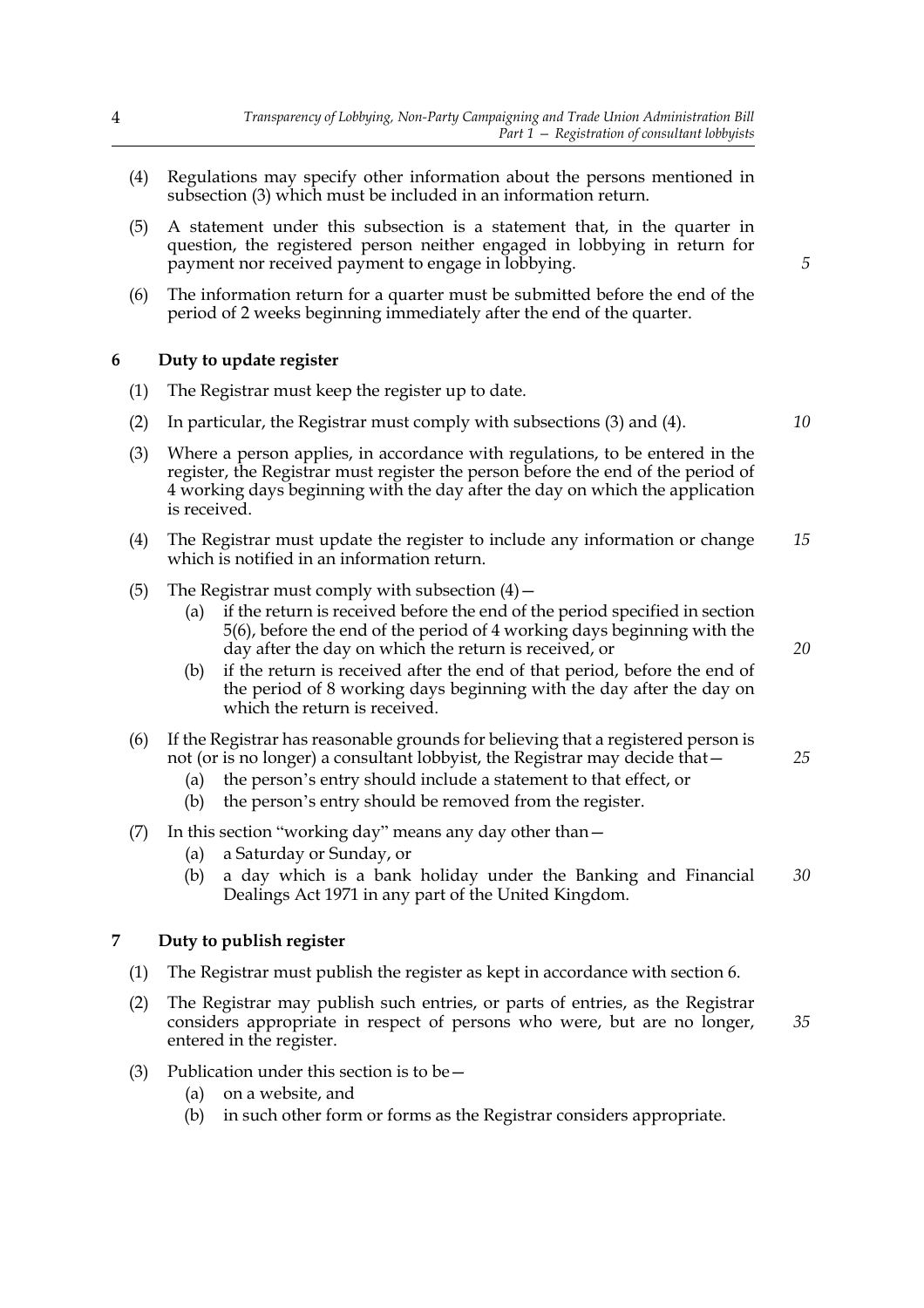#### *Compliance*

#### **8 Duty to monitor**

 The Registrar must monitor compliance with the obligations imposed by or under this Part.

#### **9 Notice to supply information**

- (1) In connection with the duty under section 8, the Registrar may serve a notice (an "information notice") on a person mentioned in subsection (2) requiring the person to supply information specified in the notice.
- (2) The persons are—
	- (a) any registered person;
	- (b) any person who is not entered in the register but whom the Registrar has reasonable grounds for believing to be a consultant lobbyist.
- (3) Regulations may specify descriptions of information which the Registrar may not require a person to supply under this section.
- (4) An information notice must—
	- (a) specify the form in which the information must be supplied,
	- (b) specify the date by which the information must be supplied, and
	- (c) contain particulars of the right to appeal under section 11.
- (5) The date specified under subsection (4)(b) must not be before the end of the period within which an appeal under section 11 can be brought.
- (6) Section 10 sets out limitations on  $-$ 
	- (a) what information is required to be supplied under a notice, and
	- (b) how information which is supplied may be used.
- (7) The Registrar may cancel an information notice by written notice to the person on whom it was served.

#### **10 Limitations on duty to supply information and use of information supplied**

- (1) An information notice does not require a person to supply information if  $-$ 
	- (a) doing so would disclose evidence of the commission of an offence, other than an offence excluded by subsection (2), and
		- (b) the disclosure would expose the person to proceedings for that offence. *30*
- (2) The following offences are excluded from subsection  $(1)$ 
	- (a) an offence under this Part;
	- (b) an offence under section 5 of the Perjury Act 1911 (false statements made otherwise than on oath);
	- (c) an offence under section 44 of the Criminal Law (Consolidation) (Scotland) Act 1995 (false statements made otherwise than on oath); *35*
	- (d) an offence under Article 10 of the Perjury (Northern Ireland) Order 1979 (S.I.1979/1714 (N.I.19)) (false statutory declarations etc).
- (3) Any relevant statement made by a person ("P") in response to a requirement in an information notice may not be used in evidence against P on a prosecution *40*

*5*

*10*

*15*

*20*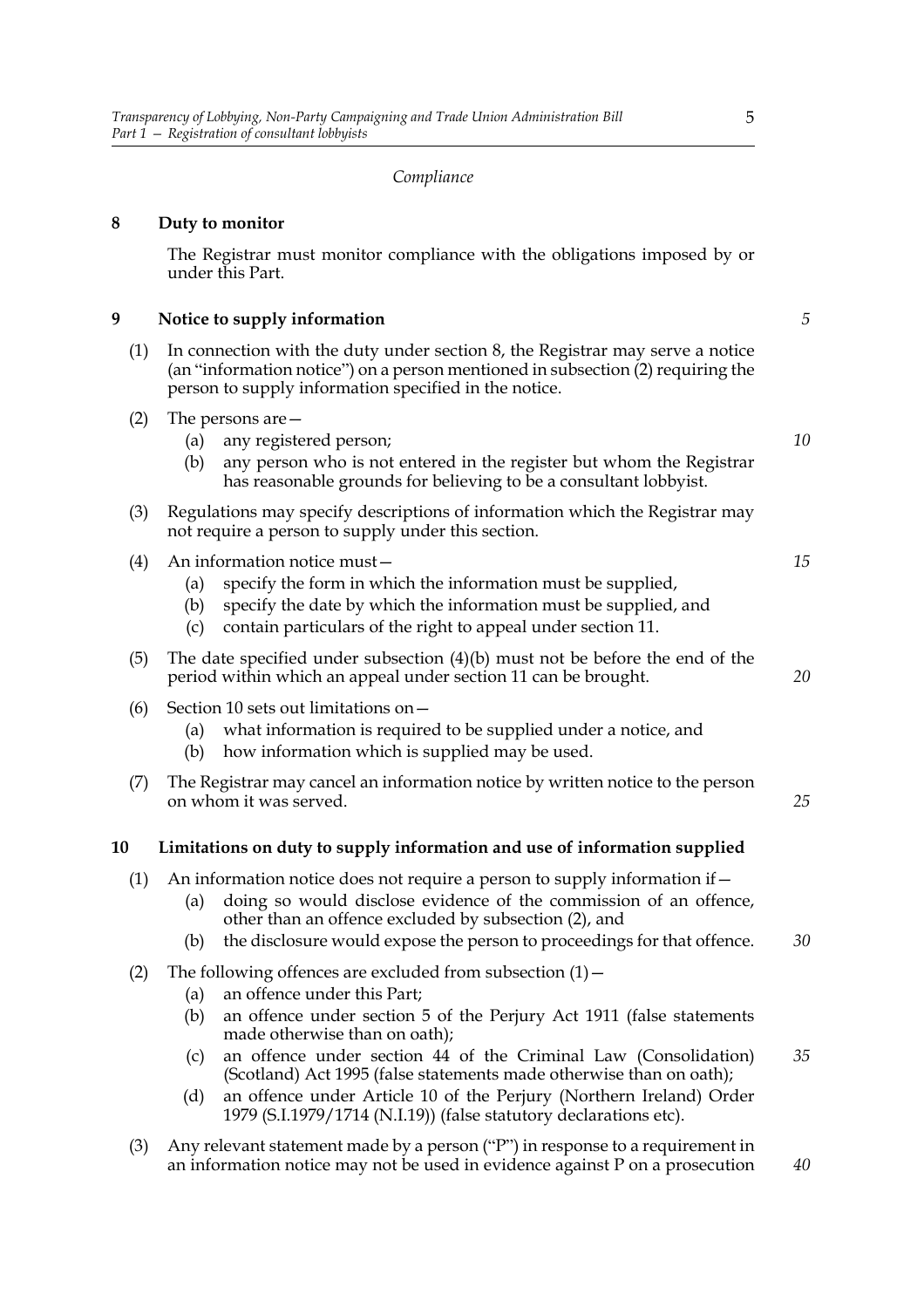for an offence under this Part (except section 12(4)) unless the conditions in subsection (4) are met.

- (4) The conditions are that in the proceedings—
	- (a) in giving evidence P provides information inconsistent with the relevant statement, and
	- (b) evidence relating to the statement is adduced, or a question relating to it is asked, by P or on P's behalf.
- (5) In subsection (3) "relevant statement", in relation to a requirement in an information notice, means—
	- (a) an oral statement, or
	- (b) a written statement made for the purposes of the requirement.

#### **11 Right to appeal against information notice**

- (1) A person on whom an information notice has been served may appeal to the Tribunal against the notice.
- (2) If an appeal is brought under this section, the person is not required to supply the information until the date on which the appeal is finally determined or withdrawn. *15*
- (3) Regulations may make provision for and in connection with the determination of appeals under this section.

*Offences*

**12 Offences**

- (1) If a person carries on the business of consultant lobbying in breach of section  $1(1)$  (lobbying whilst unregistered), an offence is committed by  $-$ 
	- (a) the person, and
	- (b) any employee of the person who engages in lobbying in the course of that business. *25*
- (2) It is an offence for a registered person to engage in lobbying if—
	- (a) the person's entry in the register is inaccurate or incomplete in a material particular, and
	- (b) the person has failed, when required to submit an information return under section 5, to provide sufficient information in or accompanying the return to enable the inaccuracy or omission to be rectified. *30*
- (3) Where a person is required to submit an information return under section 5, it is an offence for the person—
	- (a) to fail to do so within the period specified in section 5(6), or
	- (b) to provide information which is inaccurate or incomplete in a material particular.
- (4) Where an information notice has been served on a person, it is an offence for the person—
	- (a) to fail to supply the required information on or before the date by which the person is required to do so, or *40*
	- (b) to provide information which is inaccurate or incomplete in a material particular.

*5*

*10*

*20*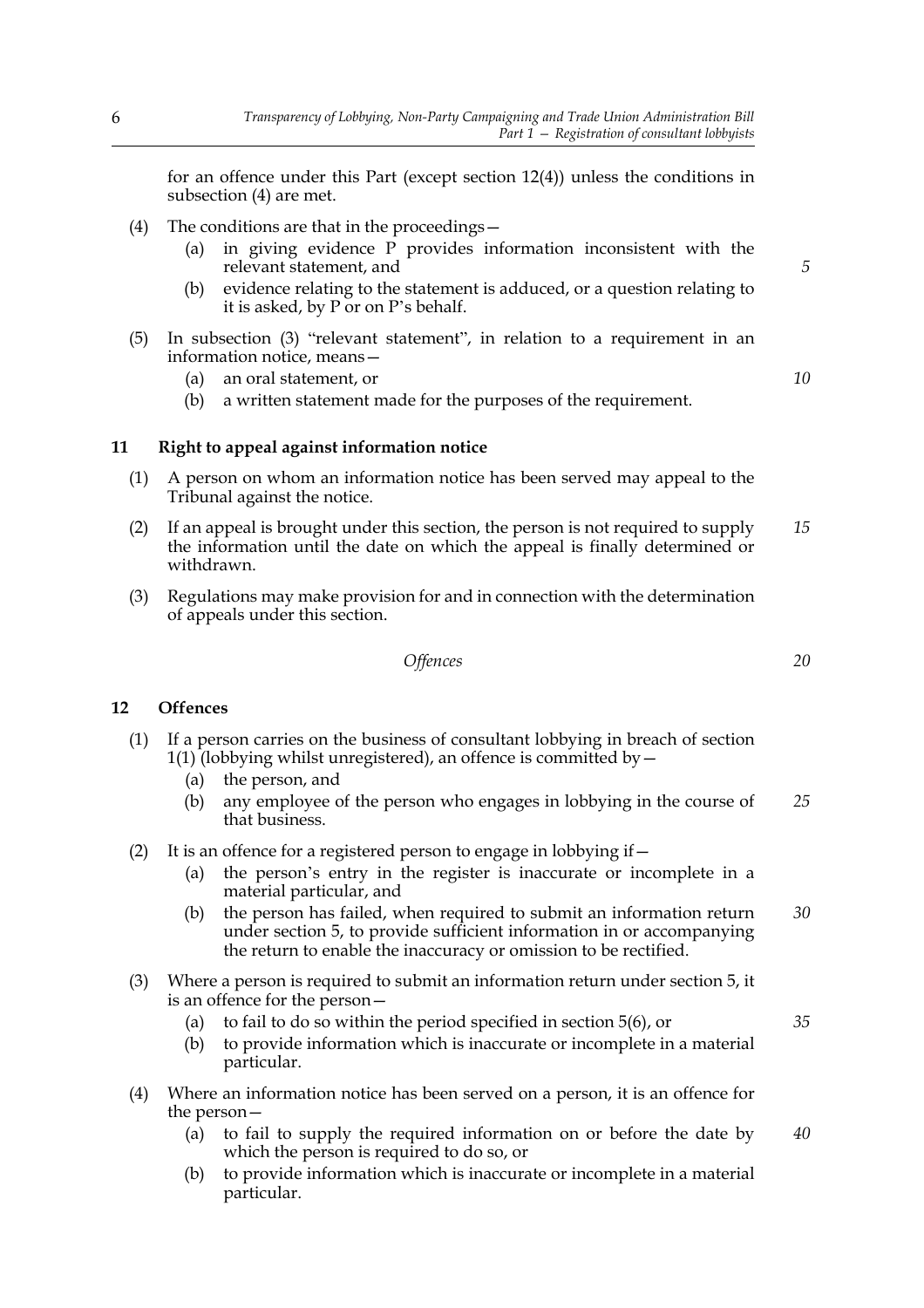- (5) It is a defence for a person charged under any of subsections (1) to (4) to show that the person exercised all due diligence to avoid committing the offence.
- (6) A person is taken to have shown the fact mentioned in subsection (5) if  $-$ 
	- (a) sufficient evidence of the fact is adduced to raise an issue with respect to it, and
	- (b) the contrary is not proved beyond reasonable doubt.
- (7) A person guilty of an offence under any of subsections (1) to (4) is liable—
	- (a) on summary conviction in Scotland or Northern Ireland, to a fine not exceeding the statutory maximum;
	- (b) on summary conviction in England and Wales, or on conviction on indictment, to a fine. *10*
- (8) In the case of a summary conviction in England and Wales for an offence committed before the coming into force of section 85 of the Legal Aid, Sentencing and Punishment of Offenders Act 2012, the fine under subsection (7) must not exceed the statutory maximum.
- (9) Proceedings for an offence under this Part may be instituted—
	- (a) in England and Wales, only by or with the consent of the Director of Public Prosecutions;
	- (b) in Northern Ireland, only by or with the consent of the Director of Public Prosecutions for Northern Ireland.

#### **13 Bodies corporate and Scottish partnerships**

- (1) Where an offence under this Part is committed by a body corporate and is proved—
	- (a) to have been committed with the consent or connivance of a director, manager, secretary or other similar officer, or
	- (b) to be attributable to any neglect on the part of any such individual,

the individual as well as the body corporate is guilty of the offence and is liable to be proceeded against and punished accordingly.

- (2) Where the affairs of a body corporate are managed by its members, subsection (1) applies in relation to the acts and omissions of a member in connection with that management as if the member were a director of the body corporate.
- (3) Where an offence under this Part is committed by a partnership constituted under the law of Scotland and is proved—
	- (a) to have been committed with the consent or connivance of a partner, or

(b) to be attributable to any neglect on the part of any such individual, the individual as well as the partnership is guilty of the offence and is liable to be proceeded against and punished accordingly.

#### *Civil penalties*

#### **14 Civil penalties**

- (1) The Registrar may impose a civil penalty on a person (in accordance with sections 15 to 18) if the Registrar is satisfied that the person's conduct amounts to an offence under any of subsections (1) to (4) of section 12. *40*
- (2) For this purpose—

*5*

*15*

*20*

*25*

*30*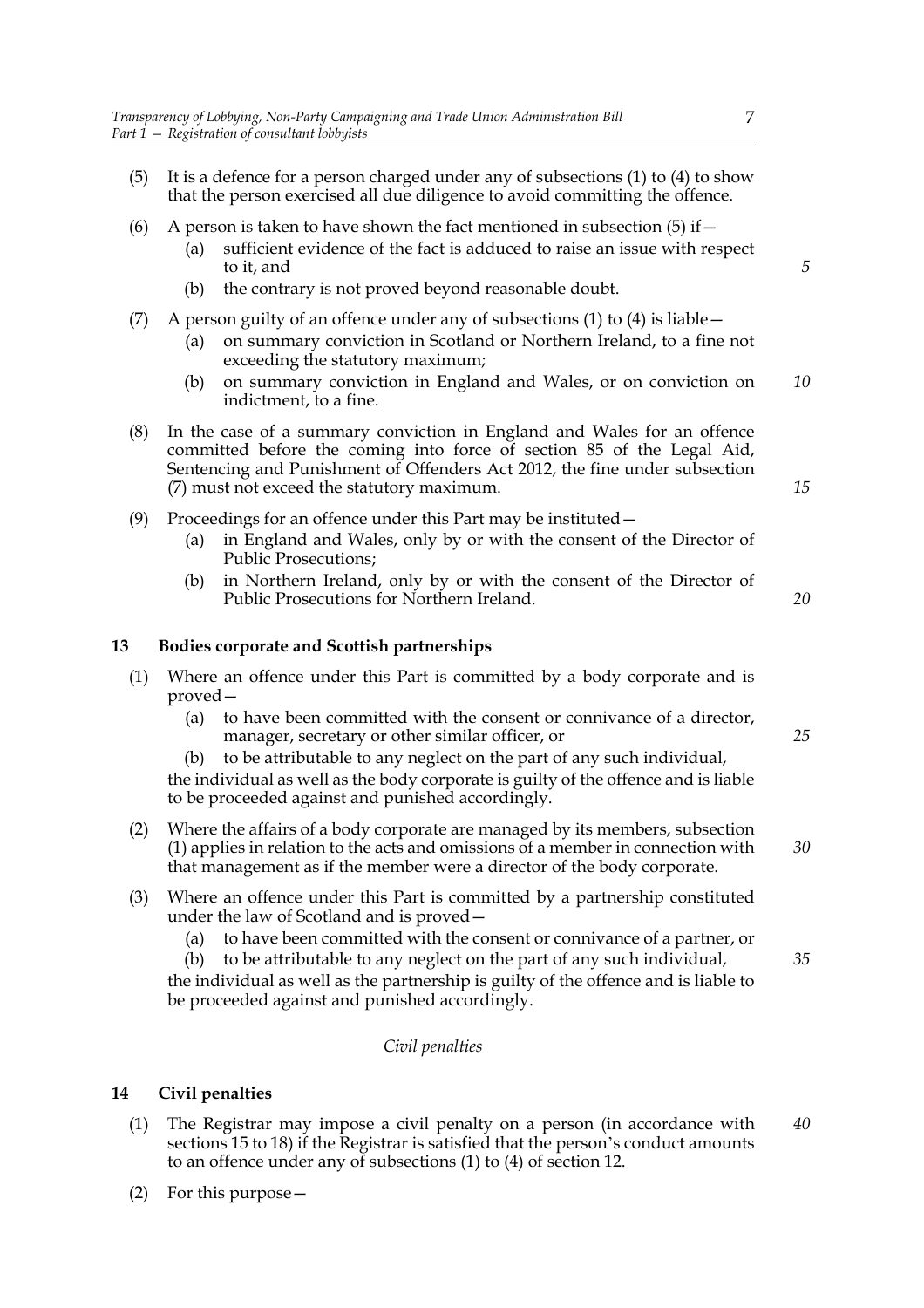- (a) section 12(5) (defence of due diligence) is to be ignored, and
- (b) a person's conduct includes a failure to act.

#### **15 Notice of intention to impose civil penalty**

- (1) Before imposing a civil penalty on a person, the Registrar must serve on that person a notice stating that the Registrar proposes to impose the penalty.
- (2) The notice must—
	- (a) set out the conduct on which the proposal to impose the penalty is based,
	- (b) set out the reasons why the Registrar is satisfied that the person has engaged in that conduct,
	- (c) state the amount of the proposed penalty, and
	- (d) inform the person that the person may, within a period specified in the notice, make written representations in relation to the proposal.
- (3) The Registrar must not impose the penalty before the end of the period specified under subsection (2)(d).
- (4) The Registrar must consider any written representations received before the end of that period.

#### **16 Imposition of penalty**

- (1) If the Registrar decides to impose a civil penalty, the Registrar must serve on the person a notice to that effect (a "penalty notice").
- (2) The notice must—
	- (a) set out the conduct on which the decision to impose the penalty is based,
	- (b) set out the reasons why the Registrar is satisfied that the person has engaged in that conduct,
	- (c) state the amount of the penalty,
	- (d) specify the period within which and the form in which the penalty must be paid, and
	- (e) contain particulars of the right to appeal under section 17.
- (3) The amount specified in a penalty notice must not exceed £7500.
- (4) Regulations may amend subsection (3) by substituting a different maximum figure.
- (5) The period specified under subsection (2)(d) must not end before the end of the period within which an appeal under section 17 can be brought.
- (6) The person must pay the amount before the end of that period (but this is subject to section 17(2)). *35*
- (7) The Registrar may vary or cancel a penalty notice by written notice to the person on whom it was served.

#### **17 Right to appeal against imposition of civil penalty**

(1) A person on whom a penalty notice has been served may appeal to the Tribunal against— *40*

*15*

*10*

*5*

*25*

*30*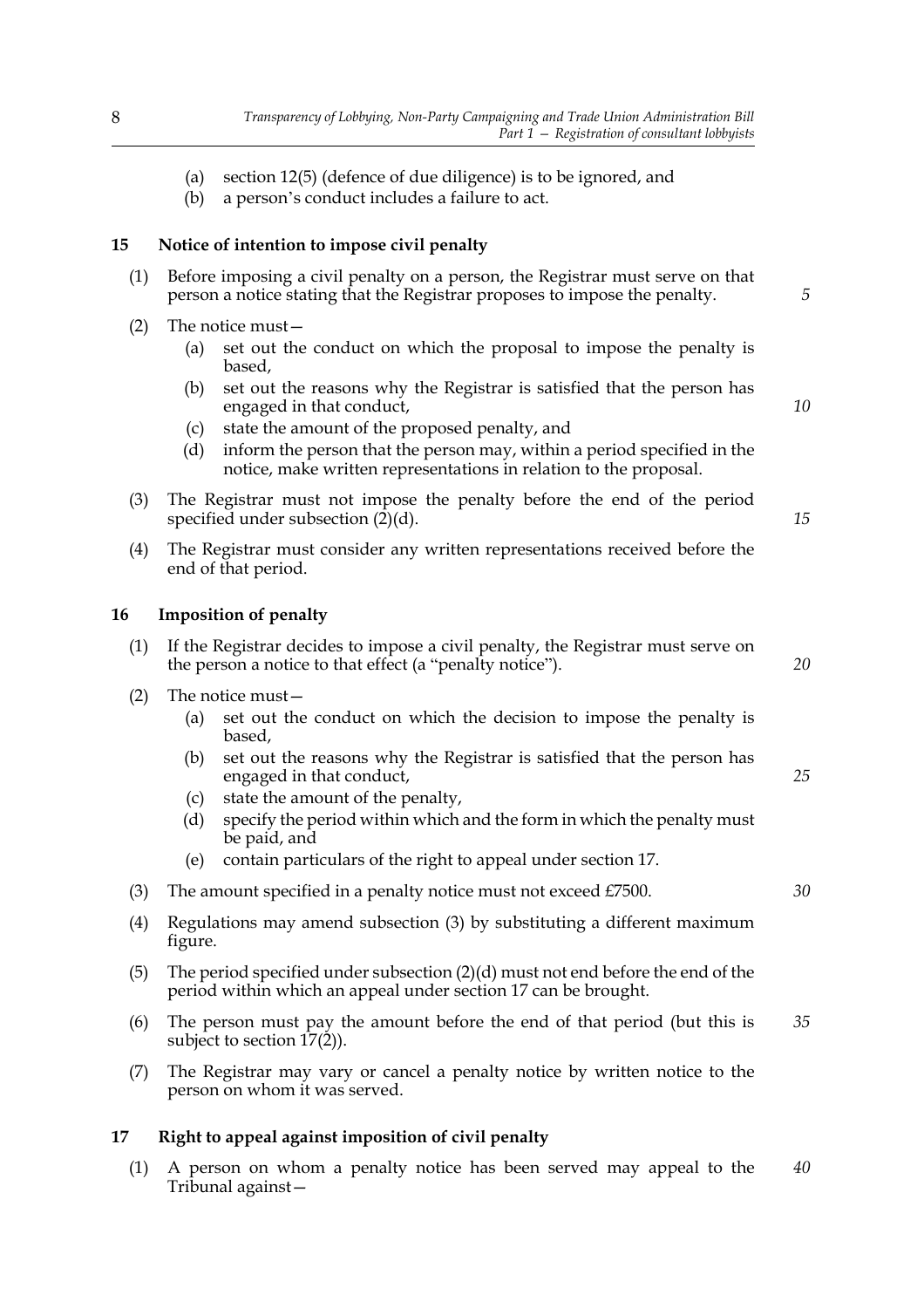- (a) the decision to impose the penalty;
- (b) if the penalty notice has been varied, the decision to vary it;
- (c) the amount of the penalty.
- (2) If an appeal is brought under this section, the person is not required to pay the penalty until the date on which the appeal is finally determined or withdrawn.
- (3) Regulations may make provision for and in connection with the determination of appeals under this section.

#### **18 Civil penalties and criminal proceedings**

- (1) The Registrar may not impose a civil penalty on a person in respect of any conduct—
	- (a) at any time after criminal proceedings for an offence under this Part have been instituted against the person in respect of that conduct and before those proceedings have been concluded, or
	- (b) after the person has been convicted of an offence under this Part in respect of that conduct.
- (2) If the Registrar has imposed a civil penalty on a person in respect of any conduct, the person may not be convicted of an offence under this Part in respect of that conduct.

#### **19 Enforcement**

- (1) An amount payable to the Registrar as a civil penalty may be recovered by the Registrar as a debt. *20*
- (2) In proceedings for the enforcement of a civil penalty no question may be raised as to—
	- (a) liability to the imposition of the penalty, or
	- (b) the amount of the penalty.
- (3) The Registrar must pay into the Consolidated Fund any sums received by virtue of a penalty notice.

#### **20 Further provision about civil penalties**

 Regulations may make further provision about civil penalties; and in particular may—

- (a) specify circumstances in which a penalty may not be imposed;
- (b) specify steps that the Registrar must take before imposing a penalty;
- (c) set a minimum for the period which must be specified under section  $15(2)(d)$  or  $16(2)(d)$ ;
- (d) require other matters to be specified in a notice under either of those sections; *35*
- (e) specify a maximum period that may elapse between the service of a notice under section 15 and the service of a penalty notice under section  $16:$
- (f) provide for the reviewing of a decision to impose a penalty;
- (g) make provision about the variation or cancellation of notices under section 16(7);

*5*

*10*

*15*

*30*

*25*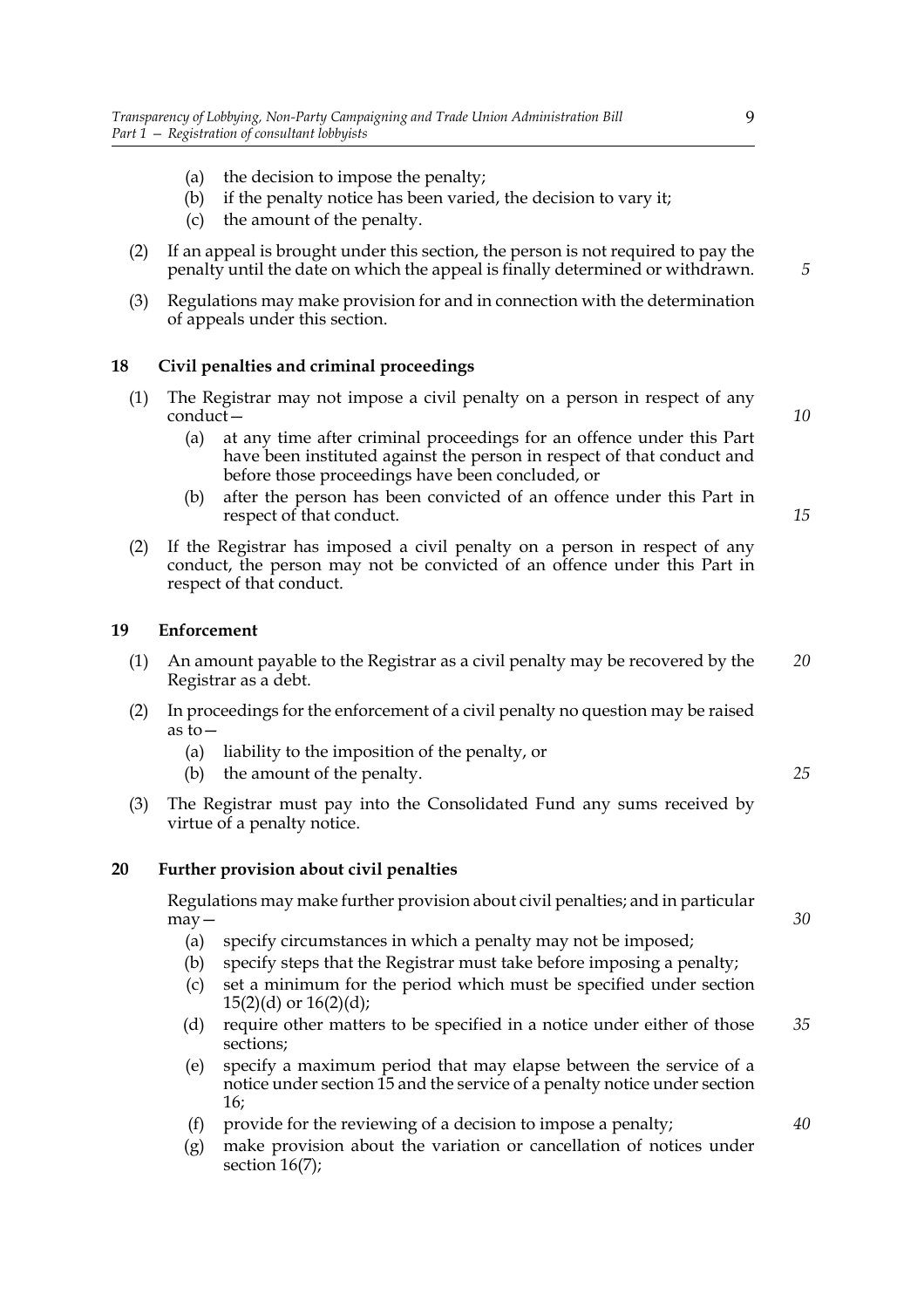- (h) impose duties on the Registrar about the keeping of accounts and other records in relation to penalties;
- (i) allow for the charging of interest, or an additional penalty, if a penalty is paid late.

#### *Supplementary*

*5*

#### **21 Guidance**

- (1) The Registrar may give guidance about how the Registrar proposes to exercise the functions under this Part.
- (2) The Registrar may do so, in particular, by publishing guidance—
	- (a) as to cases which the Registrar would, or would not, regard as falling within any of the exceptions in Part 1 of Schedule 1; *10*
	- (b) otherwise as to the circumstances in which the Registrar would, or would not, consider that a person is carrying on the business of consultant lobbying;
	- (c) as to the circumstances in which the Registrar would—
		- (i) include in the register a statement under section  $6(6)(a)$ , or
		- (ii) remove a person's entry from the register;
	- (d) as to the circumstances in which the Registrar would consider it appropriate to impose a civil penalty;
	- (e) about how the amount of a civil penalty will be determined.
- (3) Where the Registrar has published guidance under subsection (2), the Registrar may publish—
	- (a) revisions to the guidance, or
	- (b) replacement guidance.

#### (4) Publication under this section is to be  $-$

- (a) on a website, and
- (b) in such other form or forms as the Registrar considers appropriate.

#### **22 Charges**

- (1) The Registrar may impose charges for or in connection with the making, updating and maintenance of entries in the register.
- (2) The charges are to be determined by or in accordance with regulations.
- (3) In making the regulations, the Minister must seek to ensure that the total paid to the Registrar in charges is sufficient to offset the total of the costs incurred by the Registrar in exercising the functions under this Part.
- (4) If a charge imposed for making an application or a return to the Registrar is not paid, the Registrar may treat the application or return as not having been made. *35*
- (5) The Registrar must pay into the Consolidated Fund any sums received in respect of charges under this section.
- (6) But regulations may provide for the Registrar to retain some or all of those sums. *40*

*25*

*15*

*20*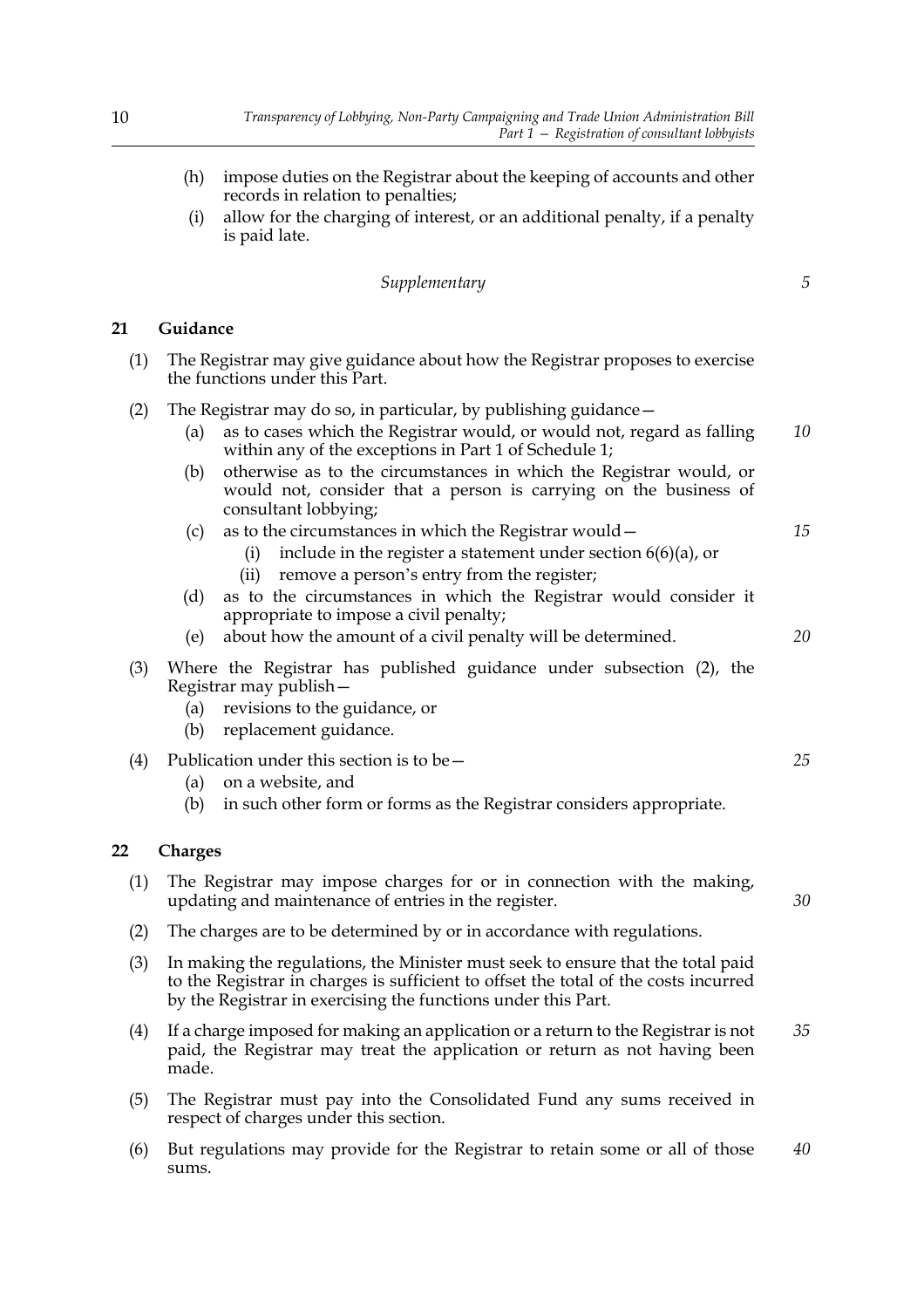#### **23 Power to make further provision**

- (1) Regulations may make such provision as the Minister considers appropriate for the purposes of carrying into effect any provision of this Part.
- (2) Regulations under subsection (1) may in particular make provision (or further provision) about—
	- (a) the date from which an entry in the register is to take effect;
	- (b) the form and content of information returns under section 5;
	- (c) the exercise of the Registrar's powers under section  $6(6)$ ;
	- (d) the removal of entries in other circumstances;
	- (e) the minimum period between the date on which an information notice is served and the date which must be specified under section 9(4)(b); *10*
	- (f) other matters which must be specified in an information notice;
	- (g) the cancellation of notices under section 9(7).
- (3) Regulations under subsection (1) may make provision permitting or requiring the Commissioners for Her Majesty's Revenue and Customs to supply to the Registrar, on request, such information regarding any person who is, or is required to be, registered under the Value Added Tax Act 1994 as is specified in the regulations. *15*

#### **24 Regulations**

- (1) Any reference in this Part to regulations is to regulations made by the Minister. *20*
- (2) Regulations under this Part may make such consequential, supplementary, incidental or transitional provision as the Minister considers appropriate, including provision amending or modifying the provisions of this Part.
- (3) Regulations under this Part may make different provision for different purposes or cases.
- (4) Regulations under this Part are to be made by statutory instrument.
- (5) A statutory instrument containing regulations under this Part which amend the provisions of this Part may not be made unless a draft of the instrument has been laid before, and approved by a resolution of, each House of Parliament.
- (6) Any other statutory instrument containing regulations under this Part is to be subject to annulment in pursuance of a resolution of either House of Parliament. *30*

#### **25 Interpretation**

- (1) In this Part—
	- "consultant lobbyist" means a person who carries on the business of consultant lobbying; *35*
	- "employee" means an individual who works under a contract of employment;
	- to "engage in lobbying" means to make a communication within section 2(3) on behalf of another person or persons;
	- "information notice" means a notice under section 9;
	- "the Minister" means the Secretary of State or the Lord President of the Council;

*5*

*25*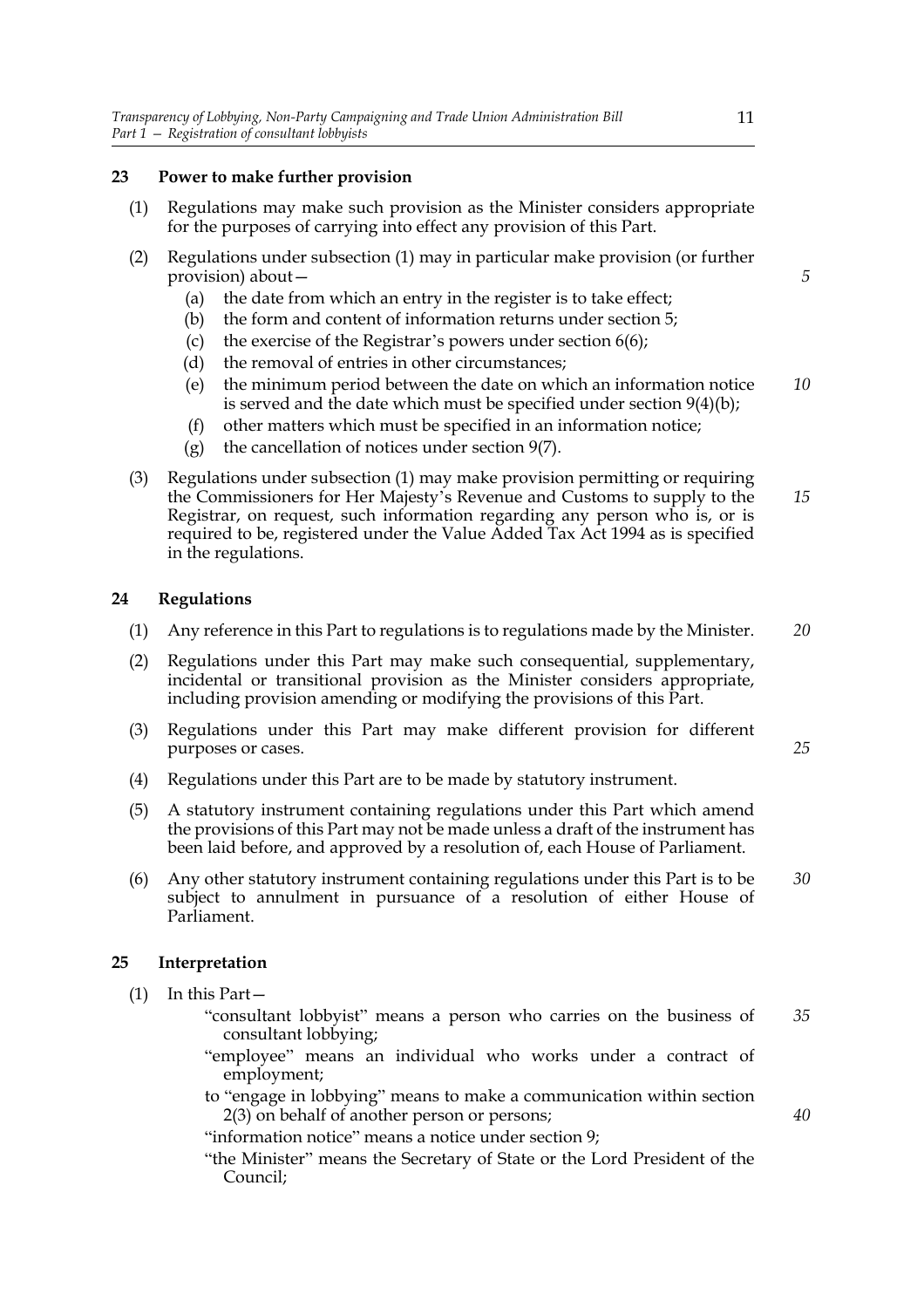- "payment", "in return for payment" and references to receiving payment are to be read in accordance with paragraphs 6 to 8 of Schedule 1; "penalty notice" means a notice under section 16;
- "quarter" means each period of three months beginning with 1 January, 1 April, 1 July or 1 October;
- *5*
- "registered person" means a person entered in the register of consultant lobbyists;

"the Tribunal" means—

- (a) the First-tier Tribunal, or
- (b) in any case where it is determined by or under Tribunal Procedure Rules that the appeal is to be heard by the Upper Tribunal, that Tribunal. *10*
- (2) Where the Registrar is required or permitted to serve a notice on a person, this is to be effected—
	- (a) if the person is a registered company (within the meaning of the Companies Act 2006), by sending it by post to the company's registered office; *15*
	- (b) if the person is an individual, by delivering it in person, by sending it by post to the individual's last known place of residence or business, or by leaving it at that place;
	- (c) in any other case, by sending it by post to the last known main address of that person;

(but this does not prevent the Registrar from sending additional copies of the notice by whatever means the Registrar considers appropriate).

#### **PART 2**

#### NON-PARTY CAMPAIGNING ETC

#### *Controlled expenditure*

#### **26 Meaning of "controlled expenditure"**

- (1) Section 85 of the Political Parties, Elections and Referendums Act 2000 (controlled expenditure by third parties) is amended in accordance with subsections (2) to (6). *30*
- (2) In subsection (2), for the words from "in connection with" to the end substitute "where—
	- (a) the expenses fall within Part 1 of Schedule 8A, and
	- (b) the expenditure can reasonably be regarded as intended to promote or procure electoral success at any relevant election  $for -$ *35*
		- (i) one or more particular registered parties,
		- (ii) one or more registered parties who advocate (or do not advocate) particular policies or who otherwise fall within a particular category of such parties, or
		- (iii) candidates who hold (or do not hold) particular opinions or who advocate (or do not advocate) particular policies or who otherwise fall within a particular category of candidates."

*20*

*25*

*40*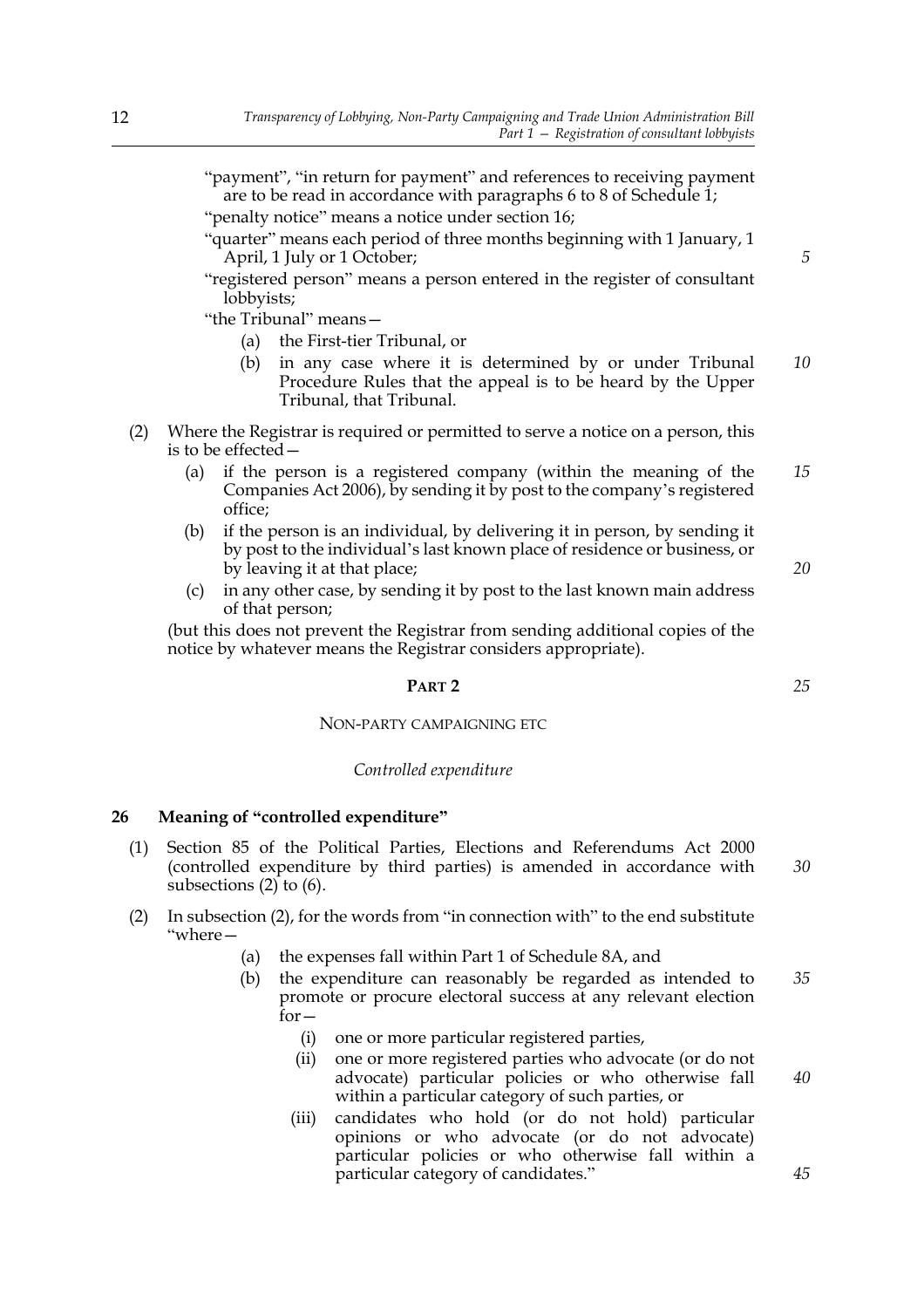- (3) Omit subsection (3).
- (4) In subsection  $(4)$ 
	- (a) in the opening words, for " $(3)$ " substitute " $(2)(b)$ ";
	- (b) in paragraph (b)—
		- (i) for "paragraph (a) or (as the case may be) paragraph (b) of that subsection" substitute "that provision"; *5*
		- (ii) omit "or (as the case may be) by prejudicing the standing with the electorate of other parties or candidates";
		- (iii) at the end insert "and";
	- (c) for the words after that paragraph substitute  $-$ 
		- "(c) a course of conduct may constitute the doing of one of those things even though it does not involve any express mention being made of the name of any party or candidate."
- (5) After subsection (4) insert—
	- "(4A) In determining whether expenditure can reasonably be regarded as intended to promote or procure electoral success as mentioned in subsection  $(2)(b)$ , it is immaterial that it can reasonably be regarded as intended to achieve any other purpose as well."
- (6) In subsection (9), for "subsection (3)" substitute "that subsection".
- (7) Section 94 of that Act (limits on controlled expenditure by third parties) is amended in accordance with subsections (8) and (9).
- (8) After subsection (2) insert—
	- "(2A) It is a defence for any person or third party charged with an offence under subsection (2) to show—
		- (a) that any code of practice for the time being issued under paragraph 2 of Schedule 8A was complied with in determining the items and amounts of campaign expenditure to be entered in the relevant return under section 96, and
		- (b) that the limit would not have been exceeded on the basis of the items and amounts entered in that return." *30*

#### (9) In subsection  $(6)(b)$  –

- (a) for "in connection with the production or publication of election material which" substitute "and the expenditure";
- (b) for "85(3)" substitute "85(2)(b)".

#### (10) In section 143 of that Act (details to appear on election material)—

- (a) in subsections  $(2A)$  and  $(2B)$  -
	- (i) for ", procuring or enhancing" substitute "or procuring";
	- (ii) omit "or standing";
- (b) in subsection (11), for the definition of "election material" substitute— ""election material" has the meaning given by section 143A;". *40*

*15*

*10*

*20*

*25*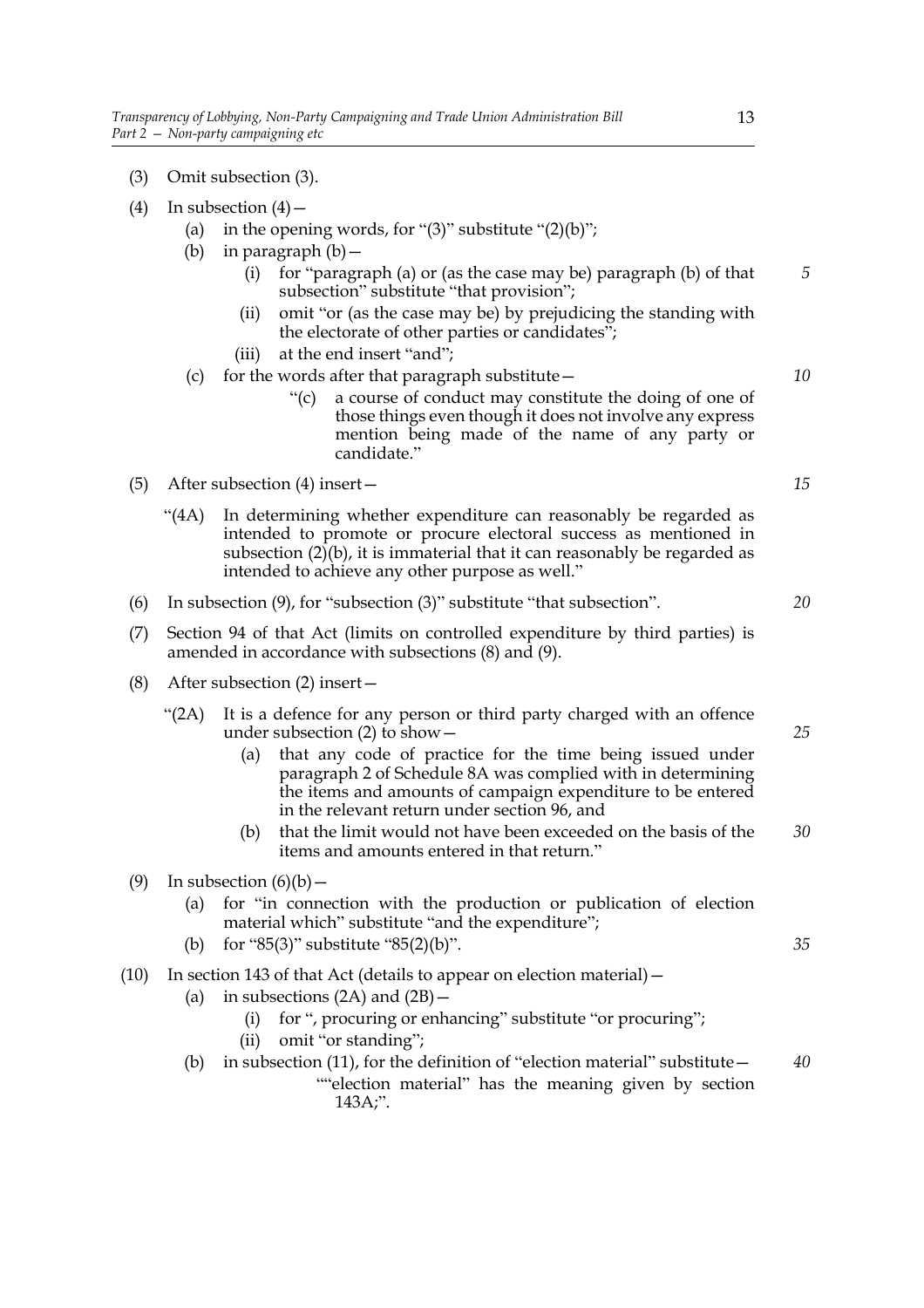(11) After section 143 of that Act insert—

#### **"143A Meaning of "election material"**

- (1) "Election material" means material which can reasonably be regarded as intended to promote or procure electoral success at any relevant election for—
	- (a) one or more particular registered parties,
	- (b) one or more registered parties who advocate (or do not advocate) particular policies or who otherwise fall within a particular category of such parties, or
	- (c) candidates who hold (or do not hold) particular opinions or who advocate (or do not advocate) particular policies or who otherwise fall within a particular category of candidates. *10*
- (2) For the purposes of subsection  $(1)$ 
	- (a) the reference to electoral success at any relevant election is a reference—
		- (i) in relation to a registered party, to the return at any such election of candidates standing in the name of the party or included in a list of candidates submitted by the party in connection with the election, and
		- (ii) in relation to candidates, to their return at any such election, *20*
	- (b) the reference to doing any of the things mentioned in that subsection includes doing so by prejudicing the electoral prospects at the election of other parties or candidates, and
	- (c) a course of conduct may constitute the doing of one of those things even though it does not involve any express mention being made of the name of any party or candidate. *25*
- (3) In determining whether material can reasonably be regarded as intended to promote or procure electoral success as mentioned in subsection (1), it is immaterial that it can reasonably be regarded as intended to achieve any other purpose as well. *30*
- (4) In this section—

"candidate" includes a future candidate, whether identifiable or not;

"relevant election" has the same meaning as in Part 2 (see section  $22(5)$ )." *35*

(12) In section 156 of that Act (orders and regulations), after subsection  $(4)(i)$ insert—

"(ja) paragraph 3 of Schedule 8A,".

(13) Schedule 3 inserts a new Schedule 8A into that Act.

#### **27 Changes to existing limits**

- (1) In section 94(5) of the Political Parties, Elections and Referendums Act 2000 (limits on controlled expenditure by non-recognised third parties)—
	- (a) in paragraph (a), for "£10,000" substitute "£5,000";
	- (b) in paragraph (b), for " $E5,000$ " substitute " $E2,000$ ".

*15*

*40*

*45*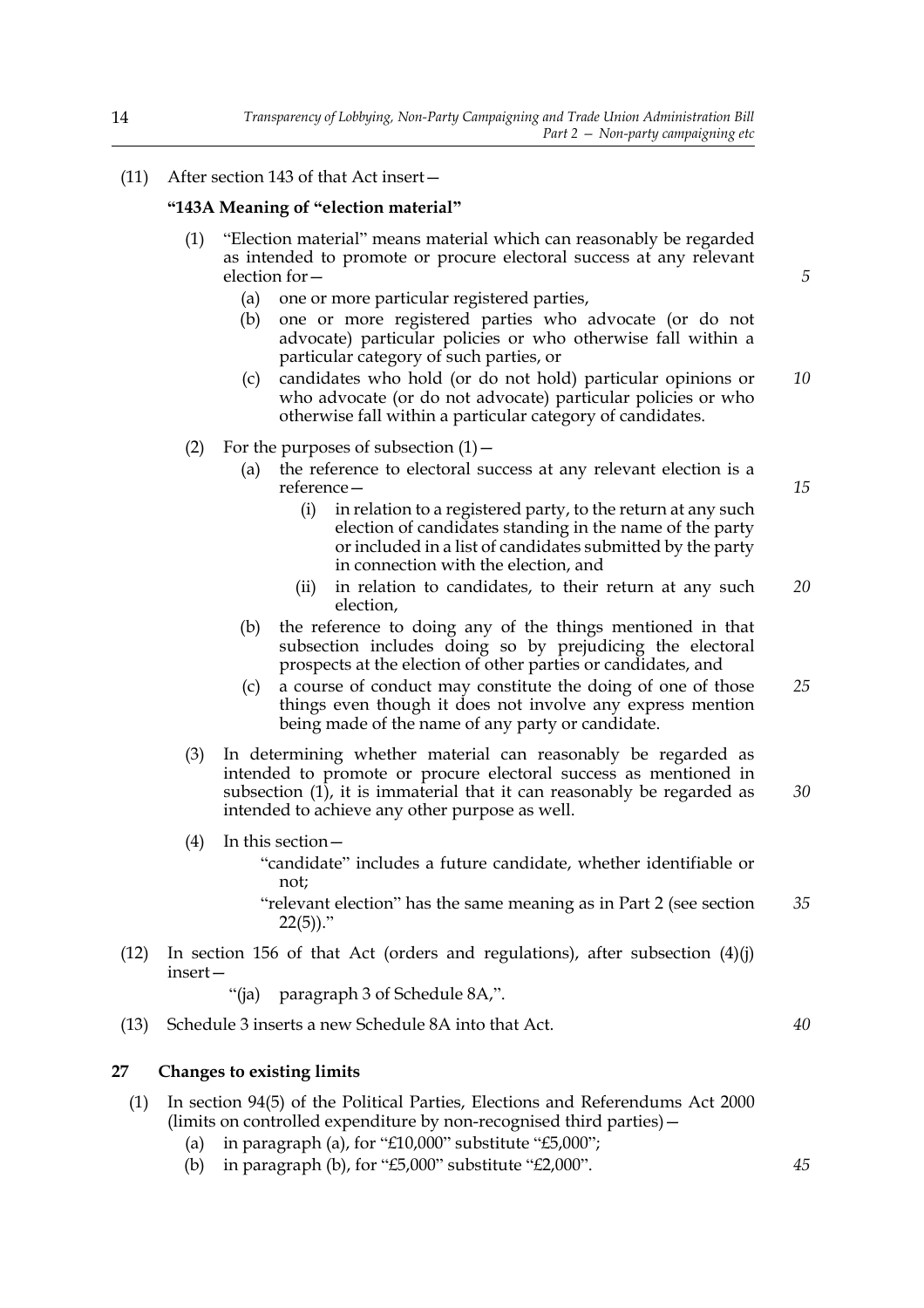- (2) In Schedule 10 to that Act (limits on controlled expenditure by recognised third parties)—
	- (a) in paragraph 3(2), for paragraphs (a) to (d) substitute "2% of the maximum campaign expenditure limit in that part of the United Kingdom.";
	- (b) after paragraph 3(3) insert—
		- "(4) The "maximum campaign expenditure limit" in a part of the United Kingdom is the limit imposed by paragraph 3 of Schedule 9 in relation to campaign expenditure incurred in the relevant period by or on behalf of a registered party which contests all the constituencies in that part (and to which sub-paragraph (6) of that paragraph does not apply)."

#### **28 Constituency limits**

- (1) Part 6 of the Political Parties, Elections and Referendums Act 2000 (controls relating to third party national election campaigns) is amended as follows.
- (2) In section 94 (limits on controlled expenditure by third parties)—
	- (a) in subsection (1), after "Northern Ireland" insert ", or in particular parliamentary constituencies,";
	- (b) in subsection  $(2)$ 
		- (i) after "part of the United Kingdom" (the first time it occurs) insert "or a parliamentary constituency"; *20*
		- (ii) after "part of the United Kingdom" (the second time it occurs) insert "or parliamentary constituency";
	- (c) in subsection  $(6)$  -
		- (i) in paragraph (a), after "part of the United Kingdom" insert "or a particular parliamentary constituency"; *25*
		- (ii) in the words after paragraph (b), after "part of the United Kingdom" insert "or parliamentary constituency";
	- (d) in subsection (10), omit the "and" at the end of paragraph (c) and after paragraph (d) insert—
		- "(e) any reference to controlled expenditure being incurred in a parliamentary constituency shall be construed in accordance with paragraph 2A of that Schedule."
- (3) In section 96 (returns as to controlled expenditure)—
	- (a) in subsection  $(2)$ , after paragraph  $(a)$  insert  $-$ 
		- "(aa) a statement listing each constituency (if any) in which the controlled expenditure incurred by or on behalf of the third party during that period exceeded the limit imposed by paragraph  $3(2B)$ ,  $9(3C)$  or  $(5C)$ ,  $10(3C)$  or 11(4C) of Schedule 10 (post-dissolution constituency limit);
		- (ab) a statement showing, for each constituency listed under paragraph (aa), all payments made in respect of controlled expenditure incurred by or on behalf of the third party during that period in that constituency;";
	- (b) in subsection  $(3)(a)$ , after "subsection  $(2)(a)$ " insert "or  $(ab)$ ";

15

*10*

*5*

*15*

*30*

*35*

*40*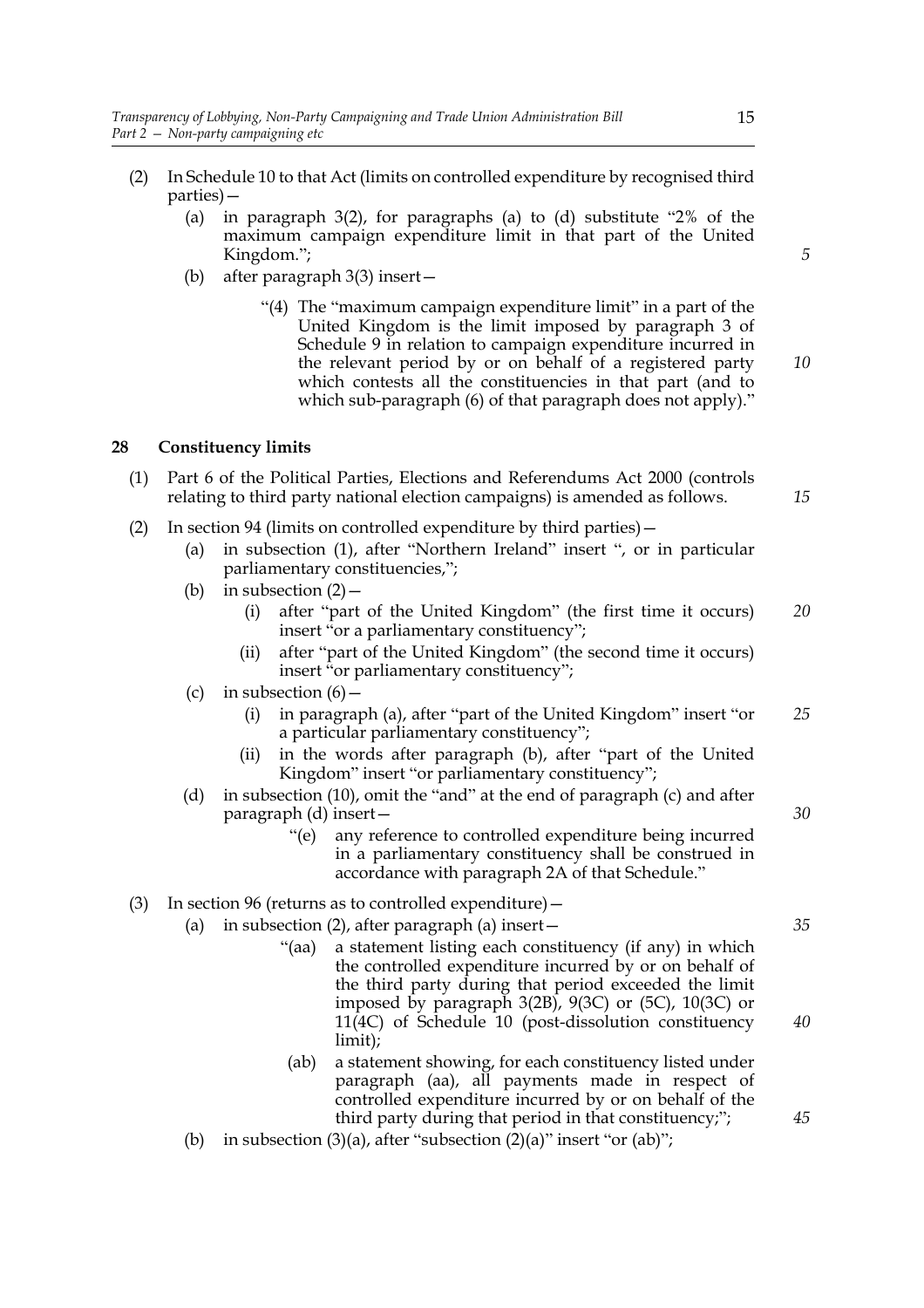- (c) after subsection (8) insert—
	- "(9) This section does not require the preparation of a separate return for the period in relation to which a limit is imposed by paragraph 3(2B), 9(3C) or (5C), 10(3C) or 11(4C) of Schedule 10 (post-dissolution constituency limit)."
- (4) Schedule 10 (limits on controlled expenditure) is amended in accordance with subsections (5) to (10).
- (5) After paragraph 2 insert—

#### "*Attribution of expenditure to different parliamentary constituencies*

- 2A (1) For the purposes of this Schedule controlled expenditure incurred by or on behalf of any recognised third party shall (subject to the following provisions of this paragraph) be attributed to each parliamentary constituency in equal proportions. *10*
	- (2) Controlled expenditure whose effects are wholly or substantially confined to any particular constituencies or constituency—
		- (a) shall be attributed to those constituencies in equal proportions, or
		- (b) shall be attributed solely to that constituency,

as the case may be.

- (3) For the purposes of sub-paragraph (2), the effects of controlled expenditure are wholly or substantially confined to any particular constituencies or constituency if they have no significant effects in any other constituency or constituencies. *20*
- (4) References in this Schedule to controlled expenditure "in" a particular constituency are accordingly to controlled expenditure which is to be attributed to that constituency in accordance with this paragraph."
- (6) After paragraph 3(2) insert—
	- "(2A) The limit applying to controlled expenditure which is incurred by or on behalf of a recognised third party in the relevant period in any particular parliamentary constituency is 0.05% of the total of the maximum campaign expenditure limits in England, Scotland, Wales and Northern Ireland. *30*
		- (2B) The limit applying to controlled expenditure which is incurred by or on behalf of a recognised third party in the post-dissolution part of the relevant period in any particular parliamentary constituency is 0.03% of the total of the maximum campaign expenditure limits in England, Scotland, Wales and Northern Ireland." *35*
- (7) After paragraph 3(4) (as inserted by section 27) insert—
	- "(5) For the purposes of this paragraph, the "post-dissolution part" of the relevant period is the period— *40*
		- (a) beginning with the day during that period on which Parliament is dissolved, and
		- (b) ending with the date of the poll for the parliamentary general election."

*5*

*15*

*25*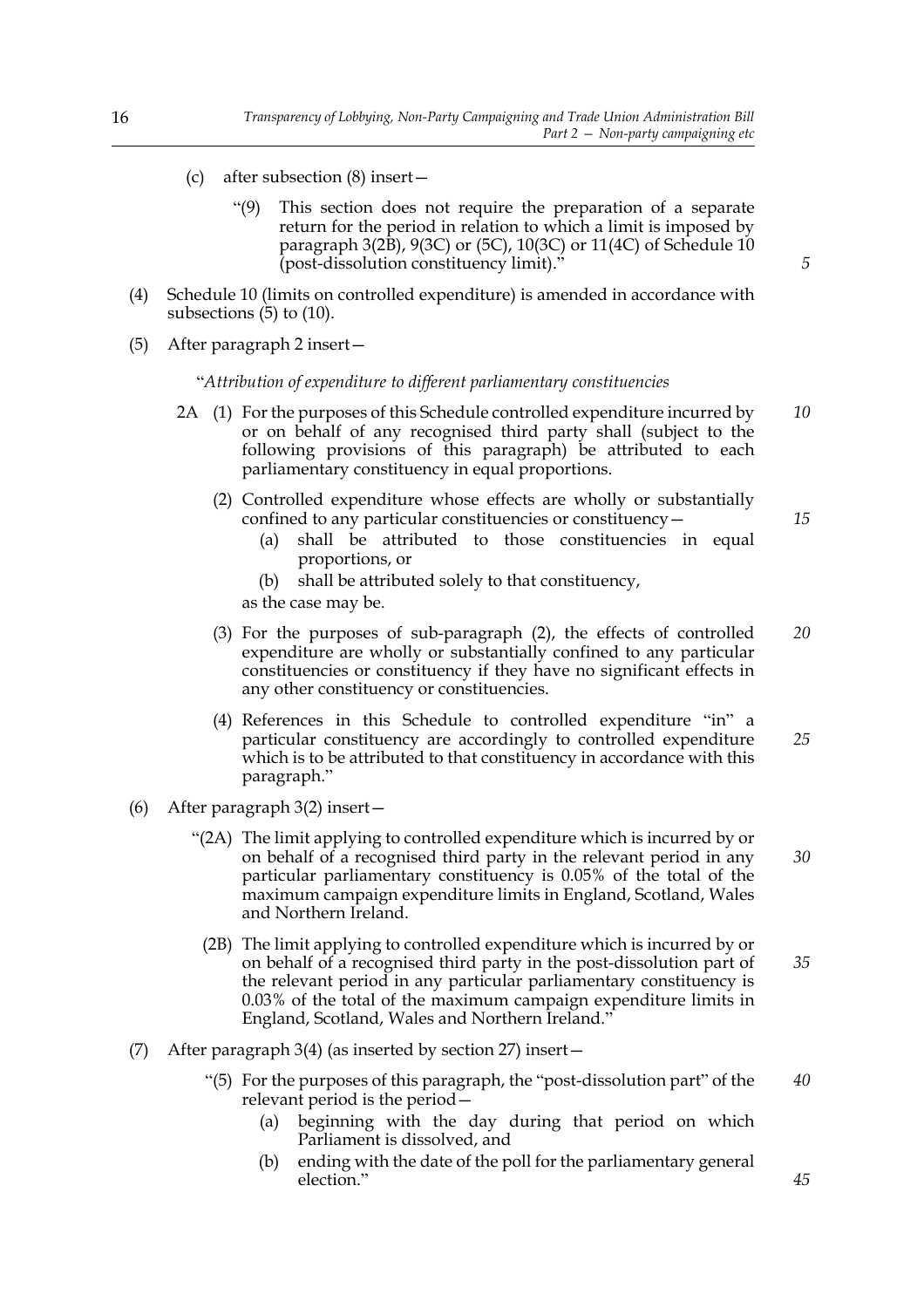- (8) In paragraph 9 (combined limits where parliamentary election pending)—
	- (a) in sub-paragraph  $(1)(a)$ , for "a limit" substitute "limits";
	- (b) in sub-paragraph (2)(b), for "limit" substitute "limits";
	- (c) after sub-paragraph (3) insert—
		- "(3A) Subject to sub-paragraphs (5) to (7), the limit applying to controlled expenditure which is incurred by or on behalf of the recognised third party in the relevant period in any particular parliamentary constituency is the relevant proportion of the limit mentioned in paragraph 3(2A).
			- (3B) For this purpose "the relevant proportion" means—

#### A B  $\frac{1}{2}$

where—

- A is the number of days in the relevant period;
- B is the number of days in the period which is the relevant period for the purposes of paragraph 3.
- (3C) The limit applying to controlled expenditure which is incurred by or on behalf of the recognised third party in the post-dissolution part of the relevant period in any particular parliamentary constituency is the limit mentioned in paragraph 3(2B).";
- (d) in sub-paragraph (4), for "sub-paragraph (3)" substitute "subparagraphs  $(3)$  to  $(3C)$ ";
- (e) after sub-paragraph (5) insert—
	- "(5A) Where two parliamentary general elections are pending during different parts of any such period as is mentioned in sub-paragraph (2)— *25*
		- (a) the limit applying to controlled expenditure which is incurred by or on behalf of the recognised third party in the first relevant period in any particular parliamentary constituency is the relevant proportion of the limit mentioned in paragraph 3(2A), and
		- (b) the limit applying to controlled expenditure which is incurred by or on behalf of the recognised third party in the second relevant period in any particular parliamentary constituency is the relevant proportion of the limit mentioned in paragraph 3(2A).
		- (5B) For these purposes "the relevant proportion" means—

#### A B  $\frac{1}{n}$

where—

- A is the number of days in the first relevant period or (as the case may be) the second relevant period; *40*
- B is the number of days in the period which is the relevant period for the purposes of paragraph 3.
- (5C) Where two parliamentary general elections are pending during different parts of any such period as is mentioned in *45*

*20*

*15*

*5*

*10*

*35*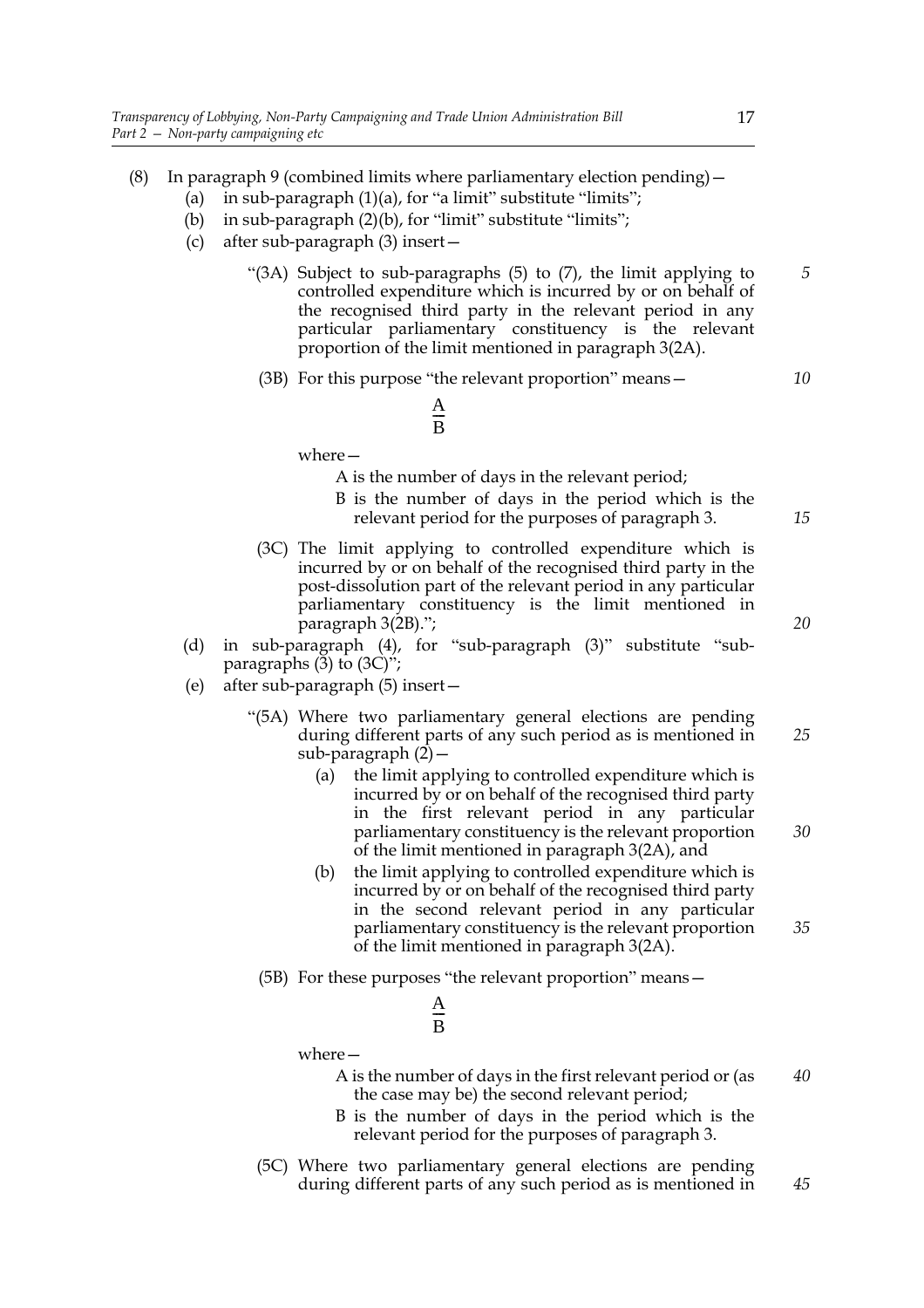sub-paragraph (2), the limit applying to controlled expenditure which is incurred by or on behalf of the recognised third party in the post-dissolution part of the first or second relevant period in any particular parliamentary constituency is the limit mentioned in paragraph 3(2B)."; (f) in sub-paragraphs (6) and (7), for "sub-paragraph (5)" substitute "subparagraphs (5) to (5C)"; (g) after sub-paragraph (7) insert— "(8) For the purposes of this paragraph, "the post-dissolution part" of any period is the period— (a) beginning with the day during that period on which Parliament is dissolved, and (b) ending with the date of the poll for the parliamentary general election." (9) In paragraph 10 (combination of limit under paragraph 9 and other limit)— (a) in sub-paragraph  $(1)$  -(i) for "a limit" (in both places) substitute "limits"; (ii) after "9(3)" insert "to  $(3C)$ "; (iii) after " $9(5)$ " insert "to  $(5C)$ ; (b) in sub-paragraph (2), for "limit" (in both places) substitute "limits"; (c) after sub-paragraph (3) insert— "(3A) The limit applying to controlled expenditure which is incurred by or on behalf of the recognised third party during the combined period in any particular parliamentary constituency is the relevant proportion of the limit mentioned in paragraph 3(2A). (3B) For this purpose "the relevant proportion" means where— A is the number of days in the combined period; B is the number of days in the period which is the relevant period for the purposes of paragraph 3. (3C) The limit applying to controlled expenditure which is incurred by or on behalf of the recognised third party in the post-dissolution part of the combined period in any particular parliamentary constituency is the limit mentioned in paragraph 3(2B).";  $\frac{A}{D}$  $\overline{R}$ *15 20 35*

- (d) after sub-paragraph (4) insert—
	- "(4A) For the purposes of this paragraph, "the post-dissolution part" of the combined period is the period—
		- (a) beginning with the day during that period on which Parliament is dissolved, and
		- (b) ending with the date of the poll for the parliamentary general election."
- (10) In paragraph 11 (combination of parliamentary general election and other election, or elections, falling within paragraphs  $4 \text{ to } 8$ ) – *45*

*10*

*5*

*25*

*30*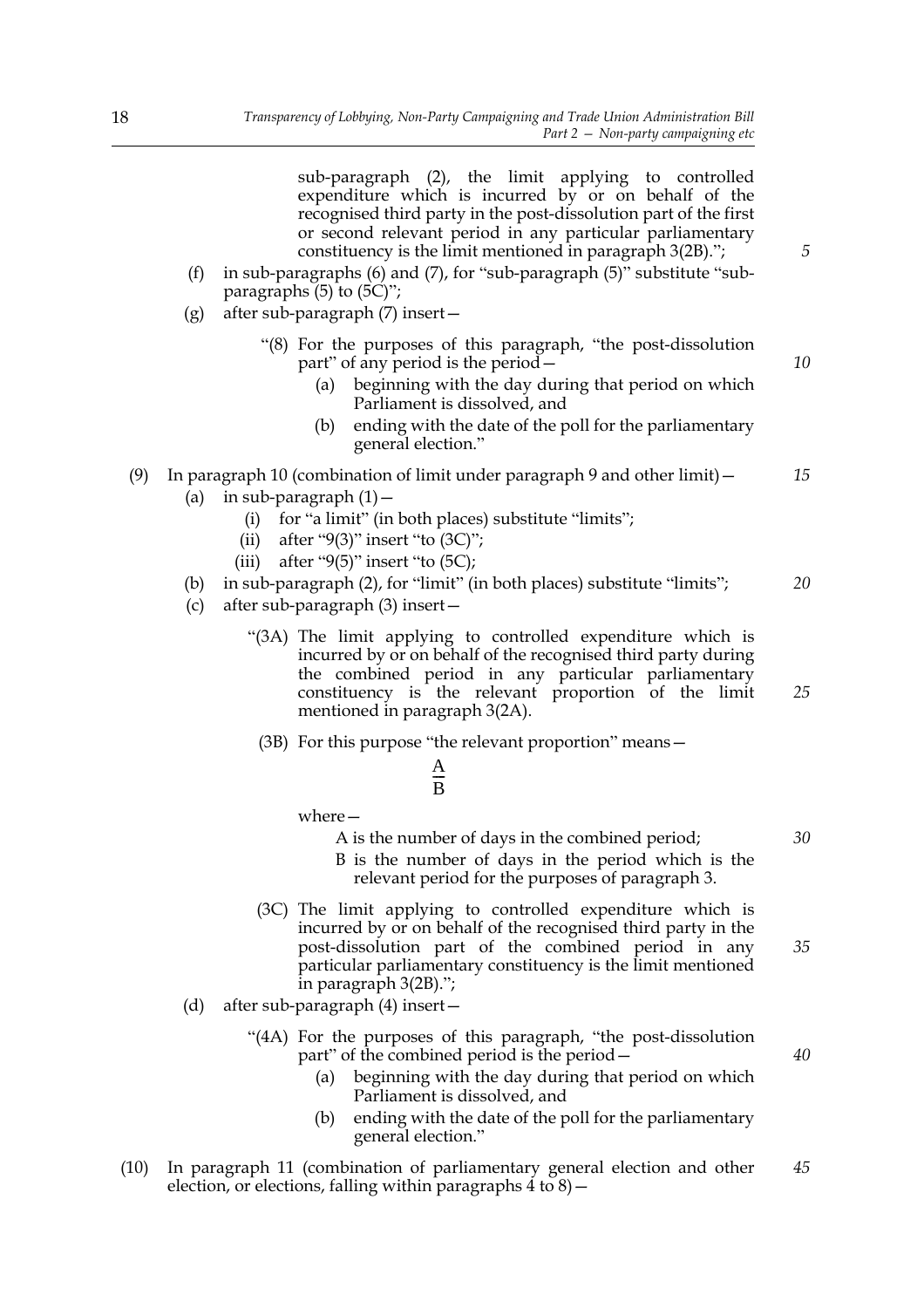- (a) in sub-paragraph (1), for "a limit" substitute "limits";
- (b) in sub-paragraph (2), for "limit" (in both places) substitute "limits";
- (c) after sub-paragraph (4) insert—
	- "(4A) The limit applying to controlled expenditure which is incurred by or on behalf of the recognised third party during the combined period in any particular parliamentary constituency is the relevant proportion of the limit mentioned in paragraph 3(2A).
		- (4B) For this purpose "the relevant proportion" means—

A B  $\frac{1}{n}$ 

$$
f_{\rm{max}}(x)=\frac{1}{2}x
$$

where—

- A is the number of days in the combined period;
- B is the number of days in the period which is the relevant period for the purposes of paragraph 3.
- (4C) The limit applying to controlled expenditure which is incurred by or on behalf of the recognised third party in the post-dissolution part of the combined period in any particular parliamentary constituency is the limit mentioned in paragraph 3(2B)."; *15*
- (d) after sub-paragraph (5) insert—
	- "(5A) For the purposes of this paragraph, "the post-dissolution part" of the combined period is the period—
		- (a) beginning with the day during that period on which Parliament is dissolved, and
		- (b) ending with the date of the poll for the parliamentary general election." *25*

#### **29 Targeted expenditure limits**

- (1) Part 5 of the Political Parties, Elections and Referendums Act 2000 (control of campaign expenditure) is amended in accordance with subsections (2) and (3).
- (2) In section 79 (limits on campaign expenditure), after subsection (3) insert—
	- "(3A) See section 94D (expenditure by or on behalf of recognised third party targeted at a registered party) for—
		- (a) provision under which expenditure incurred by or on behalf of a third party may count towards the limit mentioned in subsection (2), and
		- (b) provision modifying subsection (2)(a)(i) in its application to such expenditure."
- (3) In section 80(4) (returns as to campaign expenditure), omit the "and" at the end of paragraph (a) and after paragraph (b) insert "; and
	- (c) in the case of any campaign expenditure treated as incurred by the party by virtue of section 94D(2) (expenditure by or on behalf of recognised third party targeted at a registered party), any declaration falling to be made with respect to that expenditure in accordance with section 94D(5)." *40*

*5*

*10*

*20*

*30*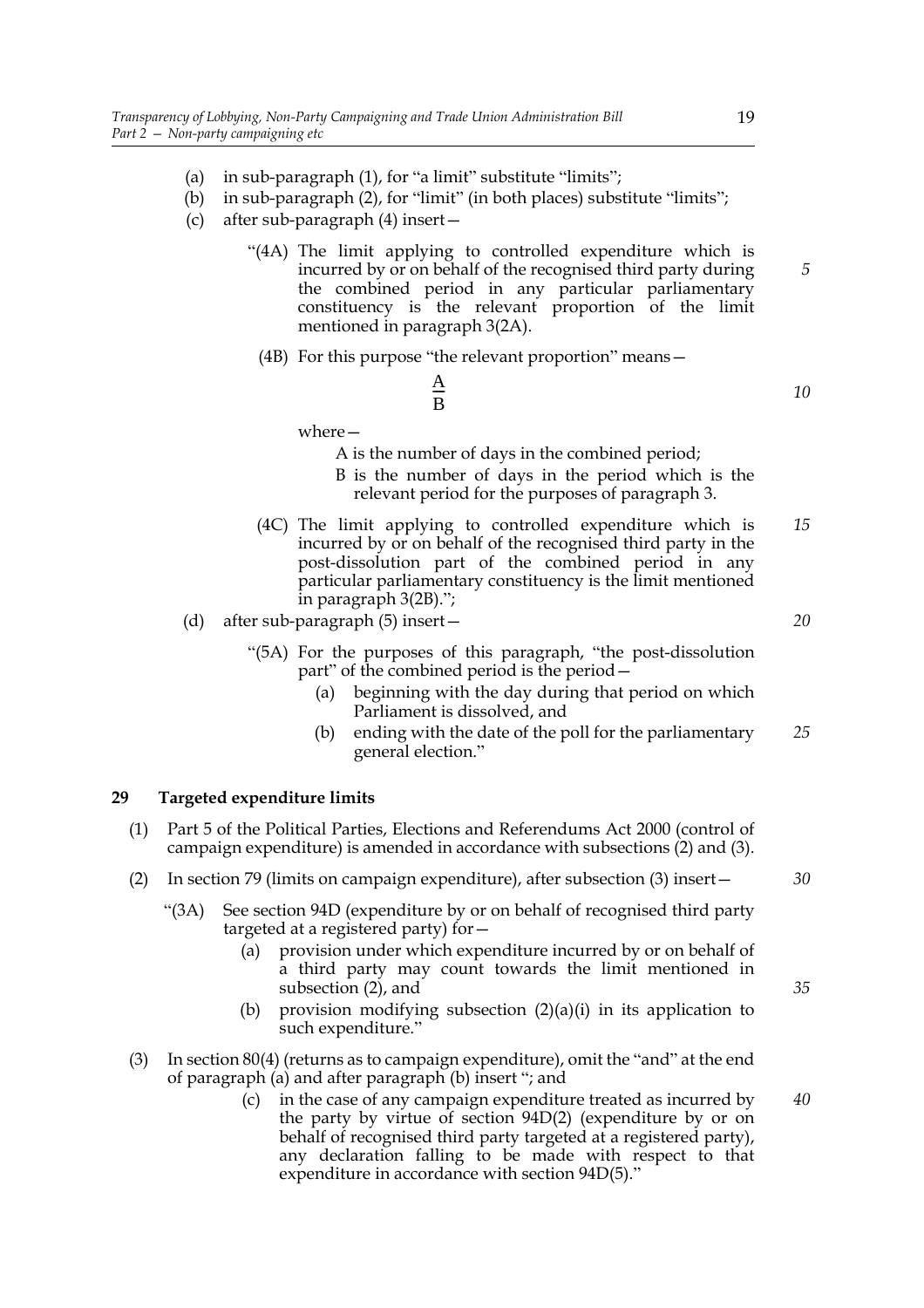- (4) Part 6 of that Act (controls relating to third party national election campaigns) is amended in accordance with subsections (5) to (8).
- (5) In section 87 (expenditure by third parties which is not controlled expenditure), after subsection (2) insert—
	- "(3) The reference in subsection  $(1)(b)(i)$  to circumstances in which an amount of campaign expenditure is to be regarded as incurred by or on behalf of a registered party for the purposes of Part 5 does not include circumstances in which an amount of campaign expenditure is treated as incurred by a registered party under section 94D(2)." *5*
- (6) In the italic heading before section 94 after "*Financial limits*" insert "*on controlled expenditure*". *10*
- (7) In section 94 (limits on controlled expenditure by third parties), in subsections (6), (8) and (10), after "the purposes of this section" insert ", sections 94B to  $94F$ ".
- (8) After section 94 insert—

#### *"Financial limits on targeted controlled expenditure*

#### **94A Overview of sections 94B to 94F**

- (1) Sections 94B to 94F impose limits on, and make other provision relating to, controlled expenditure incurred by or on behalf of a recognised third party where the expenditure is targeted at a particular registered party.
- (2) Section 94B defines when controlled expenditure is regarded as targeted at a particular registered party, specifies the limits and specifies the periods over which the limits operate.
- (3) Section 94C makes provision about the consequences where controlled expenditure targeted at a registered party is incurred by or on behalf of a recognised third party in excess of a limit without authorisation from the registered party. *25*
- (4) Section 94D makes provision about the consequences where controlled expenditure targeted at a registered party is incurred by or on behalf of a recognised third party in excess of a limit with authorisation from the registered party.
- (5) Section 94E makes provision about how a registered party may give or withdraw authorisation (including provision enabling the registered party to specify a cap on the amount of expenditure authorised).
- (6) Section 94F makes provision about the meaning of references to expenditure that "exceeds" a targeted expenditure limit or cap.

#### **94B Meaning of "targeted", "targeted expenditure limit" etc**

- (1) Controlled expenditure is "targeted" at a particular registered party if it can reasonably be regarded as—
	- (a) intended to benefit that party or any of its candidates, and
	- (b) not intended to benefit any other registered party or any of its candidates.

*15*

*20*

*30*

*35*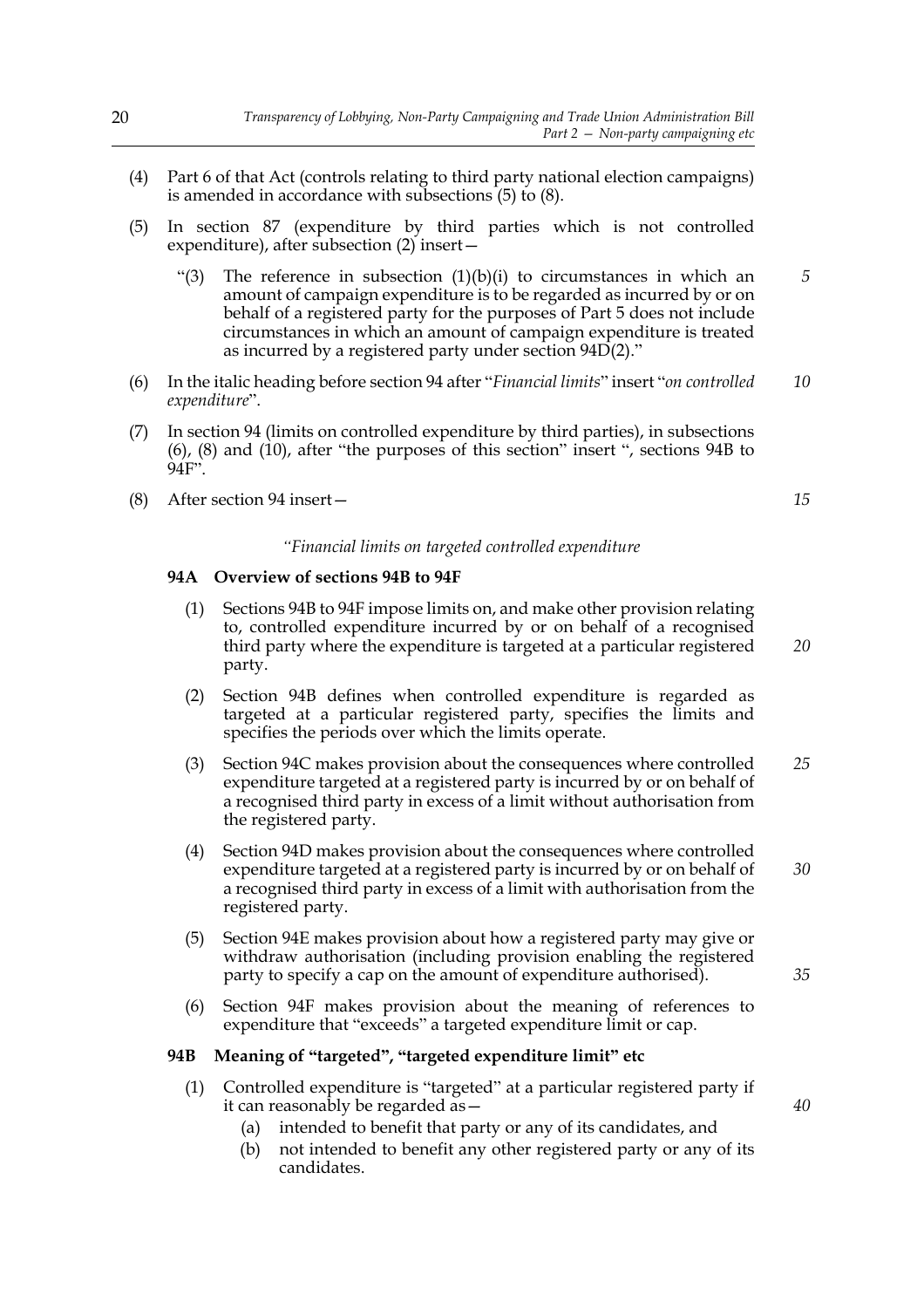- (2) A limit (a "targeted expenditure limit") applies to controlled expenditure that—
	- (a) is incurred during a qualifying regulated period in England, Scotland, Wales or Northern Ireland, and
	- (b) is targeted at a particular registered party.
- (3) A "qualifying regulated period" is a period in relation to which limits are imposed by paragraph 3(2), 9(3) or (5), 10(3) or 11(3) of Schedule 10 (periods involving parliamentary general elections).
- (4) The targeted expenditure limit applying to controlled expenditure incurred during a qualifying regulated period in a part of the United Kingdom is— *10*
	- (a) for the period in relation to which limits are imposed by paragraph 3(2) of Schedule 10, 0.2% of the maximum campaign expenditure limit in that part of the United Kingdom, and
	- (b) for any other qualifying regulated period, the relevant proportion of the limit determined in accordance with paragraph (a). *15*
- (5) In subsection (4)(a) "maximum campaign expenditure limit" has the same meaning as in paragraph 3 of Schedule 10.
- (6) In subsection  $(4)(b)$  "the relevant proportion" means  $-$ 
	- A B  $\frac{A}{B}$

where—

- A is the number of days in the period mentioned in subsection  $(4)(b);$
- B is the number of days in the period mentioned in subsection  $(4)(a)$ . *25*
- (7) This section applies for the purposes of sections 94C to 94F.

#### **94C Unauthorised expenditure in excess of targeted expenditure limit**

- (1) This section applies if  $-$ 
	- (a) controlled expenditure which is targeted at a particular registered party ("the registered party") is incurred by or on behalf of a recognised third party ("the third party"), *30*
	- (b) the expenditure exceeds a targeted expenditure limit (to any extent), and
	- (c) at the time the expenditure is incurred—
		- (i) the third party is not authorised by the registered party to incur expenditure targeted at it, or
		- (ii) the third party is so authorised, but the expenditure exceeds a cap specified in the authorisation (to any extent).
- (2) If the third party is not an individual—
	- (a) the responsible person is guilty of an offence if the person authorised the expenditure to be incurred by or on behalf of the third party and the person knew or ought reasonably to have known that the expenditure would be incurred in excess of the targeted expenditure limit, and

*5*

*20*

*35*

*40*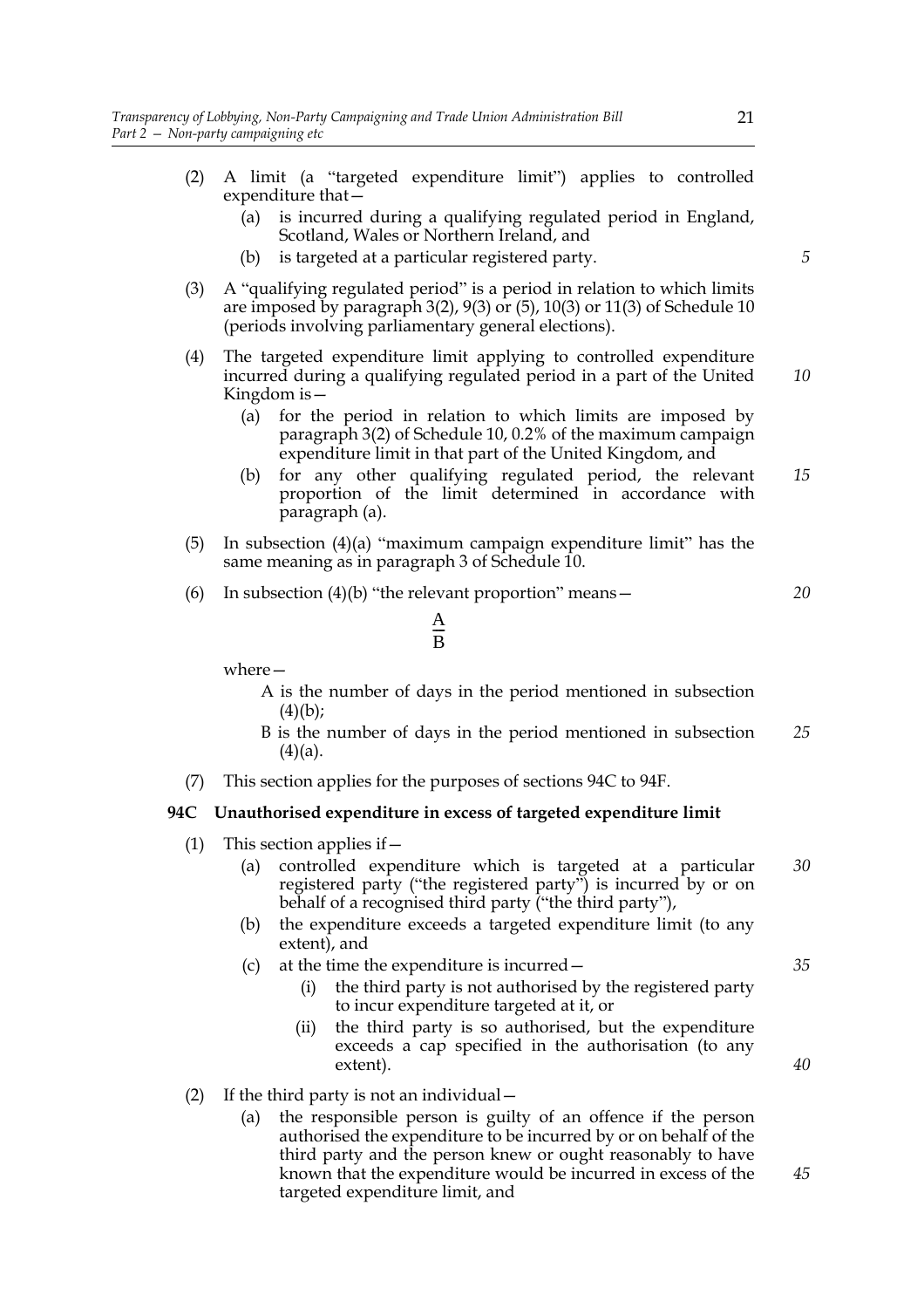- (b) the third party is also guilty of an offence.
- (3) If the third party is an individual, the third party is guilty of an offence if the third party knew or ought reasonably to have known that the expenditure would be incurred in excess of the targeted expenditure limit.

#### **94D Authorised expenditure in excess of targeted expenditure limit**

- (1) This section applies if  $-$ 
	- (a) controlled expenditure which is targeted at a particular registered party ("the registered party") is incurred by or on behalf of a recognised third party ("the third party"),
	- (b) the expenditure exceeds a targeted expenditure limit (to any extent),
	- (c) at the time the expenditure is incurred the third party is authorised by the registered party to incur expenditure targeted at it, and
	- (d) if the registered party specified a cap in the authorisation, the expenditure, or any part of it, does not exceed the cap.
- (2) The authorised amount is treated for the purposes of section 79(2) (limits on campaign expenditure) as if—
	- (a) it were campaign expenditure within the meaning of Part 5, and *20*
	- (b) it was incurred by the registered party at the same time as the controlled expenditure mentioned in subsection (1)(a) was in fact incurred by or on behalf of the third party.
- (3) For the purposes of this section, "the authorised amount" is the amount of the controlled expenditure incurred as mentioned in subsection  $(1)(a)$  less —
	- (a) such amount, if any, of that expenditure as does not exceed the targeted expenditure limit, and
	- (b) such amount, if any, of that expenditure as exceeds a cap specified by the registered party in its authorisation of the third party. *30*
- (4) In determining whether, by virtue of subsection (2), the incurring of controlled expenditure by or on behalf of the third party constitutes an offence under section  $79(2)$  by the treasurer or any deputy treasurer of the registered party, section 79(2)(a)(i) is treated as if the reference in that provision to the authorisation of the expenditure were to the signing of the authorisation under section 94E.
- (5) The treasurer or a deputy treasurer of the registered party must make a declaration of—
	- (a) the amount of the controlled expenditure incurred as mentioned in subsection  $(1)(a)$ , and *40*
	- (b) the authorised amount.
- (6) A person commits an offence if the person knowingly or recklessly makes a false declaration under subsection (5).

*5*

*10*

*15*

*25*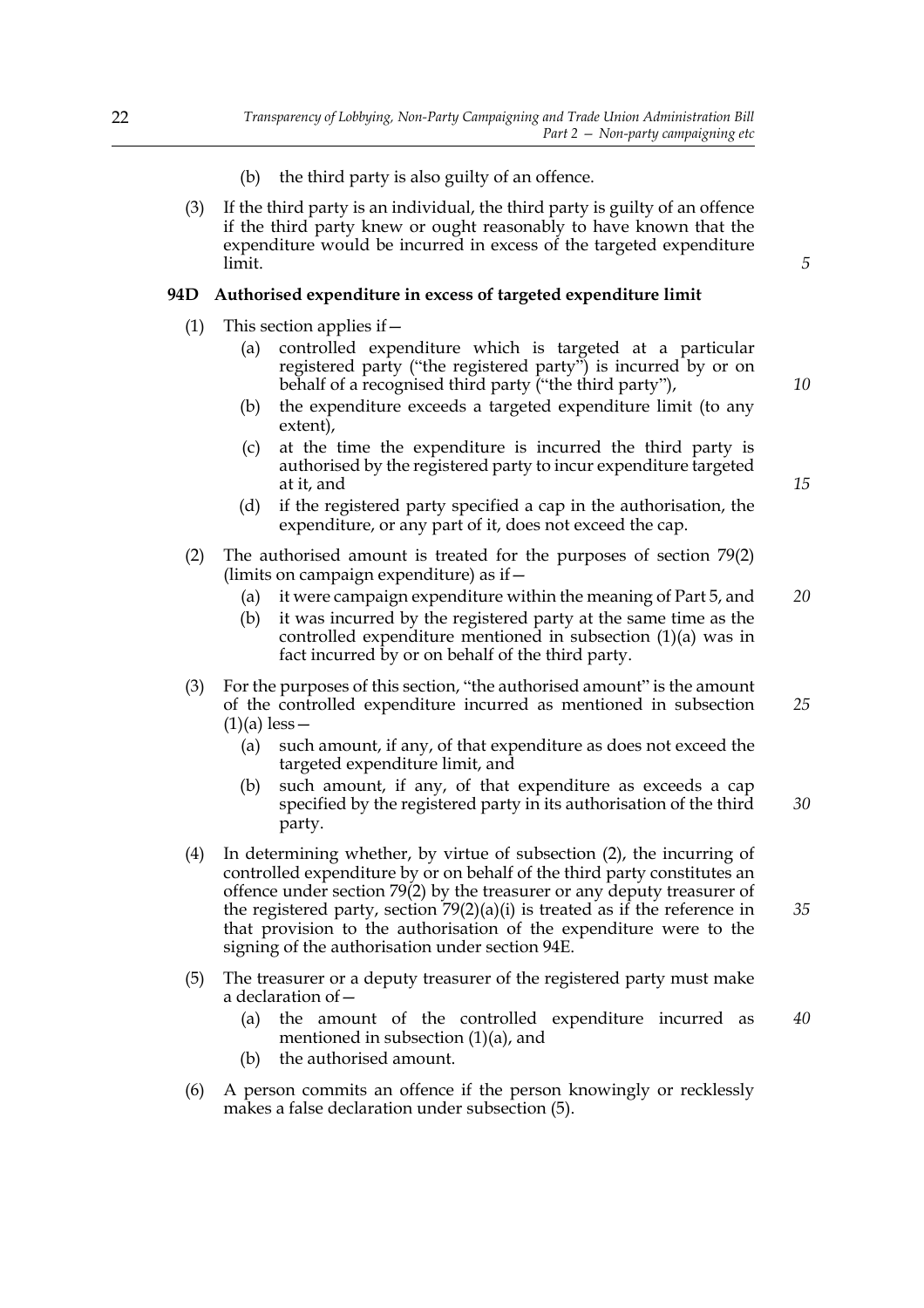#### **94E Authorisation**

- (1) A registered party may authorise a recognised third party to incur controlled expenditure in England, Scotland, Wales or Northern Ireland that is targeted at the registered party.
- (2) An authorisation—
	- (a) must be in writing,
	- (b) must be signed by a relevant officer,
	- (c) must specify the part of the United Kingdom to which it relates, and
	- (d) may specify a cap on the amount of expenditure authorised. *10*
- (3) An authorisation is of no effect until a copy of it has been given to the Commission by the registered party.
- (4) The Commission must, as soon as is reasonably practicable after receiving a copy of an authorisation, enter in the register maintained under section 89 (register of notifications)—
	- (a) the fact that the registered party has given the authorisation, and
	- (b) the information specified in it.
- (5) A registered party may at any time withdraw an authorisation already given.
- (6) A withdrawal of an authorisation—
	- (a) must be in writing, and
	- (b) must be signed by a relevant officer.
- (7) A withdrawal of an authorisation is of no effect until a copy of it has been given to the Commission by the registered party.
- (8) The Commission must, as soon as is reasonably practicable after receiving a copy of a withdrawal of an authorisation, update the register maintained under section 89.
- (9) For the purposes of this section "relevant officer", in relation to a registered party, means—
	- (a) the treasurer of the party, or
	- (b) a deputy treasurer of the party.

#### **94F Expenditure that "exceeds" a targeted expenditure limit or cap**

- (1) Controlled expenditure incurred by or on behalf of a recognised third party during a qualifying regulated period in any part of the United Kingdom that is targeted at a particular registered party "exceeds"—
	- (a) a targeted expenditure limit, or
	- (b) a cap specified by the registered party in its authorisation of the third party,

if and to the extent that the relevant cumulative total is in excess of that limit or cap. *40*

- (2) For this purpose "the relevant cumulative total" is the total of  $-$ 
	- (a) the controlled expenditure incurred as mentioned in subsection (1), and

*20*

*15*

*5*

*25*

*30*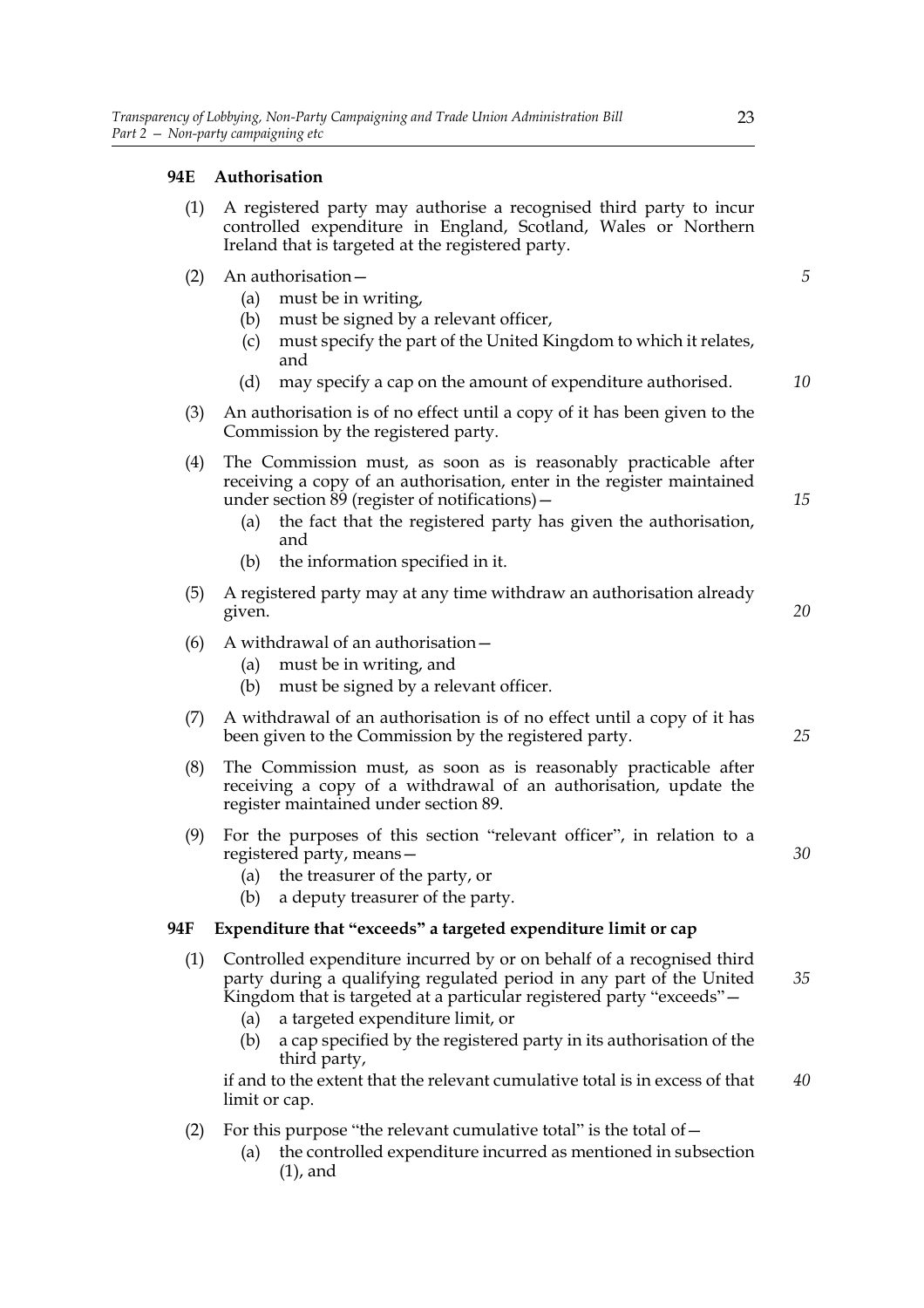*Transparency of Lobbying, Non-Party Campaigning and Trade Union Administration Bill Part 2 — Non-party campaigning etc*

- (b) the total of any controlled expenditure targeted at the same registered party which has already been incurred by or on behalf of the third party during the qualifying regulated period in that part of the United Kingdom.'
- (9) In Schedule 20 to that Act (penalties) insert the following entries in the appropriate places— *5*

| "Section 94C(2) or (3) (exceeding   On summary conviction: statutory<br>limits on targeted controlled maximum<br>expenditure when not authorised)                                                                                           | On indictment: fine"; | 10 |
|---------------------------------------------------------------------------------------------------------------------------------------------------------------------------------------------------------------------------------------------|-----------------------|----|
| "Section $94D(6)$ (making false   On summary conviction: statutory<br>declaration about amount of maximum or 6 months<br>expenditure incurred by or on behalf<br>of third party and targeted at the $\vert$ On indictment: fine or 1 year". |                       |    |
| registered party)                                                                                                                                                                                                                           |                       | 15 |

- (10) If section 85(1) of the Legal Aid, Sentencing and Punishment of Offenders Act 2012 comes into force before the day on which this Act is passed—
	- (a) section 85 of that Act (removal of limit on certain fines on conviction by magistrates' court) applies in relation to the offences in sections  $94C(2)$ and (3) and 94D(6) of the Political Parties, Elections and Referendums Act 2000 (as inserted by this section) on and after that day as if they were relevant offences (as defined in section 85(3) of that Act), and

*20*

*25*

(b) regulations described in section 85(11) of that Act may amend, repeal or otherwise modify amendments made by this section.

#### **30 Extension of power to vary specified sums**

- (1) Section 155 of the Political Parties, Elections and Referendums Act 2000 (power to vary specified sums) is amended as follows.
- (2) In the heading, at the end insert "**or percentages**".
- (3) After subsection (4) insert—
	- "(5) The Secretary of State may by order vary any percentage for the time being specified in— *30*
		- (a) section 94B(4), or
		- (b) paragraph 3(2), (2A) or (2B) of Schedule 10.
	- (6) The Secretary of State may make an order under subsection (5) only if it gives effect to a recommendation of the Commission." *35*

#### *Information and reports*

#### **31 Notification requirements for recognised third parties**

- (1) Section 88 of the Political Parties, Elections and Referendums Act 2000 (recognised third parties) is amended as follows.
- (2) In subsection  $(3)(c)$ , after sub-paragraph (i) (before the "and" at the end) *40*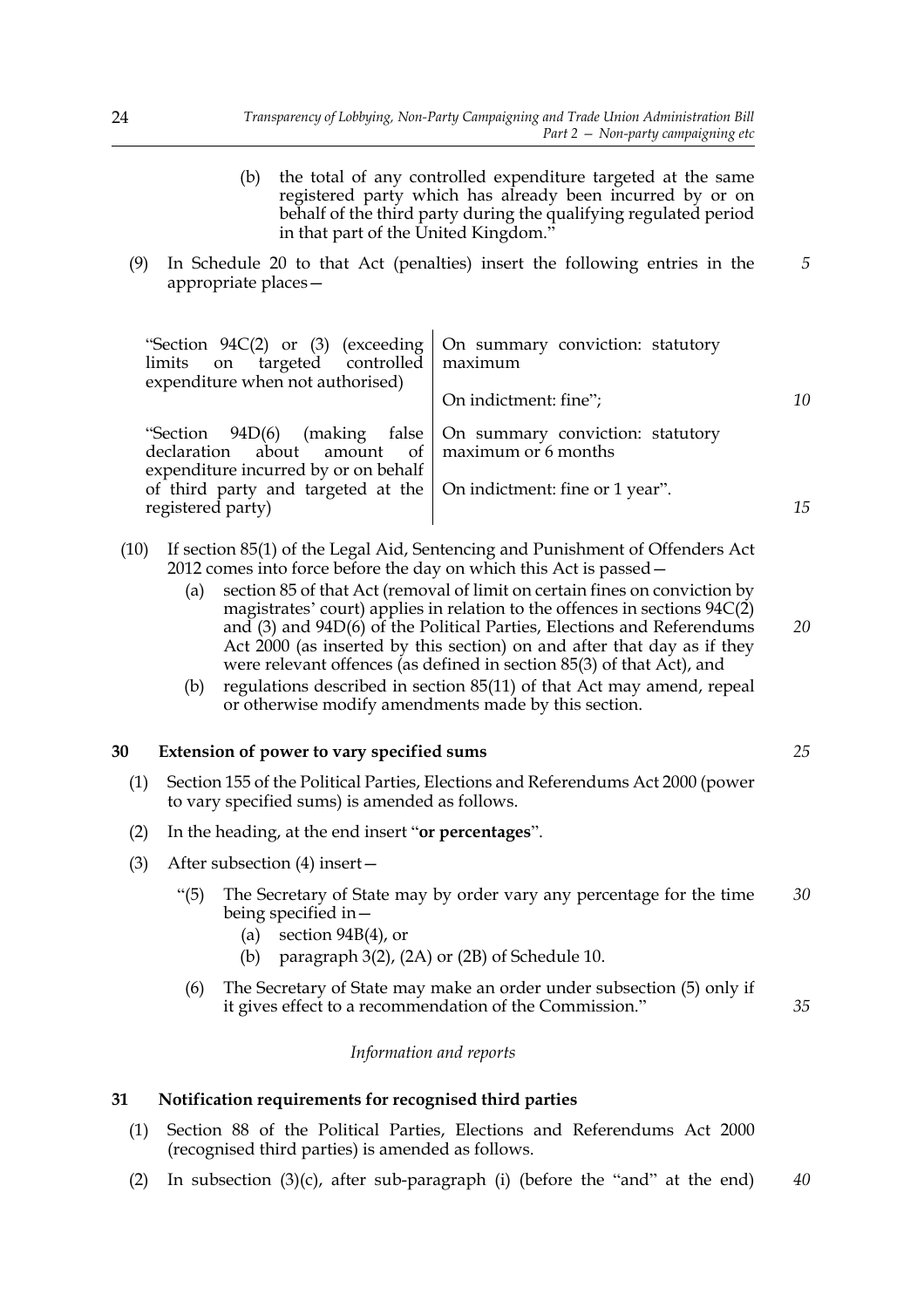insert—

| "(ia) | the names of the relevant participators in relation to the |
|-------|------------------------------------------------------------|
|       | body (see subsection (3B)),".                              |

- (3) After subsection (3A) insert—
	- "(3B) The "relevant participators" in relation to a body are—
		- (a) in the case of a body falling with section  $54(2)(b)$  (companies), the body's directors;
		- (b) in the case of a body falling within section  $54(2)(d)$  (trade unions), the body's officers (within the meaning of the Trade Union and Labour Relations (Consolidation) Act 1992: see section 119 of that Act);
		- (c) in the case of a body falling within section 54(2)(e) (building societies), the body's directors;
		- (d) in the case of a body falling within section 54(2)(f) (limited liability partnerships), the body's members;
		- (e) in the case of a body falling within section  $54(2)(g)$  (friendly societies etc)—
			- (i) where the body is a friendly society, the members of the body's committee of management;
			- (ii) otherwise, the members of the body's committee of management or other directing body; *20*
		- (f) in the case of a body falling within section  $54(2)(h)$ (unincorporated associations)—
			- (i) where the body has more than 15 members and has officers or a governing body, those officers or the members of that governing body;
			- (ii) otherwise, the body's members."

#### **32 Reporting of donations to recognised third parties**

- (1) The Political Parties, Elections and Referendums Act 2000 is amended in accordance with subsections (2) to (10).
- (2) After section 95 (control of donations to recognised third parties) insert—

*"Quarterly and weekly reports of donations to recognised third parties*

#### **95A Quarterly donation reports**

- (1) Subject to section 95B, the responsible person in relation to a recognised third party must, in respect of each reporting period that falls within a qualifying regulated period, prepare a report about reportable donations ("a quarterly report"). *35*
- (2) The reporting periods are—
	- (a) the period of 3 months beginning with the first day of the qualifying regulated period,
	- (b) each succeeding period of 3 months falling within the qualifying regulated period, and
	- (c) any final period of less than 3 months falling within that period.

*5*

*10*

*15*

*25*

*30*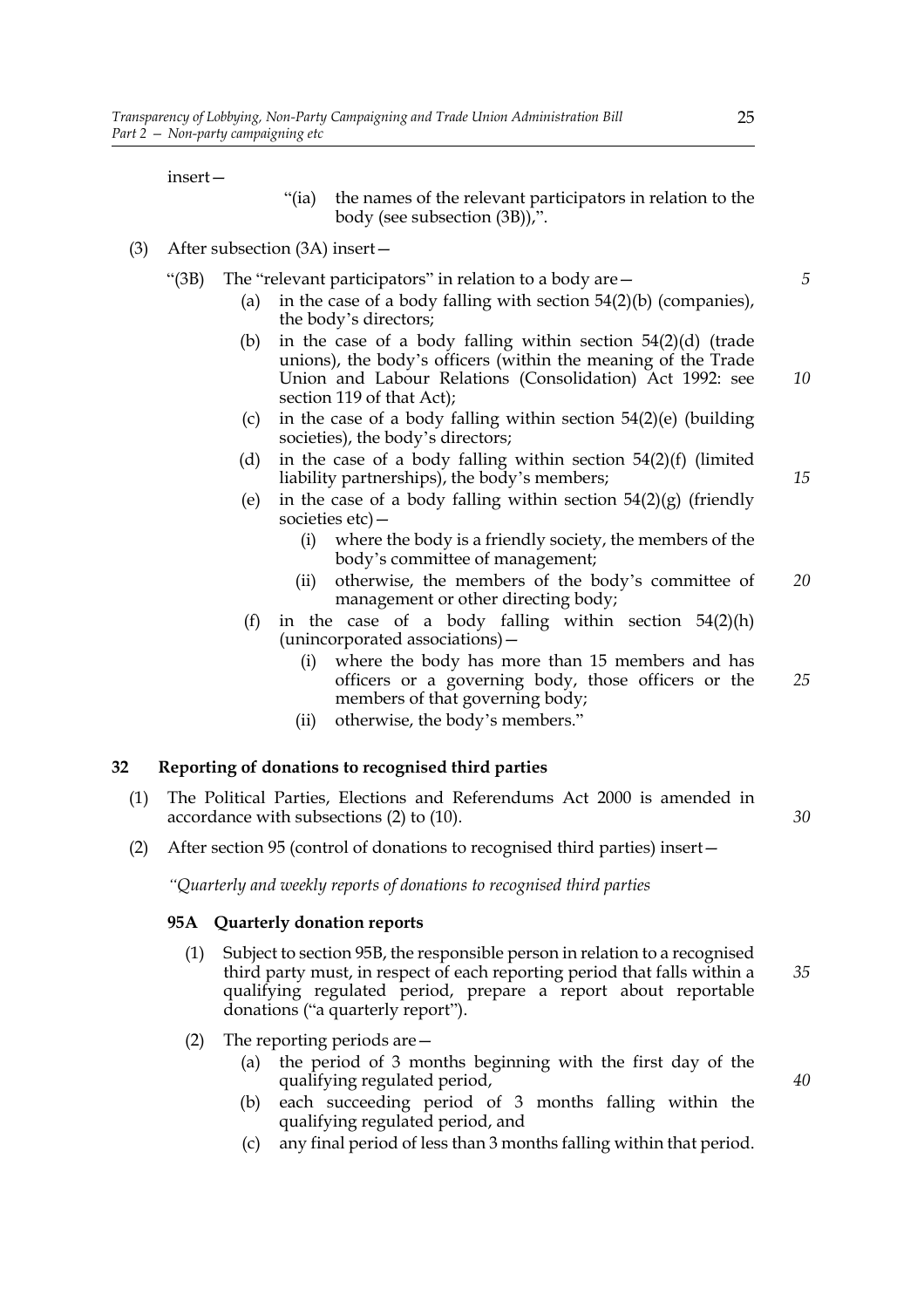- (3) A "qualifying regulated period" is a period in relation to which any limit is imposed by paragraph 3, 9, 10 or 11 of Schedule 10 (periods involving parliamentary general elections).
- (4) A quarterly report must comply with the requirements of Schedule 11A.
- (5) A "reportable donation" means a relevant donation (within the meaning of Schedule 11) which—
	- (a) is received by the recognised third party in respect of the relevant election or elections the poll or polls for which take place during the qualifying regulated period, and
	- (b) is accepted, or is dealt with in accordance with section 56(2) (as applied by paragraph 7 of Schedule 11), by the recognised third party during the reporting period.
- (6) A quarterly report must be delivered to the Commission by the responsible person within the period of 30 days beginning with the end of the reporting period to which it relates.
- (7) The report must be accompanied by a declaration signed by the responsible person stating that, to the best of that person's knowledge and belief—
	- (a) all reportable donations (if any) recorded in the report as having been accepted by the recognised third party are from permissible donors, *20*
	- (b) there are no reportable donations which are required to be recorded in the report in accordance with Schedule 11A which are not so recorded, and
	- (c) each statement (if any) given under paragraph 3(3) or 5(4) of Schedule 11A (nil statements) is accurate.
- (8) This section does not require the preparation of separate quarterly reports in the case of the qualifying regulated period in relation to which a limit is imposed by paragraph  $3(2B)$ ,  $9(3C)$  or (5C),  $10(3C)$  or 11(4C) of Schedule 10 (post-dissolution constituency limit).
- (9) This section does not apply in relation to  $-$ 
	- (a) a recognised third party which is a registered party other than a minor party, or
	- (b) a recognised Gibraltar third party.

#### **95B Exemption from section 95A**

- (1) Section 95A does not apply in relation to a recognised third party in the case of a qualifying regulated period if—
	- (a) the third party has made an exemption declaration covering that period, and
	- (b) that declaration has not been withdrawn.
- (2) A recognised third party is to be taken to have made an exemption declaration covering a qualifying regulated period if a declaration that the third party does not intend that controlled expenditure is to be incurred by or on behalf of the third party in the United Kingdom during that period—

*5*

*10*

*15*

- *25*
- *30*

*40*

*35*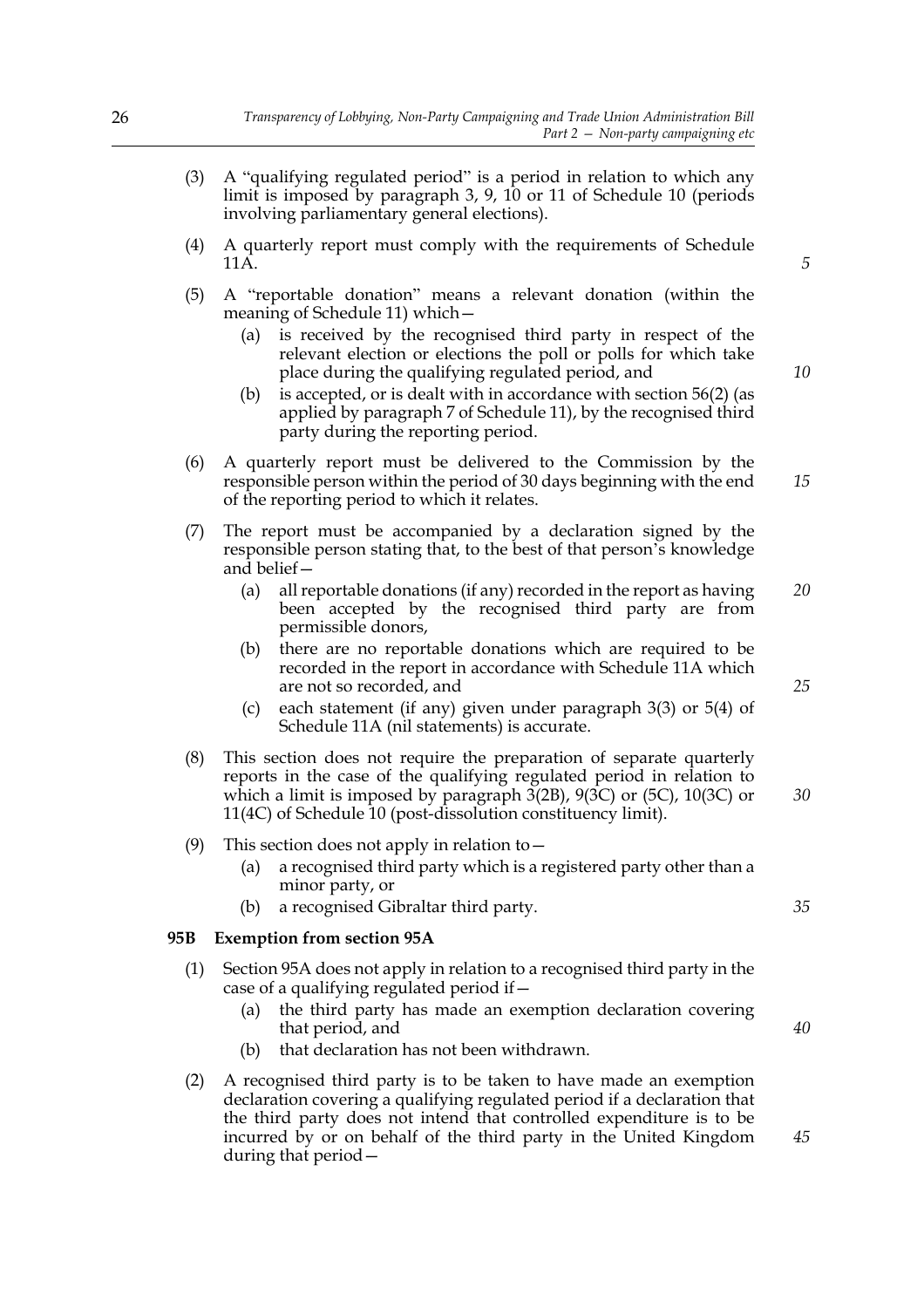- (a) is signed by the responsible person in relation to the third party, and
- (b) is sent to the Commission within the period of 30 days beginning with the start of the qualifying regulated period.
- (3) An exemption declaration covering a qualifying regulated period may be withdrawn by a notice which— *5*
	- (a) is signed by the responsible person in relation to the third party, and
	- (b) is sent to the Commission before the end of that period.
- (4) An exemption declaration covering a qualifying regulated period is to be treated as withdrawn if controlled expenditure is incurred by or on behalf of the third party in the United Kingdom during that period. *10*
- (5) Where an exemption declaration covering a qualifying regulated period is withdrawn, section 95A applies in relation to the recognised third party in the case of that period  $\sim$ 
	- (a) in respect of the reporting period in which the withdrawal occurred and subsequent reporting periods falling within the qualifying regulated period, and
	- (b) with the modification specified in subsection (6), in respect of each reporting period (if any) which preceded the reporting period in which the withdrawal occurred and falls within the qualifying regulated period. *20*
- (6) Where a quarterly report is required to be prepared under section 95A by virtue of subsection (5)(b), that section applies in relation to that report as if the time limit in subsection (6) of that section were the period of 30 days beginning with the end of the reporting period in which the withdrawal occurred.
- (7) Where an exemption declaration covering a qualifying regulated period is withdrawn, the third party may not make another exemption declaration under this section covering that period.
- (8) In this section "qualifying regulated period" and "reporting period" have the same meaning as in section 95A.

#### **95C Weekly donation reports during general election periods**

- (1) Subject to section 95D, the responsible person in relation to a recognised third party must, in respect of each reporting period that falls within a general election period, prepare a report about substantial donations ("a weekly report").
- (2) The reporting periods are—
	- (a) the period of 7 days beginning with the first day of the general election period,
	- (b) each succeeding period of 7 days falling within the general election period, and
	- (c) any final period of less than 7 days falling within that period.
- (3) A "general election period" means the period  $-$ 
	- (a) beginning with the day during a qualifying regulatory period on which Parliament is dissolved, and *45*

*30*

*25*

*15*

*35*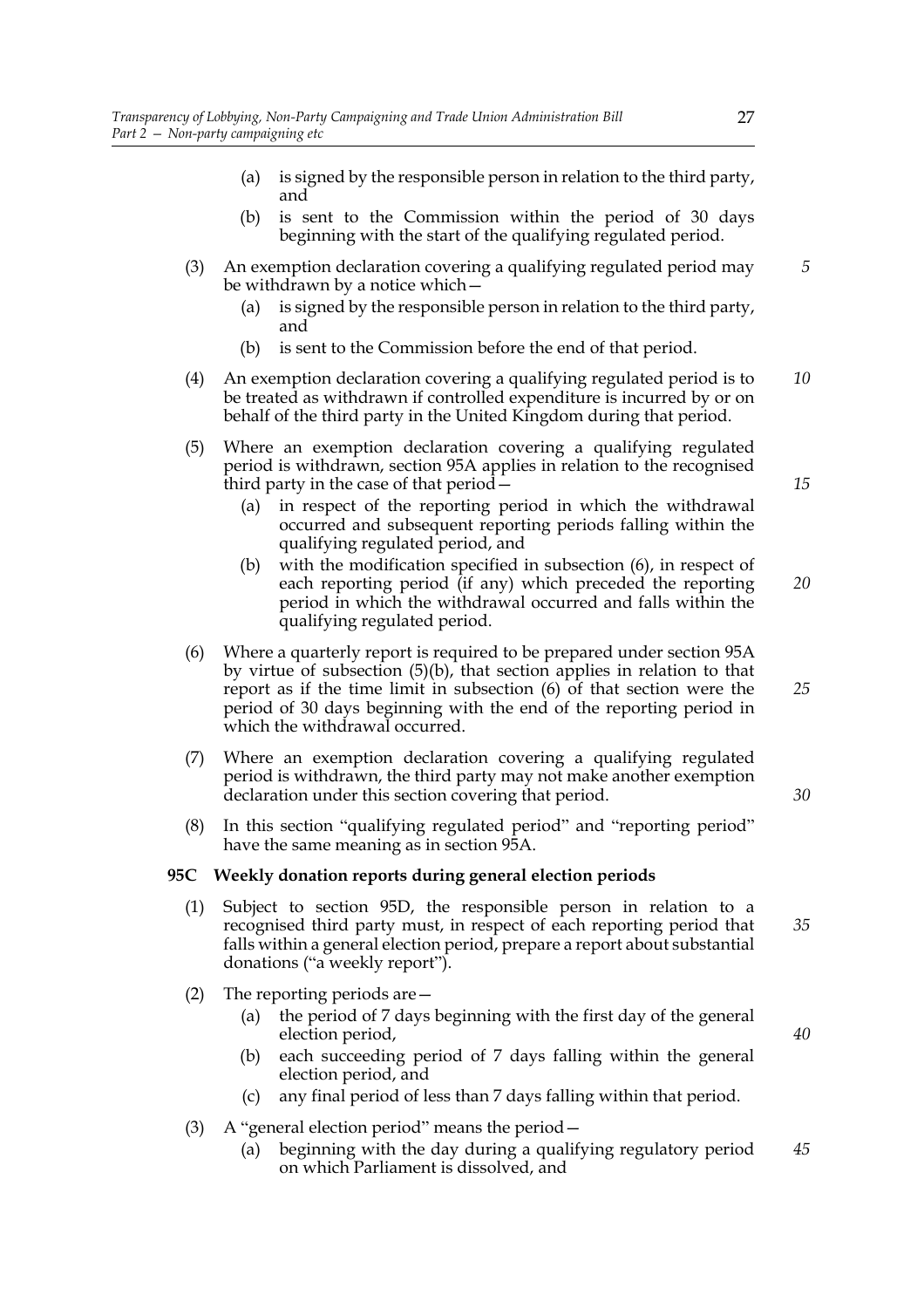- (b) ending with the date of the poll for the parliamentary general election.
- (4) A weekly report must comply with the requirements of Schedule 11A.
- (5) A "substantial donation" means a relevant donation of a substantial value which is received by the recognised third party during the reporting period in respect of the relevant election or elections the poll or polls for which take place during the general election period.
- (6) A relevant donation is "of a substantial value" if its value (as determined in accordance with paragraph 5 of Schedule 11) is more than £7,500.
- (7) A weekly report must be delivered to the Commission by the responsible person within the period of 7 days beginning with the end of the reporting period to which it relates.
- (8) The report must be accompanied by a declaration signed by the responsible person stating that, to the best of that person's knowledge and belief, no substantial donations have been received by the recognised third party during the reporting period which are required to be recorded in the report in accordance with Schedule 11A and are not so recorded. *15*
- (9) In this section— "qualifying regulated period" has the same meaning as in section 95A;

"relevant donation" has the same meaning as in Schedule 11.

- (10) This section does not apply in relation to—
	- (a) a recognised third party which is a registered party other than a minor party, or *25*
	- (b) a recognised Gibraltar third party.

#### **95D Exemption from section 95C**

- (1) Section 95C does not apply in relation to a recognised third party in the case of a general election period if—
	- (a) the third party has made an exemption declaration covering that period, and
	- (b) that declaration has not been withdrawn.
- (2) A recognised third party is to be taken to have made an exemption declaration covering a general election period if a declaration that the third party does not intend that controlled expenditure is to be incurred by or on behalf of the third party in the United Kingdom during that period— *35*
	- (a) is signed by the responsible person in relation to the third party, and
	- (b) is sent to the Commission within the period of 7 days beginning with the start of the general election period.
- (3) An exemption declaration covering a general election period may be withdrawn by a notice which –
	- (a) is signed by the responsible person in relation to the third party, and *45*

*20*

*5*

*10*

*30*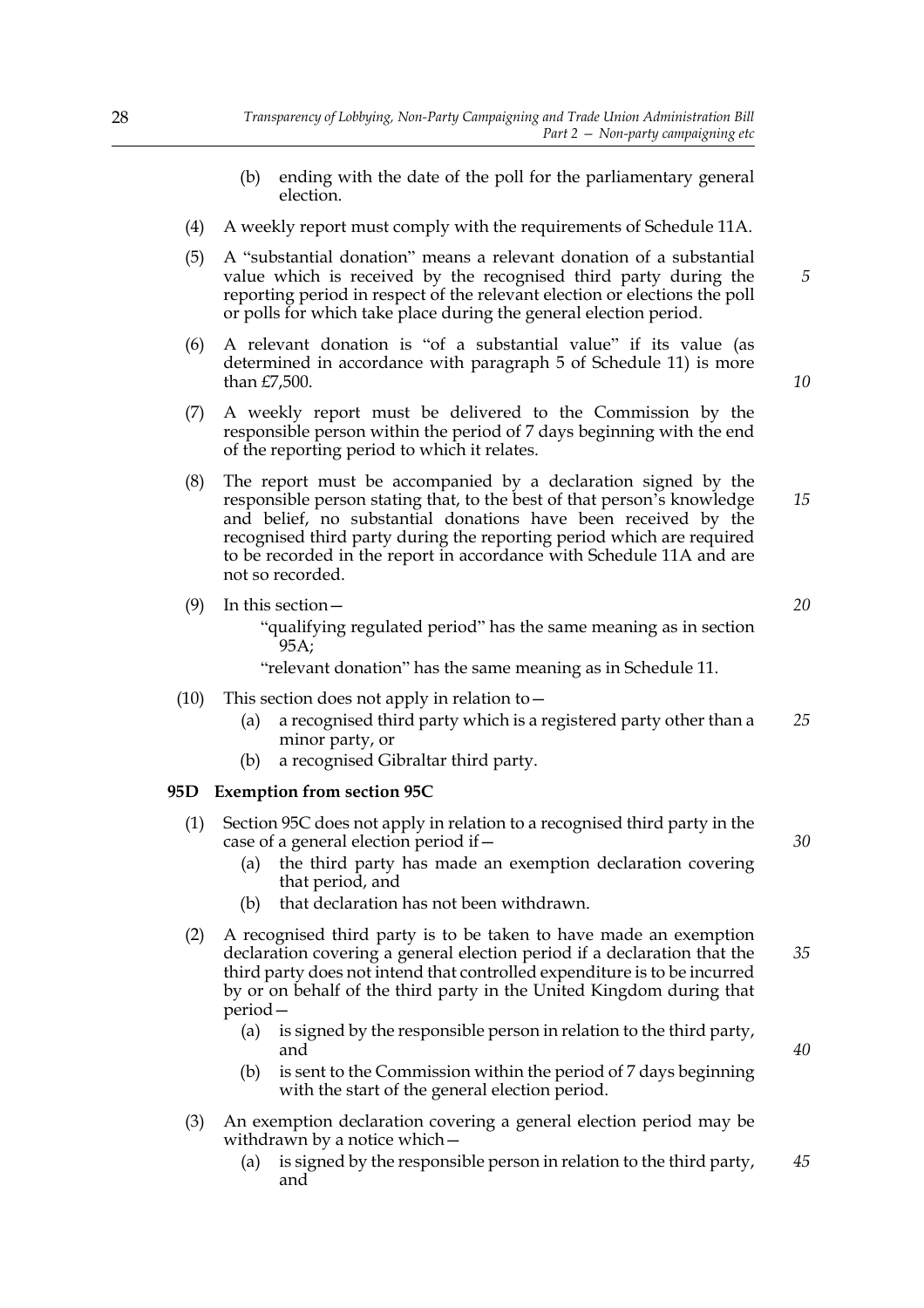- (b) is sent to the Commission before the end of that period.
- (4) An exemption declaration covering a general election period is to be treated as withdrawn if controlled expenditure is incurred by or on behalf of the third party in the United Kingdom during that period.
- (5) Where an exemption declaration covering a general election period is withdrawn, section 95C applies in relation to the recognised third party in the case of that period—
	- (a) in respect of the reporting period in which the withdrawal occurred and subsequent reporting periods falling within the general election period, and
	- (b) with the modification specified in subsection (6), in respect of each reporting period (if any) which preceded the reporting period in which the withdrawal occurred and falls within the general election period.
- (6) Where a weekly report is required to be prepared under section 95C by virtue of subsection (5)(b), that section applies in relation to that report as if the time limit in subsection (7) of that section were the period of 7 days beginning with the end of the reporting period in which the withdrawal occurred. *15*
- (7) Where an exemption declaration covering a general election period is withdrawn, the third party may not make another exemption declaration under this section covering that period. *20*
- (8) In this section "general election period" and "reporting period" have the same meaning as in section 95C.

#### **95E Related offences**

- (1) The responsible person in relation to a recognised third party commits an offence if, without reasonable excuse, the responsible person—
	- (a) fails to deliver a quarterly or weekly report in accordance with section  $95A(6)$  or  $95C(7)$ ,
	- (b) delivers a quarterly or weekly report to the Commission without the accompanying declaration required under section 95A(7) or 95C(8), or *30*
	- (c) delivers a quarterly or weekly report to the Commission which does not comply with the requirements of Schedule 11A.
- (2) The responsible person in relation to a recognised third party commits an offence if the person knowingly or recklessly makes a false declaration under section 95A(7) or 95C(8). *35*

#### **95F Forfeiture**

- (1) The court may, on an application made by the Commission, order the forfeiture by a recognised third party of an amount equal to the value of a relevant donation where the court is satisfied that—
	- (a) a failure by the responsible person to deliver a quarterly or weekly report in accordance with section 95A(6) or 95C(7), or
	- (b) the delivery by the responsible person of a quarterly or weekly report which fails to comply with a requirement of Schedule 11A,

*5*

*10*

*25*

*40*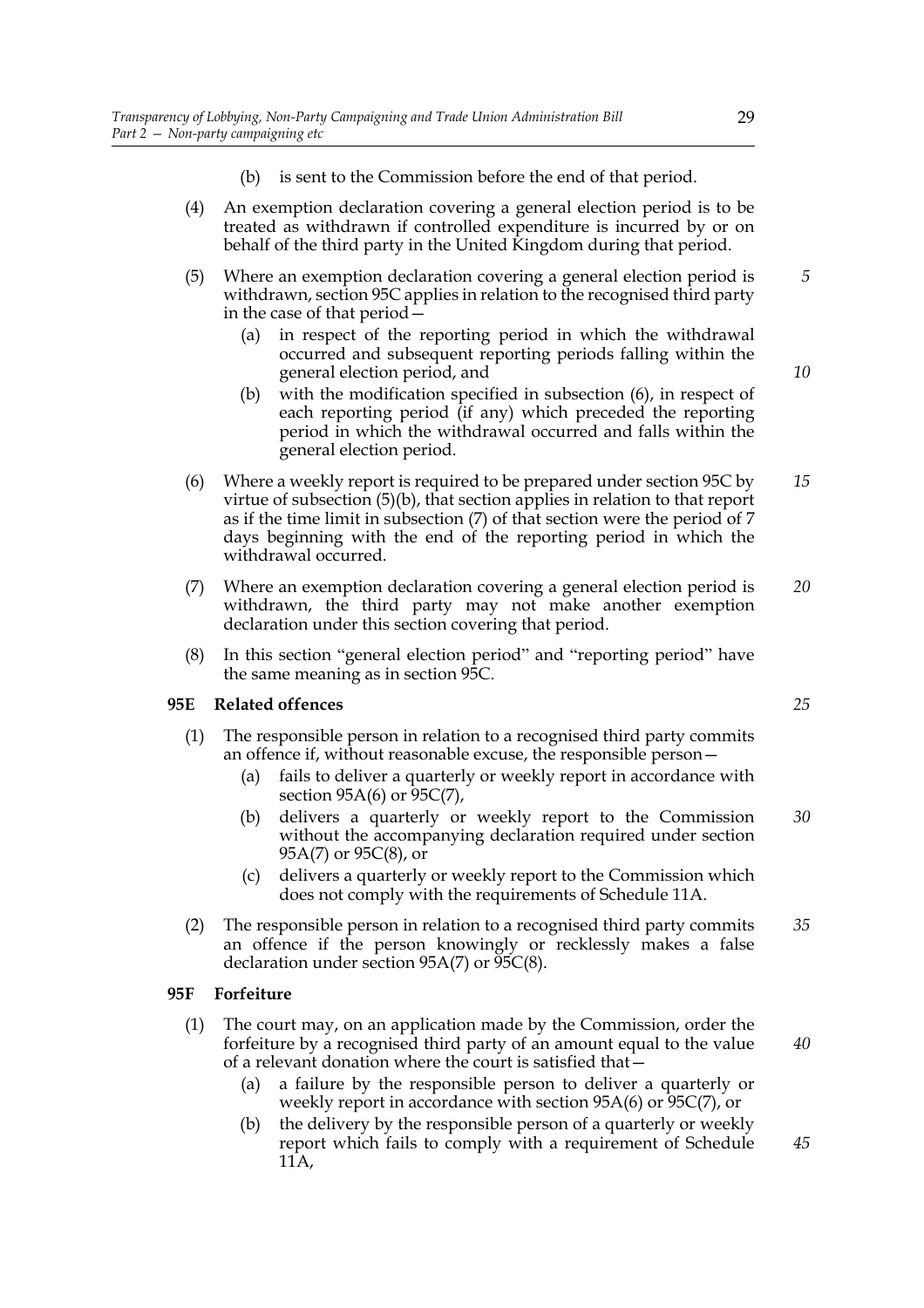was attributable to an intention on the part of any person to conceal the existence or true amount of the donation.

- (2) The standard of proof in proceedings on an application under this section is that applicable to civil proceedings.
- (3) A forfeiture order may be made under this section whether or not proceedings are brought against any person for an offence connected with the donation. *5*
- (4) In this section "the court" means—
	- (a) in relation to England and Wales, a magistrates' court;
	- (b) in relation to Scotland, the sheriff;
	- (c) in relation to Northern Ireland, a court of summary jurisdiction.
- (5) Proceedings on an application under this section to the sheriff are civil proceedings.
- (6) Sections 59 and 60 (appeals etc against forfeiture orders) apply for the purposes, or in connection with the operation, of this section in relation to a recognised third party as they apply for the purposes, or in connection with the operation, of section 58 in relation to a registered party. *15*
- (7) In this section "relevant donation" has the same meaning as in Schedule 11.

#### *20*

*25*

*10*

#### **95G Sections 95A to 95F: supplementary**

- (1) This section applies where the requirements in section 95A or 95C to prepare quarterly or weekly reports in the case of a qualifying regulated period or a general election period have effect in relation to a recognised third party.
- (2) If the third party's notification under section 88(1) lapses during the qualifying regulated period or the general election period, the requirements in section 95A or 95C (as the case may be) continue to have effect in relation to the third party—
	- (a) in respect of the reporting period in which the notification lapses, and *30*
	- (b) in respect of each reporting period (if any) which preceded that period and which falls within the qualifying regulated period or the general election period.
- (3) If the third party's notification under section 88(1) lapses at or after the end of the qualifying regulated period or the general election period, the requirements in section 95A or 95C (as the case may be) continue to have effect in relation to the third party in the case of that period. *35*
- (4) In a case where subsection (2) or (3) applies, references in sections 95A to 95F to the responsible person are to be read, for the purposes of, or in connection with, the discharge of obligations of the responsible person under those sections, as references to the person who was the responsible person in relation to the recognised third party immediately before the notification lapsed.
- (5) In this section—

*45*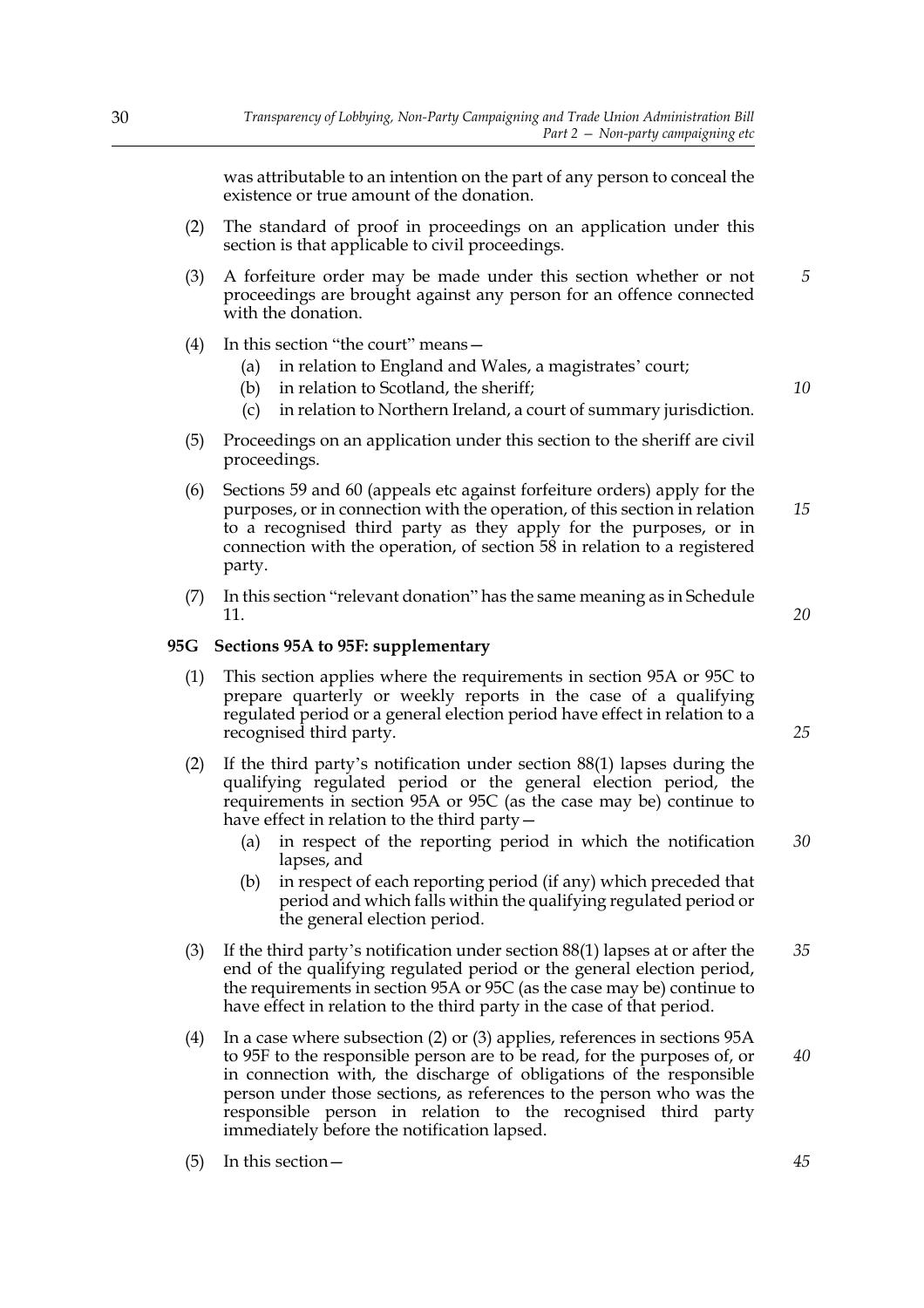- (a) "qualifying regulated period" and "reporting period", in relation to a quarterly report, have the same meaning as in section 95A, and
- (b) "general election period" and "reporting period", in relation to a weekly report, have the same meaning as in section 95C.

#### **95H Public inspection of reports**

- (1) Where the Commission receive a quarterly or weekly report under section 95A or 95C, they must—
	- (a) as soon as reasonably practicable after receiving the report, make a copy of the report, and of any documents accompanying it, available for public inspection, and *10*
	- (b) keep any such copy available for public inspection for the period for which the report or other document is kept by them.
- (2) The Commission must secure that the copy of the report made available for public inspection does not include, in the case of any donation by an individual, the donor's address. *15*
- (3) At the end of the period of 2 years beginning with the date when any report or other document mentioned in subsection (1) is received by the Commission—
	- (a) they may cause the report or other document to be destroyed, but *20*
	- (b) if requested to do so by the responsible person in relation to the third party concerned, they must arrange for the report or other document to be returned to that person."
- (3) In section 96 (returns as to controlled expenditure)—
	- (a) in subsection (2)(d), for "either is not a registered party or is a minor party" substitute "falls within subsection  $(\tilde{2}A)$ ";
	- (b) after subsection (2) insert—

"(2A) A recognised third party falls within this subsection if  $-$ 

- (a) it either is not a registered party or is a minor party, and *30*
- (b) no quarterly report was required to be prepared in relation to it under section 95A in the case of the regulated period in question."
- (4) In section 99(3) (declaration by responsible person as to section 96 return), for "third party either is not a registered party or is a minor party" substitute "statement mentioned in section  $96(2)(d)$  is required to be included in the return".
- (5) In section 149(6) (inspection of Commission's registers etc), after paragraph (b) insert—

"(ba) section 95H,".

- (6) In section 155(3) (power to vary specified sums), after paragraph (c) insert— "(ca) section  $95C(6)$ ;
	- (cb) Schedule 11A;".
- (7) In Schedule 1 (the Commission), in paragraph  $3(3)(c)$ , for the words from "the

*5*

*25*

*40*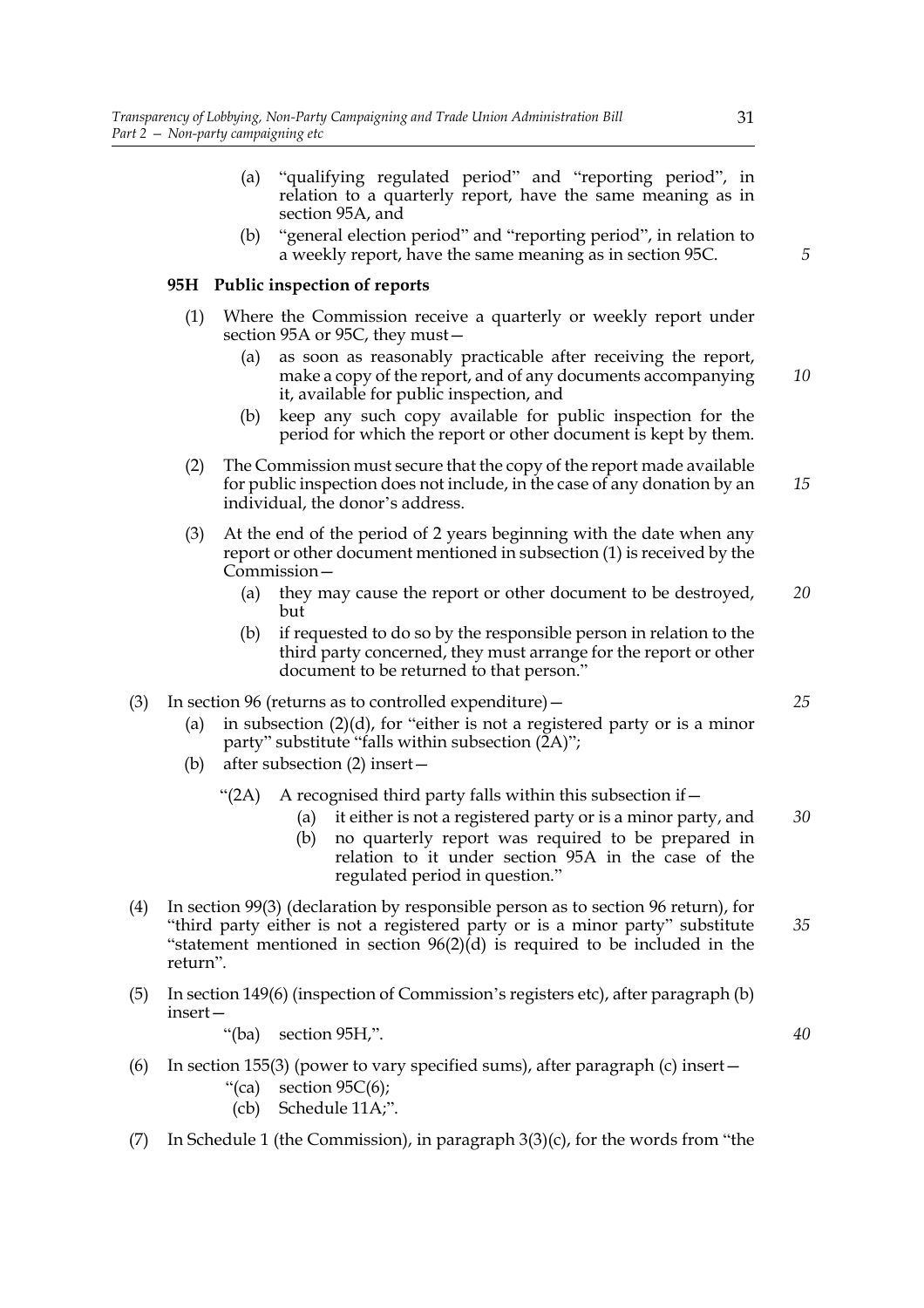register" to the end substitute "—

- (i) the register of donations reported under Chapter 3 or 5 of Part 4,
- (ii) any quarterly or weekly report delivered to the Commission under section 95A or 95C, or
- (iii) any statement of donations included in a return delivered to the Commission under section 98 or 122;".
- (8) In Schedule 11 (control of donations to recognised third parties), in the heading to Part 3, after "REPORTING OF DONATIONS" insert "IN SECTION 96 RETURN".
- (9) Schedule 4 inserts a new Schedule 11A into that Act.
- (10) In Schedule 20 (penalties) insert the following entries in the appropriate places—

| "Section $95E(1)(a)$ (failure of   On summary conviction: Level<br>responsible person to deliver<br>quarterly or weekly report to<br>Commission) | $5$ ";                                                                       | 15 |
|--------------------------------------------------------------------------------------------------------------------------------------------------|------------------------------------------------------------------------------|----|
| "Section $95E(1)(b)$ (failure to<br>deliver signed declaration with<br>quarterly or weekly report to<br>the Commission)                          | summary conviction:<br>On<br>statutory maximum<br><b>or</b><br>- 6<br>months | 20 |
|                                                                                                                                                  | On indictment: fine or 1 year";                                              |    |
| "Section $95E(1)(c)$ (failure to<br>comply with requirements for<br>quarterly or weekly reports)                                                 | On<br>summary conviction:<br>statutory maximum<br>or<br>- 6<br>months        | 25 |
|                                                                                                                                                  | On indictment: fine or 1 year";                                              |    |
| "Section 95E(2) (making a false<br>declaration to Commission<br>when delivering quarterly or                                                     | summary conviction:<br>On<br>statutory maximum<br>- 6<br>or<br>months        |    |
| weekly report)                                                                                                                                   | On indictment: fine or 1 year"                                               | 30 |

- (11) If section 85(1) of the Legal Aid, Sentencing and Punishment of Offenders Act 2012 comes into force before the day on which this Act is passed—
	- (a) section 85 of that Act (removal of limit on certain fines on conviction by magistrates' court) applies in relation to the offences in section  $95E(1)$ and (2) of the Political Parties, Elections and Referendums Act 2000 (as inserted by this section) on and after that day as if they were relevant offences (as defined in section 85(3) of that Act), and *35*
	- (b) regulations described in section 85(11) of that Act may amend, repeal or otherwise modify amendments made by this section.
- (12) The Minister may by order made by statutory instrument make, in relation to the content of quarterly or weekly reports under section 95A or 95C of the Political Parties, Elections and Referendums Act 2000 (as inserted by this section), such provision as the Minister thinks appropriate which corresponds

*40*

*5*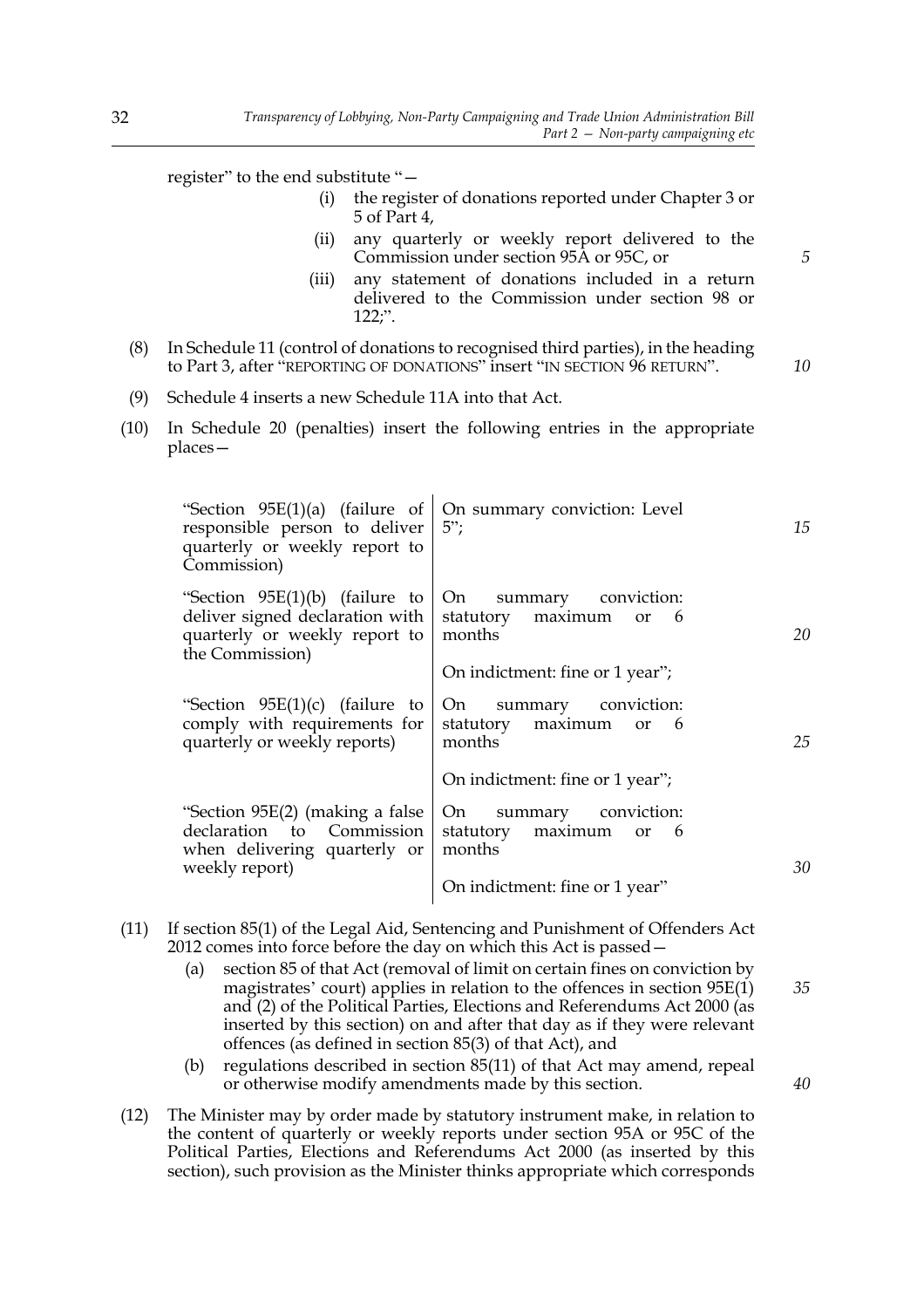or is similar to any of the amendments made to Part 3 of Schedule 11 to that Act by the Political Parties and Elections Act 2009.

- (13) An order under subsection (12) may—
	- (a) make provision amending this section or the Political Parties, Elections and Referendums Act 2000;
	- (b) make such consequential, supplementary, incidental, transitional or saving provision as the Minister thinks appropriate;
	- (c) make different provision for different purposes.
- (14) A statutory instrument containing an order under subsection (12) may not be made unless a draft of the instrument has been laid before, and approved by a resolution of, each House of Parliament.
- (15) In subsection (12) "the Minister" means the Secretary of State or the Lord President of the Council.

#### **33 Statements of accounts by recognised third parties**

- (1) Part 6 of the Political Parties, Elections and Referendums Act 2000 (controls relating to third party national election campaigns) is amended as follows. *15*
- (2) After section 96 (returns as to controlled expenditure) insert—

#### **"96A Statement of accounts to accompany return**

- (1) Where—
	- (a) a return falls to be prepared under section 96 in respect of controlled expenditure incurred by or on behalf of a recognised third party during a regulated period, and *20*
	- (b) the period is one in relation to which any limit is imposed by paragraph 3, 9, 10 or 11 of Schedule 10 (periods involving parliamentary general elections),

the responsible person must, subject to subsections (8) and (9), also prepare a statement of accounts in respect of the regulated period.

- (2) A statement of accounts under this section must—
	- (a) give a true and fair view of the income and expenditure of the third party, and
	- (b) include a statement of its assets and liabilities.
- (3) A statement of accounts under this section must comply with such requirements as to the form and contents of the statement as may be prescribed by regulations made by the Commission.
- (4) Regulations under subsection (3) may in particular—
	- (a) require any statement of accounts to be prepared in accordance with such methods and principles as are specified or referred to in the regulations;
	- (b) specify information which is to be provided by way of notes to the accounts.
- (5) Without prejudice to the generality of paragraph 22(7) of Schedule 1 (power to make different provision for different cases), regulations under subsection (3) may impose different requirements according to which of the following bands the gross income or total expenditure of a third party falls within—

*5*

*10*

*30*

*25*

*35*

*40*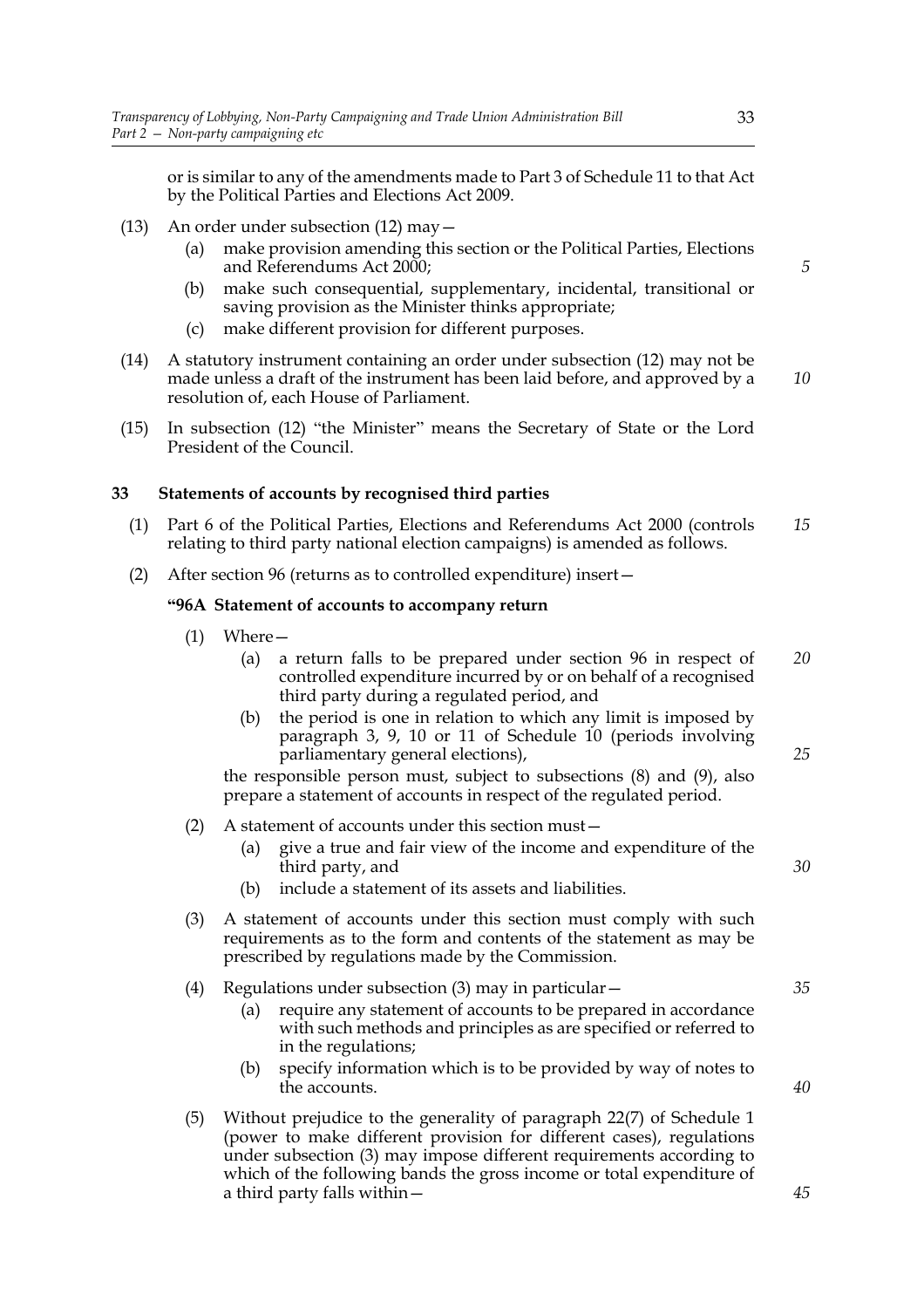- (a) not exceeding £25,000;
- (b) exceeding £25,000 but not £100,000;
- (c) exceeding £100,000 but not £250,000;
- (d) exceeding £250,000.
- (6) The Secretary of State may by order amend subsection (5) by varying the number of bands set out in it. *5*
- (7) The Secretary of State may not make an order under subsection (6) except to give effect to a recommendation of the Commission.
- (8) This section does not apply if the third party is—
	- (a) an individual, or
	- (b) a recognised Gibraltar third party.
- (9) This section does not apply to a third party in relation to a regulated period if the Commission are satisfied on an application by the third party—
	- (a) that anything that subsection (2) would require to be included in a statement of accounts in respect of the period is or will be contained in a statement or statements published or to be published by the third party under any enactment, and *15*
	- (b) that the Commission are (or, on publication, will be) able to inspect that statement or those statements.
- (10) Where section 96(7) (lapse of notification) applies to the preparation of a return—
	- (a) the reference to the responsible person in subsection (1) of this section is to be read as a reference to the person described in section 96(7)(b), and
	- (b) for the purposes of, or in connection with, the discharge of obligations of the responsible person under sections 98 and 99A in relation to a statement of accounts under this section, references to the responsible person are to be read as references to that person.
- (11) In this section and section 97 "gross income" means gross recorded income from all sources."
- (3) In section 97 (auditor's report on return)—
	- (a) after subsection (1) insert—
		- "(1A) A report must be prepared by a qualified auditor on any statement of accounts prepared under section 96A in respect of a regulated period, if— *35*
			- (a) a report falls to be prepared under subsection (1) on the return mentioned in section 96A(1)(a), or
			- (b) during the regulated period the gross income or total expenditure of the third party exceeds £250,000."; *40*
	- (b) in subsection  $(2)$ , after "subsection  $(1)$ " insert "or  $(1A)$ ";
	- (c) in the heading, at the end insert "**or statement of accounts**".
- (4) In section 98 (delivery of returns to the Commission), after subsection (2) insert—

"(2A) Where—

*20*

*10*

*25*

*30*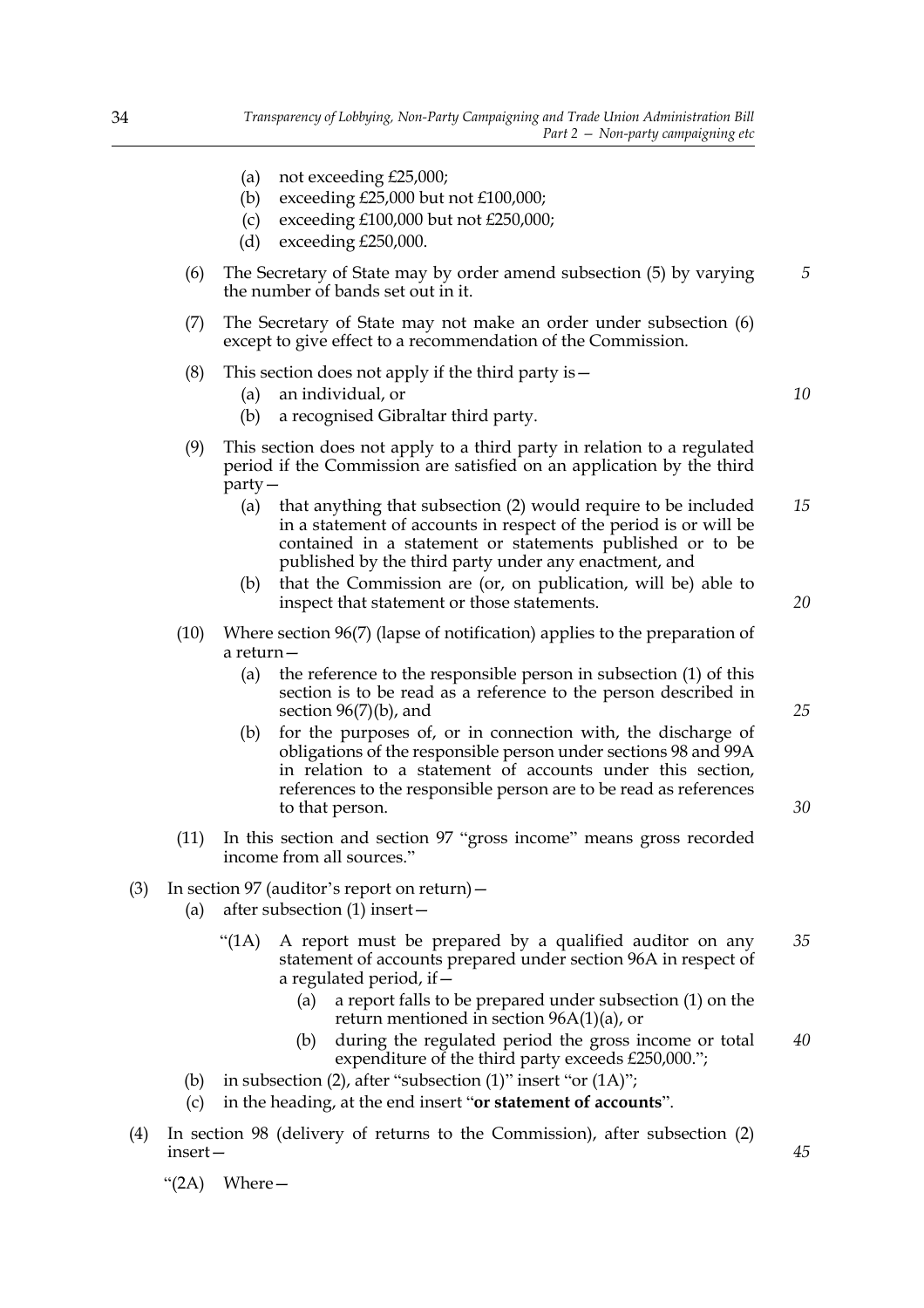- (a) subsection (2) applies,
- (b) under section 96A a statement of accounts also falls to be prepared, and
- (c) an auditor's report on that statement falls to be prepared under section 97(1A),

the responsible person must deliver a copy of the statement to the Commission, together with a copy of the auditor's report, within six months of the end of the regulated period.

- (2B) In the case of any other statement of accounts falling to be prepared under section 96A, the responsible person must, when delivering the return to the Commission under subsection (1) or (2), deliver with it a copy of the statement of accounts, and of any auditor's report on it that falls to be prepared under section 97(1A)." *10*
- (5) In section  $98(4)$  (offences)  $-$ 
	- (a) after paragraph (a) insert—
		- "(aa) fails to comply with the requirements of subsection (2A) or (2B) in relation to any statement or report to which that subsection applies; or";
	- (b) after paragraph (b) insert—
		- "(ba) delivers a statement which does not comply with the requirements of section  $96A(2)$  or  $(3)$ ; or". *20*
- (6) After section 99 (declaration by responsible person as to return under section 96) insert—

#### **"99A Declaration by responsible person as to statement of accounts under section 96A**

- (1) Each statement of accounts prepared under section 96A must, when delivered to the Commission, be accompanied by a declaration which complies with subsection (2) and is signed by the responsible person.
- (2) The declaration must state—
	- (a) that the responsible person has examined the statement in question; and *30*
	- (b) that to the best of that person's knowledge and belief it is a complete and correct statement of accounts as required by law.
- (3) A person commits an offence if  $-$ 
	- (a) that person knowingly or recklessly makes a false declaration under this section; or *35*
	- (b) subsection (1) is contravened without reasonable excuse at a time when that person is the responsible person in the case of the recognised third party to which the statement of accounts relates."
- (7) In section 100 (public inspection of returns under section 96), after subsection  $(3)$  insert –
	- "(4) Where a return is delivered under section 98(2) and a statement of accounts is delivered under section 98(2A), this section applies as if the statement and any documents accompanying it—
		- (a) were documents accompanying the return, and

*5*

*15*

*25*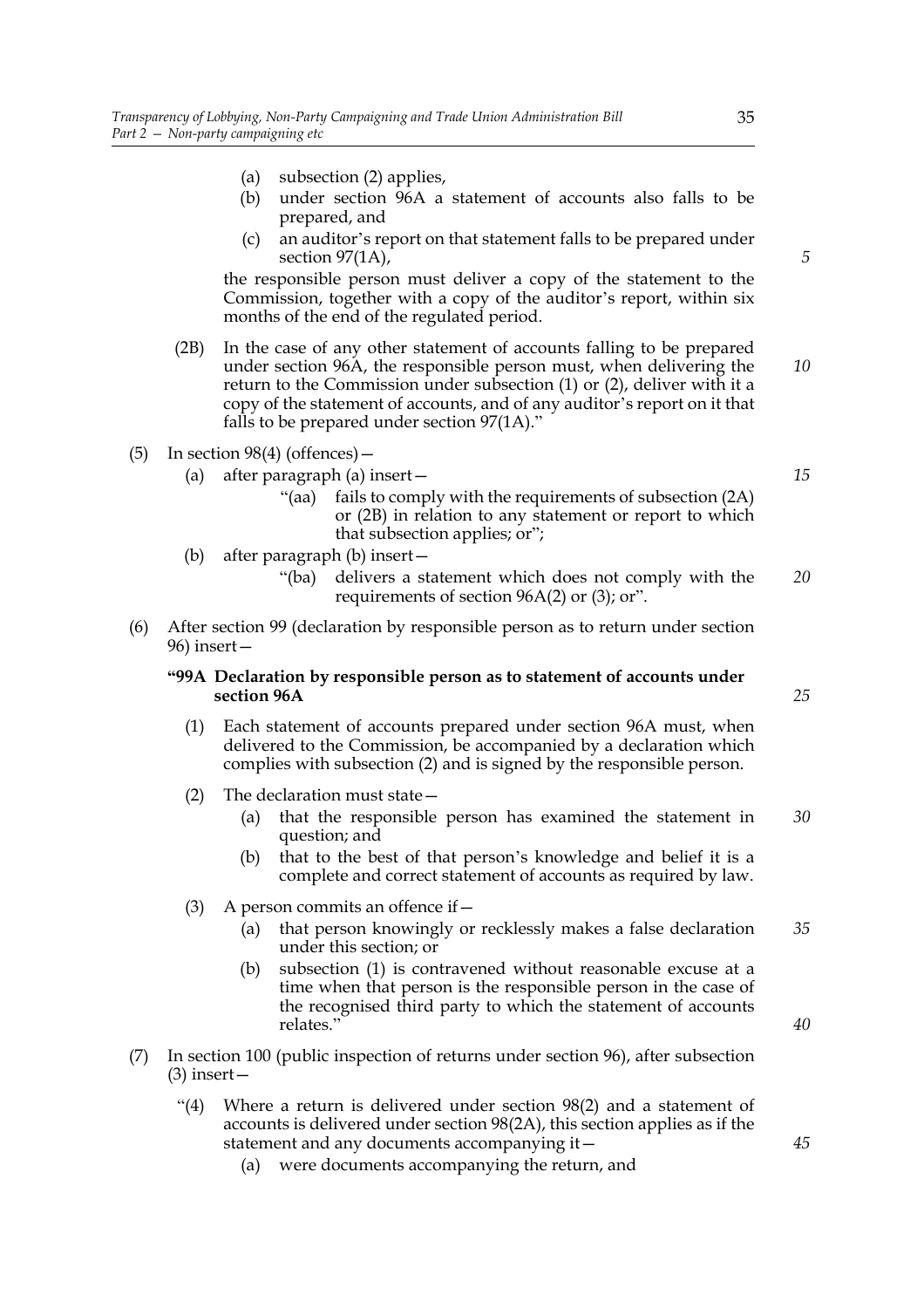|     | (b)<br>Commission when the return was received."                                                           | (for the purposes of subsection $(3)$ ) were received by the                                     |    |
|-----|------------------------------------------------------------------------------------------------------------|--------------------------------------------------------------------------------------------------|----|
| (8) | In Schedule 20 (penalties) insert these entries in the appropriate places –                                |                                                                                                  |    |
|     | "Section<br>responsible person to deliver<br>statement of accounts and auditor's<br>report to Commission)  | $98(4)(aa)$ (failure of On summary conviction:<br>Level 5";                                      | 5  |
|     | "Section 98(4)(ba) (failure to comply<br>with requirements for statements of<br>accounts)                  | On summary conviction:<br>statutory maximum or 6<br>months<br>On indictment: fine or 1<br>year"; | 10 |
|     | "Section 99A(3)(a) (making a false<br>declaration to Commission when<br>delivering statement of accounts)  | On summary conviction:<br>statutory maximum or 6<br>months<br>On indictment: fine or 1<br>year   | 15 |
|     | Section $99A(3)(b)$ (failure to deliver<br>signed declaration with statement of<br>accounts to Commission) | On summary conviction:<br>statutory maximum or 6<br>months<br>On indictment: fine or 1<br>year". | 20 |

- (9) If section 85(1) of the Legal Aid, Sentencing and Punishment of Offenders Act 2012 comes into force before the day on which this Act is passed—
	- (a) section 85 of that Act (removal of limit on certain fines on conviction by magistrates' court) applies in relation to the offences in section 98(4)(aa) and (ba) and 99A(3) of the Political Parties, Elections and Referendums Act 2000 (as inserted by this section) on and after that day as if they were relevant offences (as defined in section 85(3) of that Act), and *25*
	- (b) regulations described in section 85(11) of that Act may amend, repeal or otherwise modify amendments made by this section. *30*

#### *Miscellaneous*

#### **34 Third party expenditure in respect of candidates**

- (1) In section 75 of the Representation of the People Act 1983 (prohibition of expenses not authorised by election agent), in subsection (1ZA)(a) (limit on third party expenditure on candidate at parliamentary election), for "£500" substitute "£700". *35*
- (2) After that section insert—

#### **"75ZA Return of permitted expenditure: power to require return**

(1) The returning officer or the Electoral Commission may, at any time during the period of 6 months beginning with the date of the poll at a parliamentary election, request a relevant person to deliver to the *40*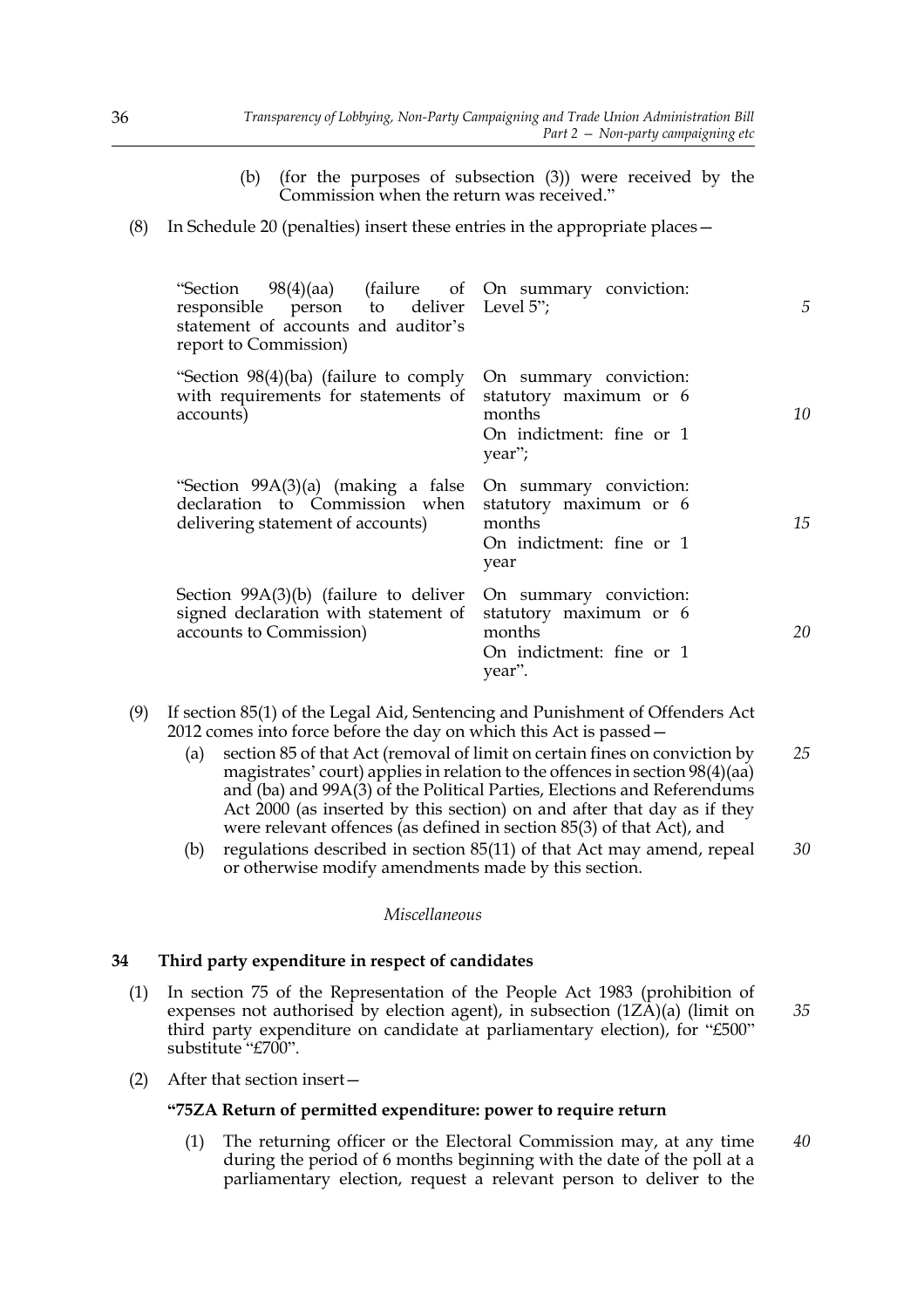officer or Commission a return of permitted expenditure in relation to a candidate at the election who is specified in the request.

- (2) "Relevant person" means a person who—
	- (a) is not required to deliver a return under section 75(2) in relation to the candidate, and
	- (b) is not the candidate, the candidate's election agent, or a person engaged or employed for payment or promise of payment by the candidate or the candidate's election agent.
- (3) "Return of permitted expenditure" means a return—
	- (a) showing all permitted expenses incurred by the person in relation to the candidate, or *10*
	- (b) stating that the person incurred no such expenses or that the total such expenses incurred by the person was £200 or less.
- (4) "Permitted expense", in relation to a candidate, means an expense incurred by the person in respect of the candidate which, if the person had been required to deliver a return under section 75(2) in relation to the candidate, would have been required to be included in that return. *15*

#### **75ZB Return of permitted expenditure: compliance and sanctions**

- (1) A person must comply with a request under section  $75ZA(1)$  within the period of 21 days beginning with the day on which the request is received. *20*
- (2) A return of permitted expenditure must be accompanied by a declaration made by the person (or in the case of an association or body of persons, by a director, general manager, secretary or other similar officer of the association or body)—
	- (a) verifying the return, and
	- (b) in the case of a return of the kind mentioned in section 75ZA(3)(a), giving particulars of the matters for which the expenses were incurred.
- (3) A person who fails to deliver a return or declaration in accordance with this section is guilty of an illegal practice. *30*
- (4) A person who knowingly makes a false declaration under subsection  $(2)$  is guilty of a corrupt practice.
- (5) The court before whom a person is convicted under subsection (3) or (4) may, if they think it just in the special circumstances of the case, mitigate or entirely remit any incapacity imposed by virtue of section 173. *35*
- (6) Where any act or omission of an association or body of persons, corporate or unincorporate, is an offence declared to be a corrupt or illegal practice by this section, any person who at the time of the act or omission was a director, general manager, secretary or other similar officer of the association or body, or was purporting to act in any such capacity, shall be deemed to be guilty of that offence, unless he proves—
	- (a) that the act or omission took place without his consent or connivance, and *45*

*5*

*25*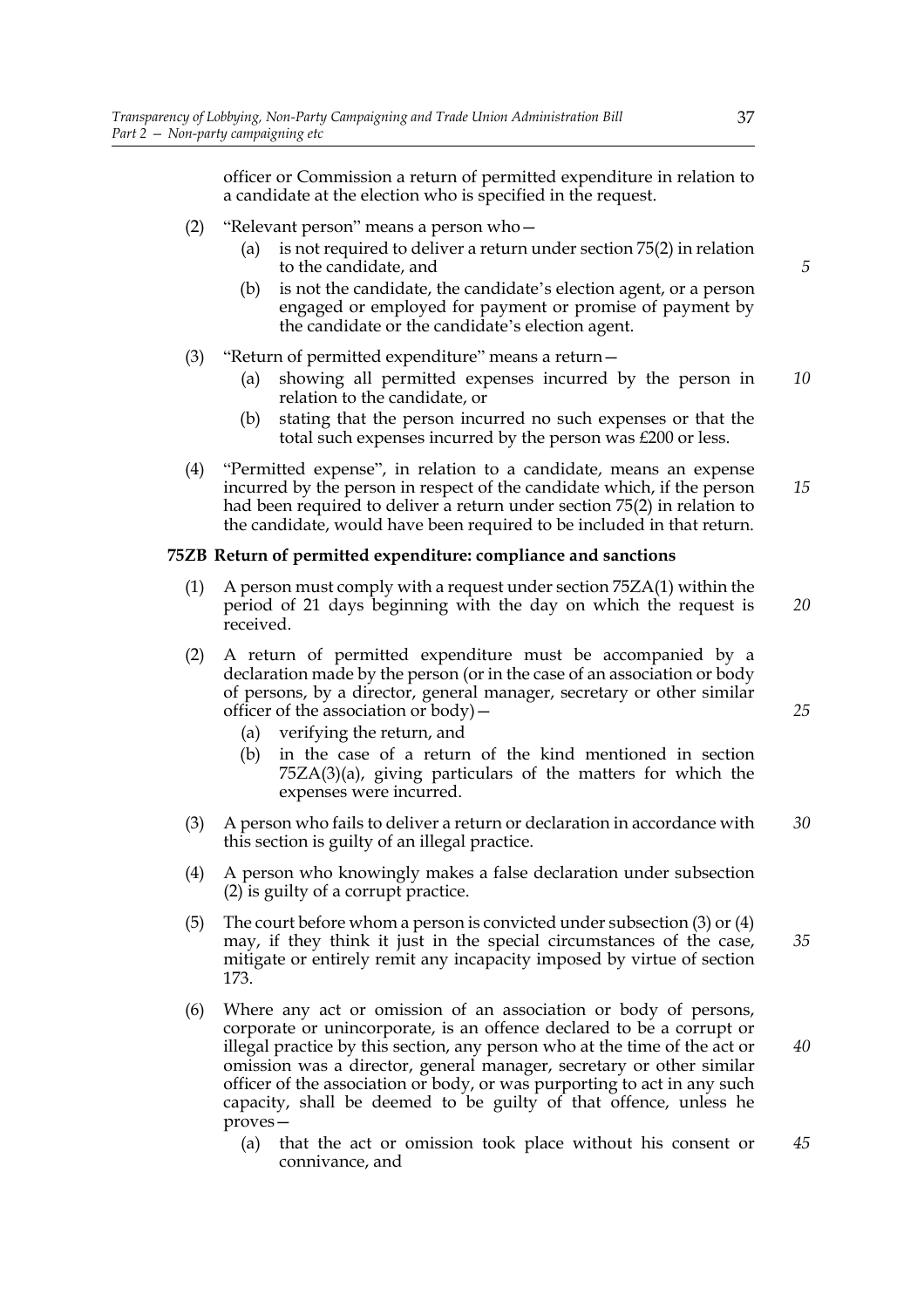- (b) that he exercised all such diligence to prevent the commission of the offence as he ought to have exercised having regard to the nature of his functions in that capacity and to all the circumstances."
- (3) If section 85(1) of the Legal Aid, Sentencing and Punishment of Offenders Act 2012 comes into force before the day on which this Act is passed—
	- (a) section 85 of that Act (removal of limit on certain fines on conviction by magistrates' court) applies in relation to the offences in section 75ZB(3) and (4) of the Representation of the People Act 1983 (as inserted by this section) on and after that day as if they were relevant offences (as defined in section 85(3) of that Act), and *10*
	- (b) regulations described in section 85(11) of that Act may amend, repeal or otherwise modify amendments made by this section.

#### **35 Functions of Electoral Commission with respect to compliance**

- (1) Section 145 of Political Parties, Elections and Referendums Act 2000 (general function of Commission with respect to compliance with controls imposed by the Act etc) is amended in accordance with subsections (2) to (4). *15*
- (2) In the heading, for "**General function**" substitute "**Duties**".
- (3) In subsection  $(1)$ 
	- (a) for the words before paragraph (a) substitute "The Commission must monitor, and take all reasonable steps to secure, compliance with –"; *20*
	- (b) in paragraph (a), for "Parts III to VII" substitute "—
		- (i) sections 24, 31 and 34,
		- (ii) Parts 3 to 7, and
		- (iii) sections 143 and 148".
- (4) After subsection (6A) insert—
	- "(6B) Each report by the Commission under paragraph 20 of Schedule 1 shall set out the steps the Commission have taken during the year in question to secure compliance with the restrictions and other requirements mentioned in subsection (1)."
- (5) In consequence of the amendment made by subsection  $(3)(a)$ , omit section  $1(2)$ of the Political Parties and Elections Act 2009.

#### **PART 3**

#### TRADE UNIONS' REGISTERS OF MEMBERS

#### **36 Duty to provide membership audit certificate**

- (1) The Trade Union and Labour Relations (Consolidation) Act 1992 is amended as follows.
- (2) After section 24 (duty to maintain register of members' names and addresses), insert—

#### **"24ZA Duty to provide membership audit certificate**

(1) A trade union required to maintain a register of the names and addresses of its members by section 24 must send to the Certification

*30*

*25*

*5*

*35*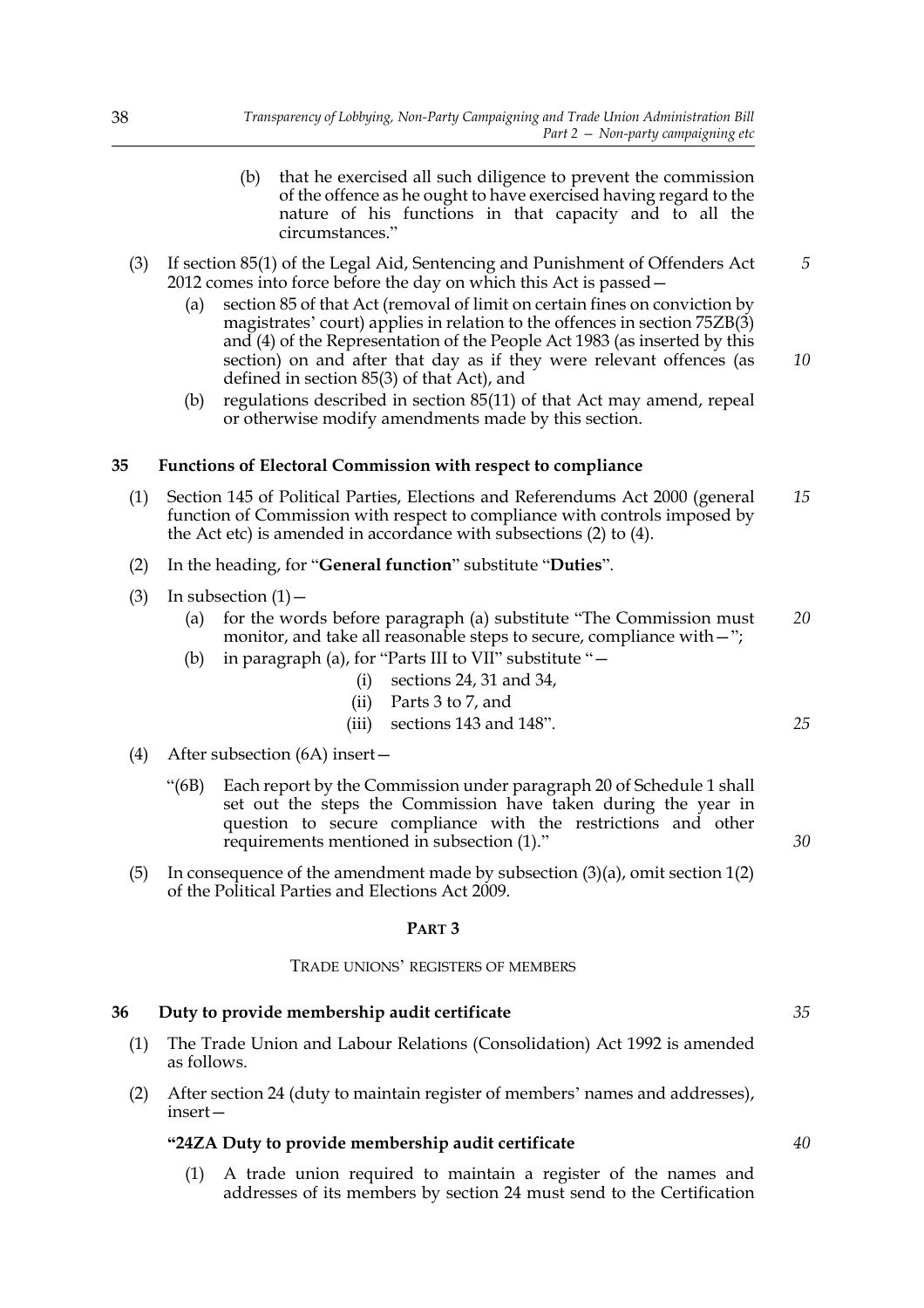Officer a membership audit certificate in relation to each reporting period.

- (2) In this section and in sections  $24\overline{Z}B$  to  $24\overline{Z}F$ , a "reporting period" means a period in relation to which the union is required by section 32 to send an annual return to the Certification Officer.
- (3) The union must send the membership audit certificate in relation to a reporting period to the Certification Officer at the same time as it sends to the Officer its annual return under section 32 in relation to that period.
- (4) In the case of a trade union required by section 24ZB to appoint an assurer in relation to a reporting period, the "membership audit certificate" in relation to that period is the certificate which the assurer is required to provide to the union in relation to that period pursuant to that appointment. *10*
- (5) In any other case, the "membership audit certificate" in relation to a reporting period is a certificate which— *15*
	- (a) must be signed by an officer of the trade union who is authorised to sign on its behalf,
	- (b) must state the officer's name, and
	- (c) must state whether, to the best of the officer's knowledge and belief, the union has complied with its duties under section 24(1) throughout the reporting period. *20*
- (6) A trade union must, at a person's request, supply the person with a copy of its most recent membership audit certificate either free of charge or on payment of a reasonable charge.
- (7) The Certification Officer must at all reasonable hours keep available for public inspection, either free of charge or on payment of a reasonable charge, copies of all membership audit certificates sent to the Officer under this section."
- (3) In section 44(4) (discharge of duties in case of union having branches or sections), at the appropriate place in the list insert— *30*
	- "section 24ZA (duty to provide membership audit certificate),".
- (4) In section 118 (federated trade unions), after subsection (4) insert—
	- " $(4A)$  In the case of a federated trade union which, by virtue of subsection  $(4)$ , is not required to send an annual return to the Certification Officer under section 32, section 24ZA (duty to provide membership audit certificate) applies as if section 32 does apply to the union."

#### **37 Duty to appoint an assurer etc**

- (1) The Trade Union and Labour Relations (Consolidation) Act 1992 is amended as follows.
- (2) After section 24ZA (which is inserted by section 36), insert—

#### **"24ZB Duty to appoint an assurer**

(1) A trade union required to maintain a register of the names and addresses of its members by section 24 must, in relation to each *5*

```
25
```
*35*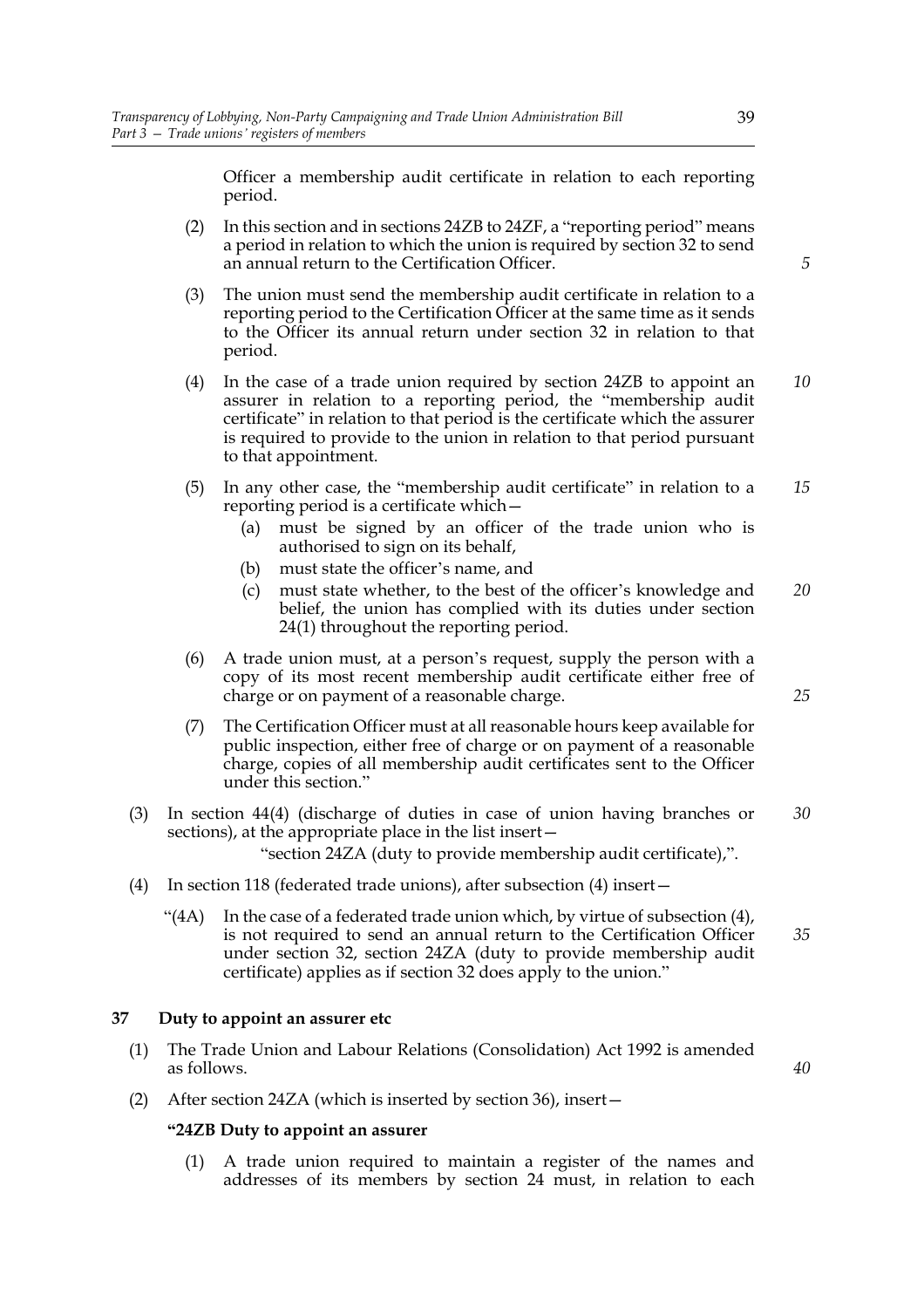reporting period, appoint a qualified independent person to be an assurer in relation to that period.

- (2) There is incorporated in the assurer's appointment a duty which the assurer owes to the trade union—
	- (a) to provide to the union a membership audit certificate in relation to the reporting period which accords with the requirements of section 24ZD, and
	- (b) to carry out such enquiries as the assurer considers necessary to enable the assurer to provide that certificate.
- (3) A person is a "qualified independent person" if  $-$

*10*

*5*

- (a) the person either satisfies such conditions as may be specified for the purposes of this section by order of the Secretary of State or is specified by name in such an order, and
- (b) the trade union has no grounds for believing that—
	- (i) the person will carry out an assurer's functions otherwise than competently, or *15*
	- (ii) the person's independence in relation to the union might reasonably be called into question.
- (4) None of the following may act as an assurer—
	- (a) an officer or employee of the trade union or of any of its branches or sections; *20*
	- (b) a person who is a partner of, or in the employment of, or who employs, such an officer or employee.
- (5) This section does not apply to a trade union in relation to a reporting period if the number of its members at the end of the preceding reporting period did not exceed 10,000. *25*
- (6) Any order under this section is to be made by statutory instrument and is to be subject to annulment in pursuance of a resolution of either House of Parliament.

#### **24ZC Appointment and removal of an assurer**

- (1) The rules of every trade union to which section 24ZB applies must contain provision for the appointment and removal of an assurer. But the following provisions have effect notwithstanding anything in the rules.
- (2) An assurer must not be removed from office except by resolution passed at a general meeting of the members of the union or of delegates of its members. *35*
- (3) A person duly appointed as an assurer in relation to a reporting period must be reappointed as assurer in relation to the following reporting period, unless—
	- (a) a resolution has been passed at a general meeting of the trade union appointing somebody else instead or providing expressly that the person is not to be re-appointed,
	- (b) the person has given notice to the union in writing of the person's unwillingness to be re-appointed,
	- (c) the person is not qualified for the appointment in accordance with section 24ZB, or

*30*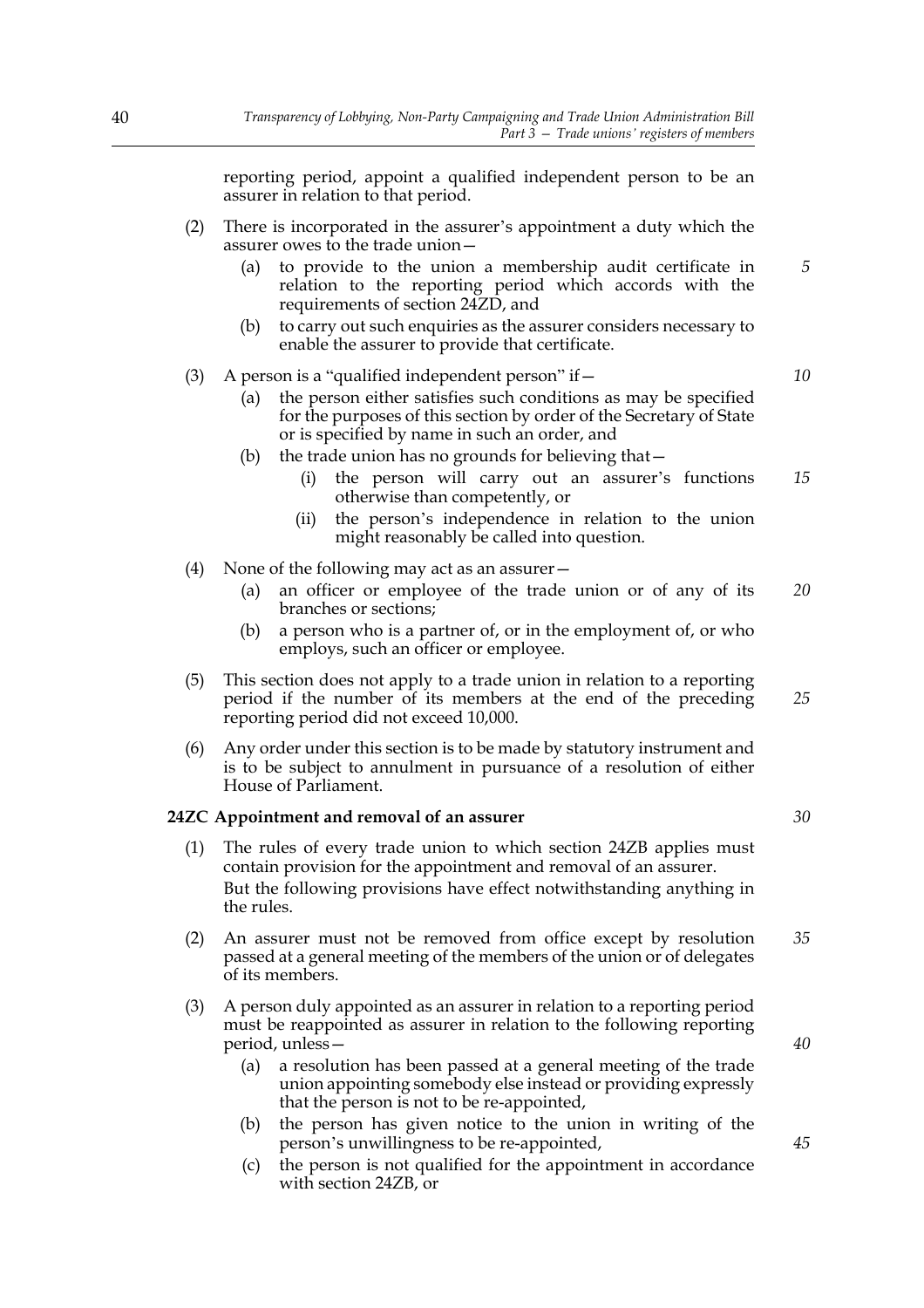- (d) the person has ceased to act as assurer by reason of incapacity.
- (4) But a person need not automatically be re-appointed where  $-$ 
	- (a) the person is retiring,
	- (b) notice has been given of an intended resolution to appoint somebody else instead, and
	- (c) that resolution cannot be proceeded with at the meeting because of the death or incapacity of the proposed replacement.

#### **24ZD Requirements of assurer's membership audit certificate**

- (1) For the purposes of section  $24ZB(2)(a)$  the requirements of a membership audit certificate in relation to a reporting period provided by an assurer are as follows.
- (2) The certificate must state the name of, and be signed by, the assurer.
- (3) The certificate must state—
	- (a) whether, in the assurer's opinion, the trade union's system for compiling and maintaining the register of the names and addresses of its members was satisfactory for the purposes of complying with the union's duties under section 24(1) throughout the reporting period, and *15*
	- (b) whether, in the assurer's opinion, the assurer has obtained the information and explanations which the assurer considers necessary for the performance of the assurer's functions.
- (4) If the certificate states that—
	- (a) in the assurer's opinion, the trade union's system for compiling and maintaining the register was not satisfactory for the purposes of complying with the union's duties under section 24(1) throughout the reporting period, or
	- (b) in the assurer's opinion, the assurer has failed to obtain the information and explanations which the assurer considers necessary for the performance of the assurer's functions,

the certificate must state the assurer's reasons for making that statement. *30*

- (5) In the case of a failure to obtain information or explanations as described in subsection  $(4)(b)$ , the certificate must also –
	- (a) provide a description of the information or explanations requested or required which have not been obtained, and
	- (b) state whether the assurer required that information or those explanations from the union's officers, or officers of any of its branches or sections, under section 24ZE.
- (6) The reference in subsection (2) to signature by the assurer is, where that office is held by a body corporate or partnership, to signature in the name of the body corporate or partnership by an individual authorised to sign on its behalf.

#### **24ZE Rights of assurer**

- (1) An assurer appointed by a trade union under section 24ZB—
	- (a) has a right of access at all reasonable times to the register of the names and addresses of the union's members and to all other documents which the assurer considers may be relevant to *45*

*5*

*10*

*20*

*25*

*35*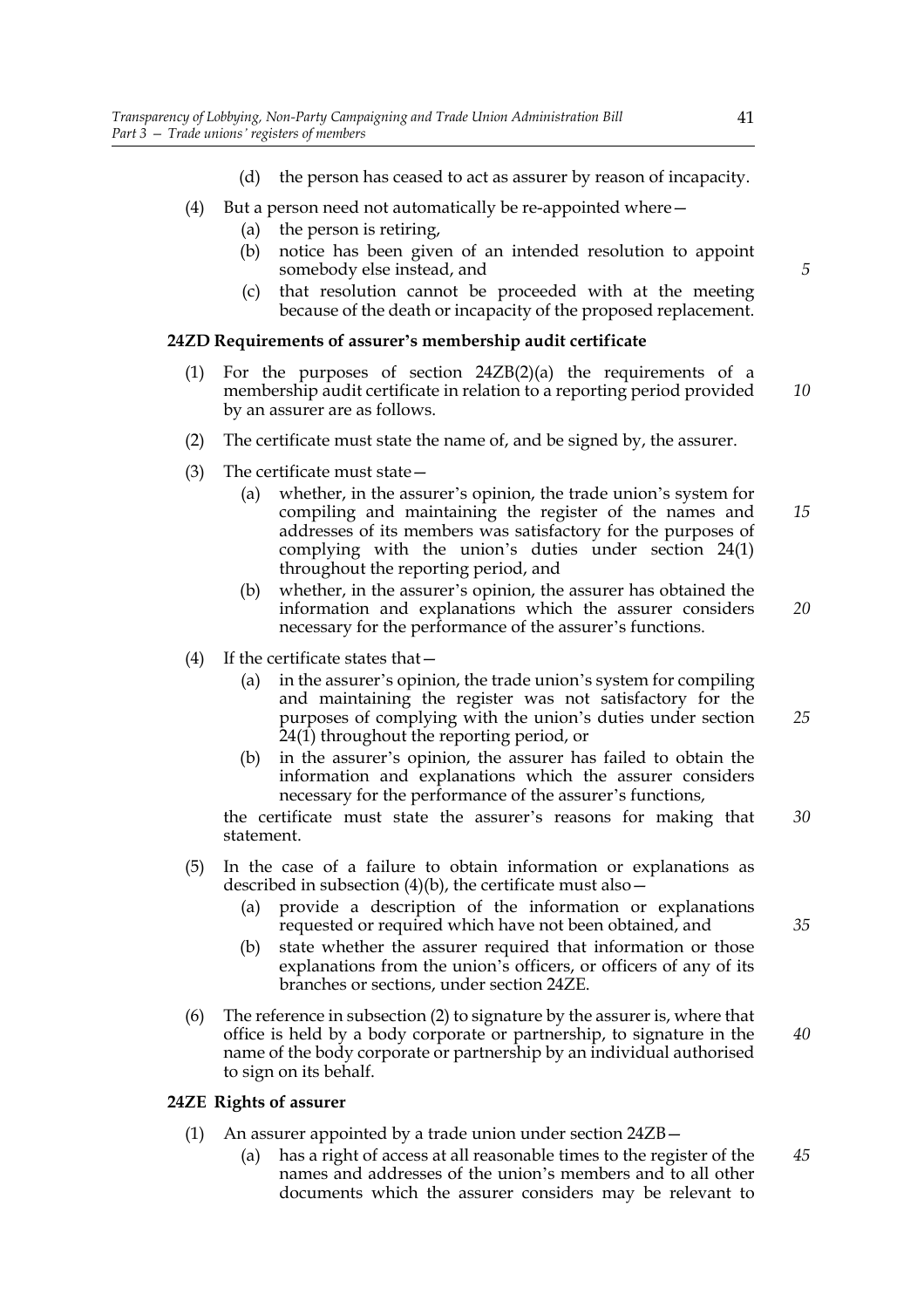whether the union has complied with any of the requirements of section 24(1), and

- (b) is entitled to require from the union's officers, or the officers of any of its branches or sections, such information and explanations as the assurer considers necessary for the performance of the assurer's functions.
- (2) In subsection (1) references to documents include information recorded in any form.

#### **24ZF Duty to inform the Certification Officer**

If an assurer provides a membership audit certificate in relation to a reporting period to a trade union which states that, in the assurer's opinion— *10*

- (a) the union's system for compiling and maintaining the register was not satisfactory for the purposes of complying with the union's duties under section  $24(1)$  throughout that period, or
- (b) the assurer has failed to obtain the information and explanations which the assurer considers necessary for the performance of the assurer's functions,

the assurer must send a copy of the certificate to the Certification Officer as soon as is reasonably practicable after it is provided to the union.

#### **24ZG Duty of confidentiality**

- (1) The duty of confidentiality as respects the register is incorporated in an assurer's appointment by a trade union under section 24ZB.
- (2) The duty of confidentiality as respects the register is a duty which the assurer owes to the union— *25*
	- (a) not to disclose any name or address in the register of the names and addresses of the union's members except in permitted circumstances, and
	- (b) to take all reasonable steps to secure that there is no disclosure of any such name or address by another person except in permitted circumstances. *30*

#### (3) The circumstances in which disclosure of a member's name or address is permitted are—

- (a) where the member consents,
- (b) where it is required or requested by the Certification Officer for the purposes of the discharge of any of the Officer's functions,
- (c) where it is required for the purposes of the discharge of any of the functions of an inspector appointed by the Officer,
- (d) where it is required for the purposes of the discharge of any of the functions of the assurer, or *40*
- (e) where it is required for the purposes of the investigation of crime or criminal proceedings."
- (3) In section 24A(3) (securing confidentiality of register during ballots), after "duty of confidentiality"" insert ", in the context of a scrutineer or independent person,". *45*
- (4) In section 44(4) (discharge of duties in case of union having branches or

*15*

*5*

*20*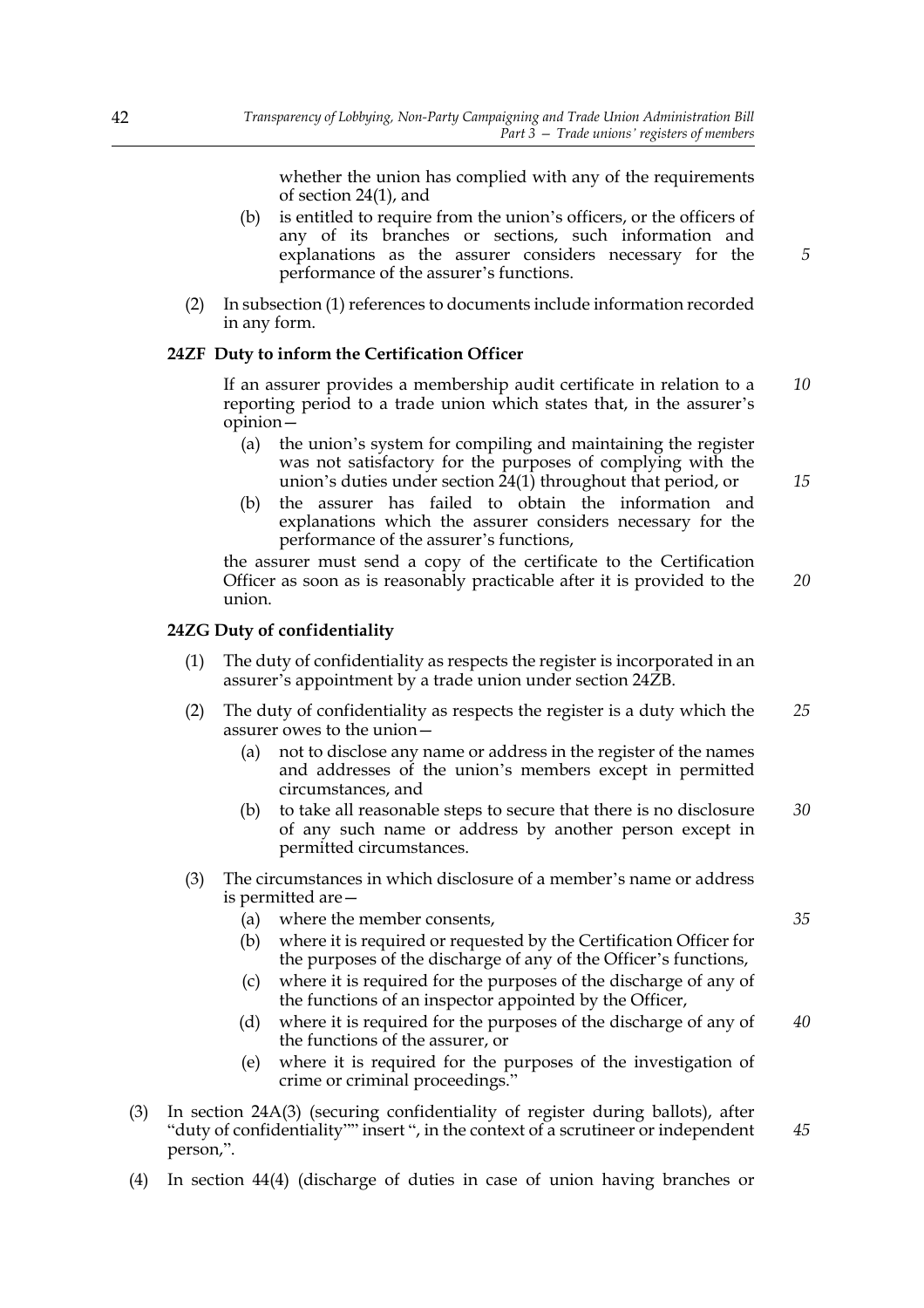sections), at the appropriate place in the list insert— "sections 24ZB and 24ZC (duty to appoint an assurer etc),".

(5) In section 299 (index of defined expressions), in the entry for "the duty of confidentiality", after "confidentiality" insert ", in the context of a scrutineer or independent person".

#### **38 Investigatory powers**

- (1) The Trade Union and Labour Relations (Consolidation) Act 1992 is amended as follows.
- (2) After section 24ZG (which is inserted by section 37), insert—

#### **"24ZH Power of Certification Officer to require production of documents etc** *10*

- (1) If the Certification Officer thinks there is good reason to do so, the Officer—
	- (a) may give directions to a trade union, or a branch or section of a trade union, requiring it to produce such relevant documents as are specified in the directions;
	- (b) may authorise a member of the Officer's staff or any other person ("an authorised person"), on producing (if so required) evidence of that authority, to require a trade union, or a branch or section of a trade union, to produce immediately to the authorised person such relevant documents as that person specifies.
- (2) "Relevant documents", in relation to a trade union or a branch or section of a trade union, means—
	- (a) the register of the names and addresses of the trade union's members, and
	- (b) documents of any other description which the Certification Officer or authorised person considers may be relevant to whether the union has failed to comply with any of the requirements of section 24(1) (duties regarding the register of members).
- (3) Directions under subsection (1)(a) must specify the time and place at which the documents are to be produced.
- (4) Where the Certification Officer, or an authorised person, has power to require the production of documents by virtue of subsection (1), the Officer or authorised person has the like power to require production of those documents from any person who appears to the Officer or authorised person to be in possession of them.
- (5) The power under this section to require the production of documents includes the power—
	- (a) if the documents are produced—
		- (i) to take copies of them or extracts from them;
		- (ii) to require the person by whom they are produced to provide an explanation of any of them;
		- (iii) to require any person who is or has been an official or agent of the trade union to provide an explanation of any of them;

*25*

*20*

*15*

*30*

*35*

*40*

*45*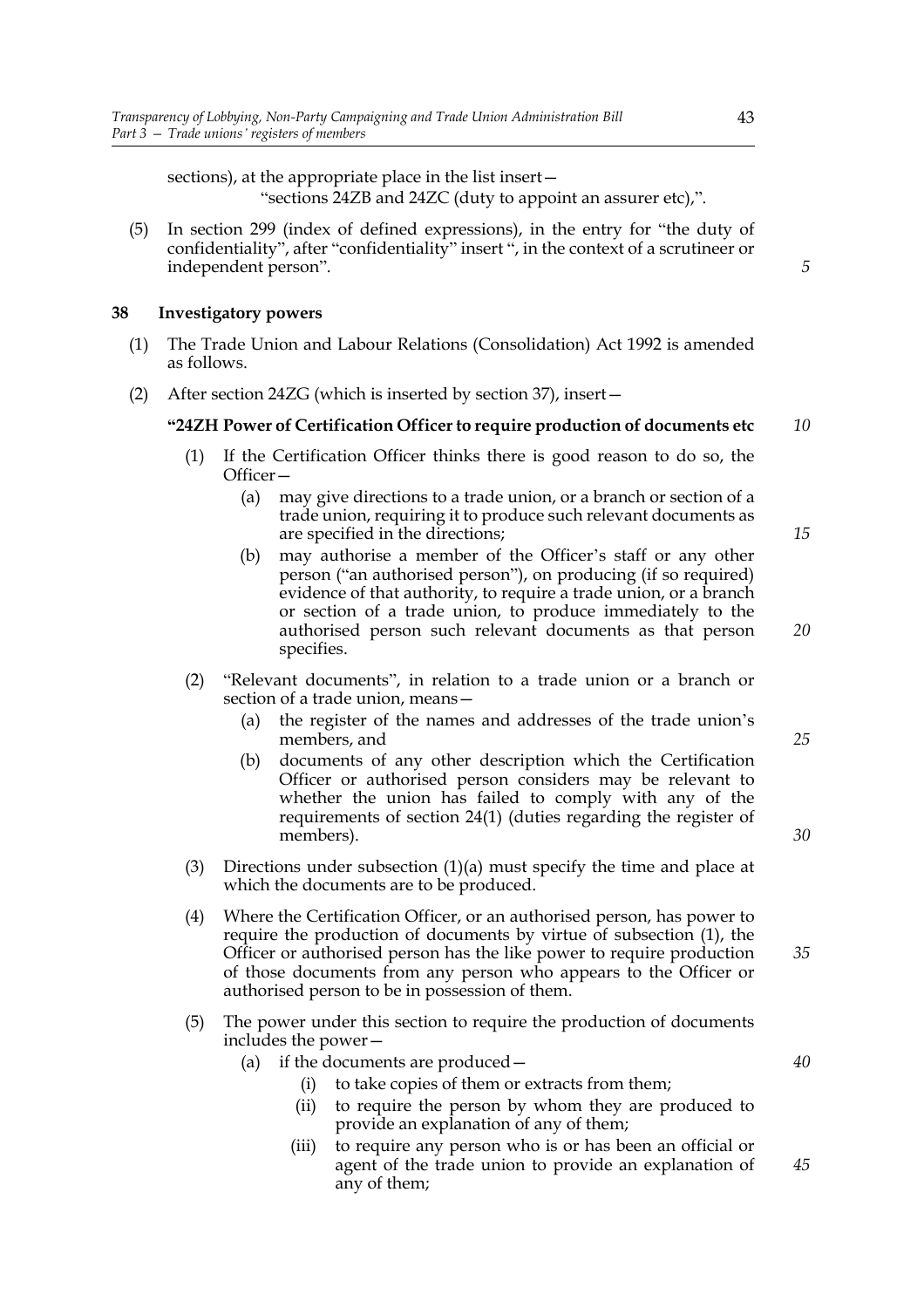- (b) if the documents are not produced, to require the person who was required to produce them to state, to the best of the person's knowledge and belief, where they are.
- (6) For the purposes of subsection  $(5)(a)(iii)$ , "agent" includes an assurer appointed by the trade union under section 24ZB.
- (7) For supplementary provision, see section 24ZK.

#### **24ZI Investigations by inspectors**

- (1) The Certification Officer may appoint one or more members of the Officer's staff or other persons as an inspector or inspectors to—
	- (a) investigate whether a trade union has failed to comply with any of the requirements of section 24(1) (duties regarding the register of members), and *10*
	- (b) report to the Officer in such manner as the Officer may direct.
- (2) The Certification Officer may only make such an appointment if it appears to the Officer that there are circumstances suggesting that the union has failed to comply with a requirement of section 24(1), 24ZA or 24ZB (duties etc relating to the register of members). *15*
- (3) Where any person appears to the inspector or inspectors to be in possession of information relating to a matter considered by the inspector or inspectors to be relevant to the investigation, the inspector or inspectors may require the person—
	- (a) to produce to the inspector or inspectors any relevant documents relating to that matter,
	- (b) to attend before the inspector or inspectors, and
	- (c) otherwise to give the inspector or inspectors all assistance in connection with the investigation which the person is reasonably able to give. *25*
- (4) "Relevant documents" means—
	- (a) the register of the names and addresses of the trade union's members, and
	- (b) documents of any other description which the inspector or inspectors consider may be relevant to whether the union has failed to comply with any of the requirements of section 24(1).
- (5) Where a person who is not a member of the Certification Officer's staff is appointed as an inspector under this section, there is incorporated in the appointment the duty of confidentiality as respects the register of the names and addresses of the trade union's members. *35*
- (6) The duty of confidentiality as respects that register is a duty which the inspector owes to the Certification Officer—
	- (a) not to disclose any name or address in the register of the names and addresses of the union's members except in permitted circumstances, and *40*
	- (b) to take all reasonable steps to secure that there is no disclosure of any such name or address by another person except in permitted circumstances.
- (7) The circumstances in which disclosure of a member's name or address is permitted are—

*5*

*20*

*30*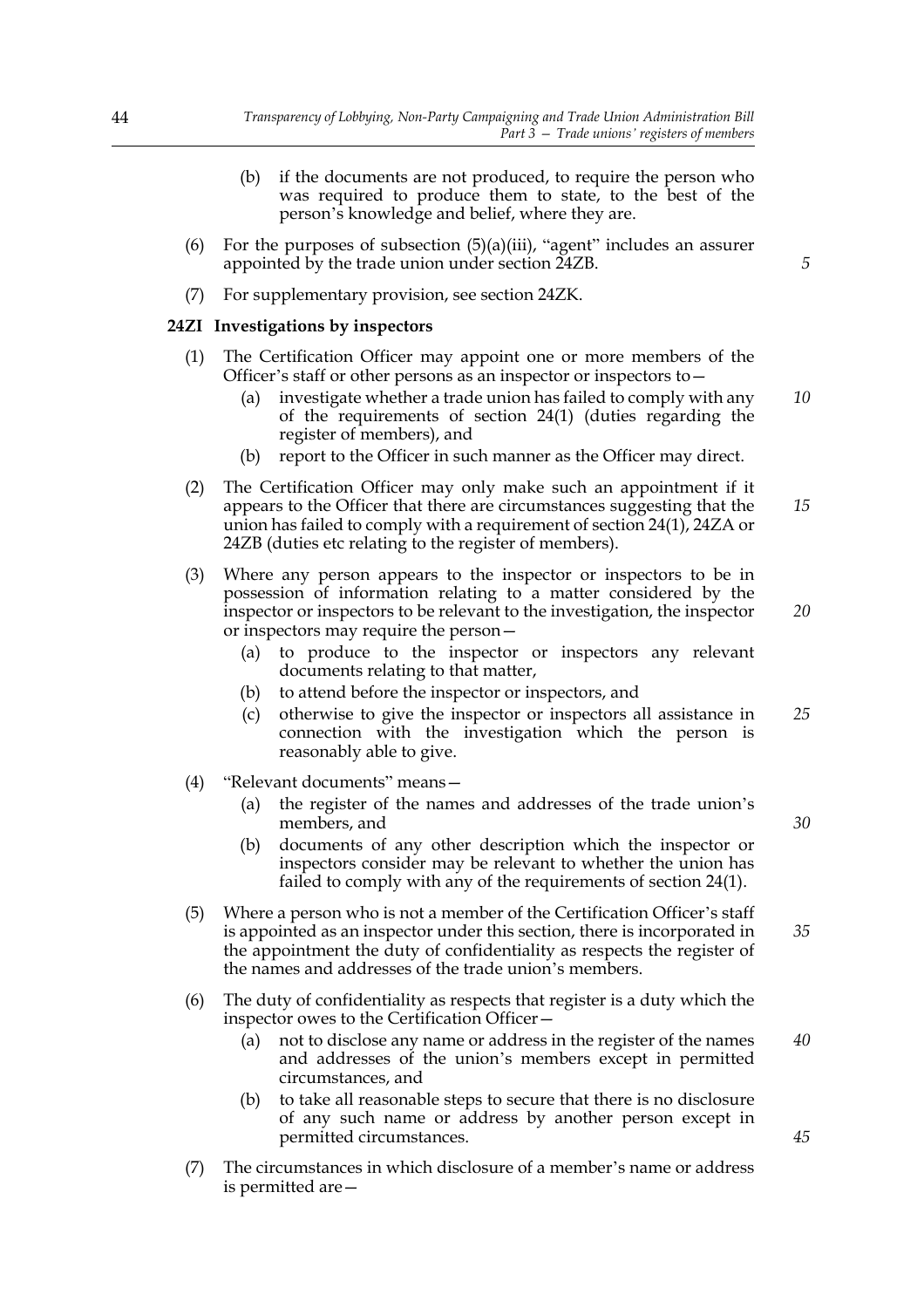- (a) where the member consents,
- (b) where it is required or requested by the Certification Officer for the purposes of the discharge of any of the Officer's functions,
- (c) where it is required for the purposes of the discharge of any of the functions of the inspector or any other inspector appointed by the Officer,
- (d) where it is required for the purposes of the discharge of any of the functions of an assurer appointed under section 24ZB, or
- (e) where it is required for the purposes of the investigation of crime or criminal proceedings.
- (8) For supplementary provision, see section 24ZK.

#### **24ZJ Inspectors' reports etc**

- (1) An inspector or inspectors appointed under section 24ZI—
	- (a) may make interim reports to the Certification Officer,
	- (b) must make such reports if so directed by the Officer, and
	- (c) on the conclusion of the investigation, must make a final report to the Officer.
- (2) A report under subsection (1) must be in writing.
- (3) An inspector or inspectors—
	- (a) may at any time inform the Certification Officer of any matters coming to their knowledge as a result of the investigation, and *20*
	- (b) must do so if the Officer so directs.
- (4) The Certification Officer may direct an inspector or inspectors—
	- (a) to take no further steps in the investigation, or
	- (b) to take only such further steps as are specified in the direction. *25*
- (5) Where such a direction is made, the inspector or inspectors are not required under subsection  $(1)(c)$  to make a final report to the Certification Officer unless the Officer so directs.

#### **24ZK Sections 24ZH and 24ZI: supplementary**

- (1) Nothing in section 24ZH or 24ZI requires or authorises anyone to require— *30*
	- (a) the disclosure by a person of information which the person would in an action in the court be entitled to refuse to disclose on grounds of legal professional privilege, or
	- (b) the production by a person of a document which the person would in such an action be entitled to refuse to produce on such grounds. *35*
- (2) But a lawyer may be required under section 24ZH or 24ZI to disclose the name and address of the lawyer's client.
- (3) A person is not excused from providing an explanation or making a statement in compliance with a requirement imposed under section 24ZH(5) or 24ZI(3) on the ground that to do so would tend to expose the person to proceedings for an offence. *40*
- (4) But an explanation so provided or a statement so made may only be used in evidence against the person by whom it is provided or made on *45*

*15*

*10*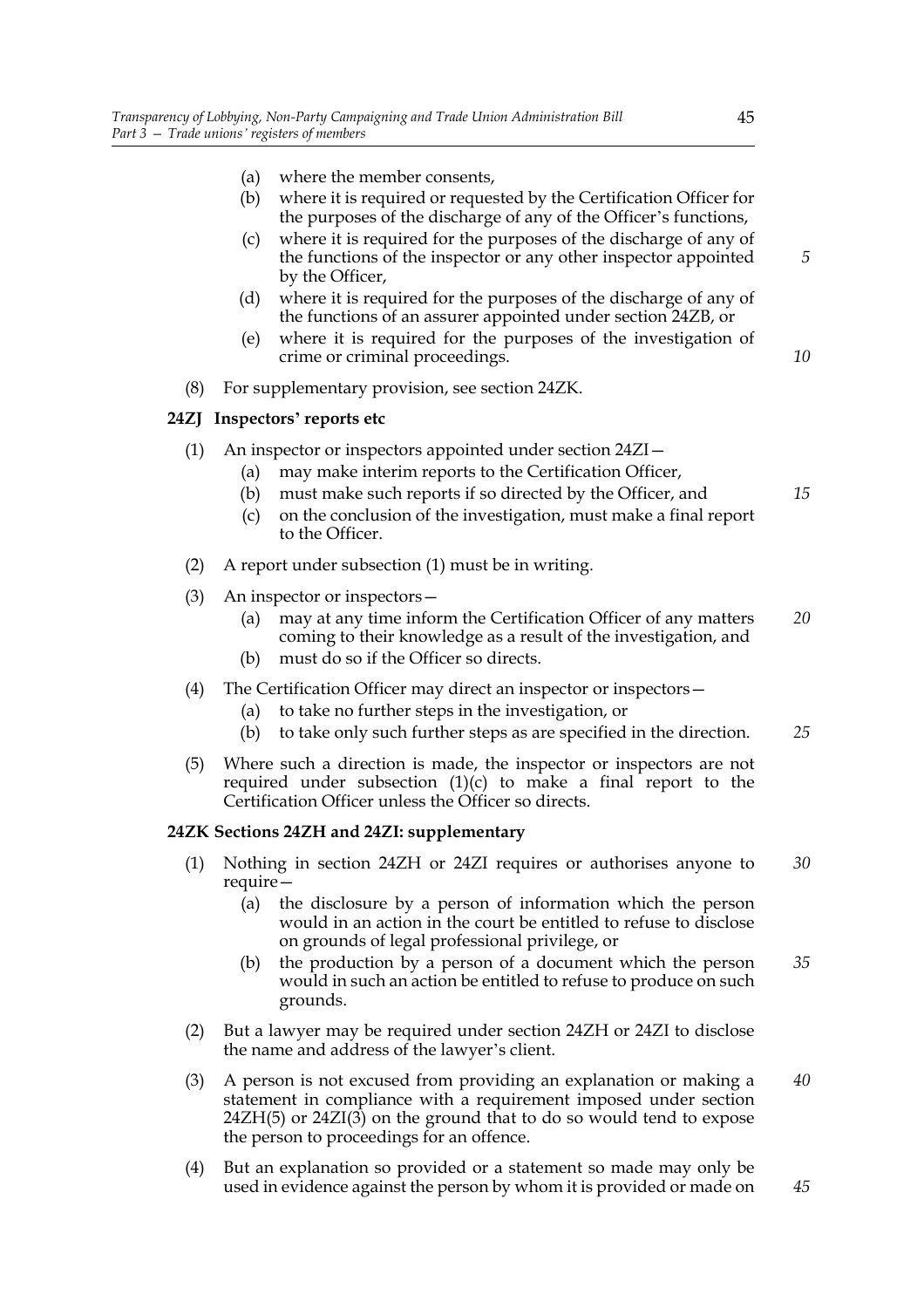a prosecution for an offence where, in giving evidence, the person makes a statement inconsistent with it.

- (5) In this section and in sections 24ZH and 24ZI—
	- (a) references to documents include information recorded in any form, and
	- (b) in relation to information recorded otherwise than in legible form, references to its production are to the production of a copy of the information in legible form."
- (3) In section 24A(4)(b) (securing confidentiality of register during ballots), after "where it is" insert "required or".

**39 Enforcement**

- (1) The Trade Union and Labour Relations (Consolidation) Act 1992 is amended as follows.
- (2) After section 24A (securing confidentiality of register during ballots), insert—

#### **"24B Enforcement of sections 24 to 24ZC by Certification Officer**

- (1) Where the Certification Officer is satisfied that a trade union has failed to comply with any of the requirements of section 24, 24ZA, 24ZB or 24ZC (duties etc relating to the register of members), the Officer may make a declaration to that effect.
- (2) Before making such a declaration, the Certification Officer—
	- (a) may make such enquiries as the Officer thinks fit,
	- (b) must give the union an opportunity to make written representations, and
	- (c) may give the union an opportunity to make oral representations.
- (3) If the Certification Officer makes a declaration it must specify the provisions with which the union has failed to comply.
- (4) Where the Certification Officer makes a declaration and is satisfied
	- that steps have been taken by the union with a view to remedying the declared failure or securing that a failure of the same or any similar kind does not occur in future, or
	- (b) that the union has agreed to take such steps,

the Officer must specify those steps in the declaration.

- (5) Where a declaration is made, the Certification Officer must give reasons in writing for making the declaration.
- (6) Where a declaration is made, the Certification Officer must also make an enforcement order unless the Officer considers that to do so would be inappropriate.
- (7) An "enforcement order" is an order imposing on the union one or both of the following requirements—
	- (a) to take such steps to remedy the declared failure, within such period, as may be specified in the order;

*15*

*10*

*5*

*20*

*25*

*35*

*40*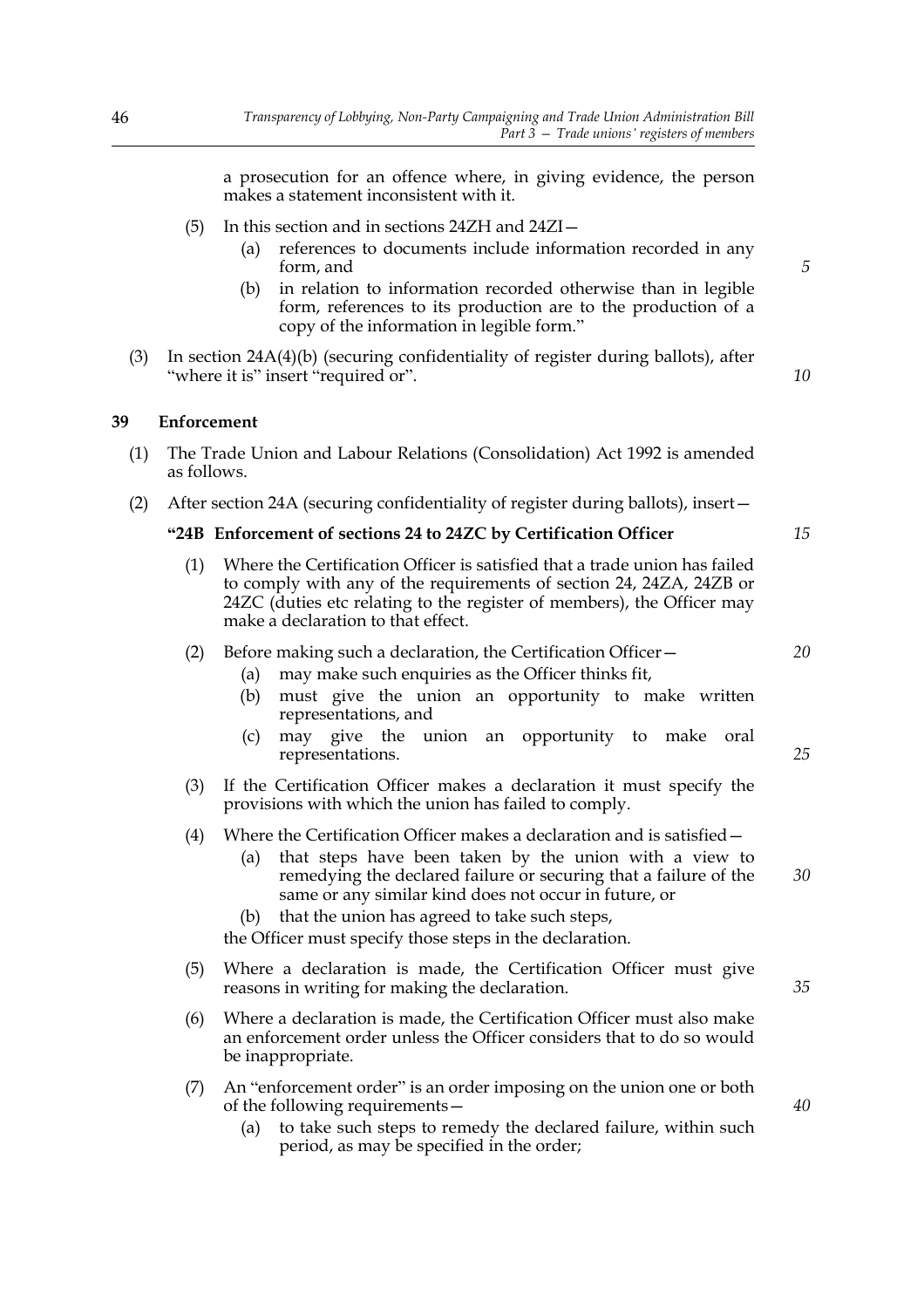- (b) to abstain from such acts as may be so specified with a view to securing that a failure of the same or a similar kind does not occur in future.
- (8) Where, having given the union an opportunity to make written representations under subsection (2)(b), the Certification Officer determines not to make a declaration under subsection (1), the Officer must give the union notice in writing of that determination.
- (9) Where the Certification Officer requests a person to provide information to the Officer in connection with enquiries under this section, the Officer must specify the date by which that information is to be provided.
- (10) Where the information is not provided by the specified date, the Certification Officer must proceed with determining whether to make a declaration under subsection (1) unless the Officer considers that it would be inappropriate to do so.
- (11) A declaration made by the Certification Officer under this section may be relied on as if it were a declaration made by the court.
- (12) An enforcement order made by the Certification Officer under this section may be enforced in the same way as an order of the court.
- (13) Where an enforcement order has been made, a person who is a member of the union and was a member at the time it was made is entitled to enforce obedience to the order as if the order had been made on an application by that person. *20*

#### **24C Enforcement of sections 24ZH and 24ZI by Certification Officer**

- (1) Where the Certification Officer is satisfied that a trade union or any other person has failed to comply with any requirement imposed under— *25*
	- (a) section 24ZH (power of Certification Officer to require production of documents etc), or
	- (b) section 24ZI (investigations by inspectors),

the Officer may make an order requiring the trade union or person to comply with the requirement.

- (2) Before making such an order, the Certification Officer must give the trade union or person an opportunity to be heard.
- (3) In the case of a failure to comply with a requirement imposed under section 24ZH or 24ZI to produce a document, the Certification Officer may make an order only if the Officer is satisfied that— *35*
	- (a) the document is in the possession of the union or person, and
	- (b) it is reasonably practicable for the union or person to comply with the requirement.
- (4) In the case of a failure to comply with any other requirement imposed under section 24ZH or 24ZI, the Certification Officer may make an order only if the Officer is satisfied that it is reasonably practicable for the union or person to comply with the requirement.
- (5) The order must specify—

*15*

*10*

*5*

*30*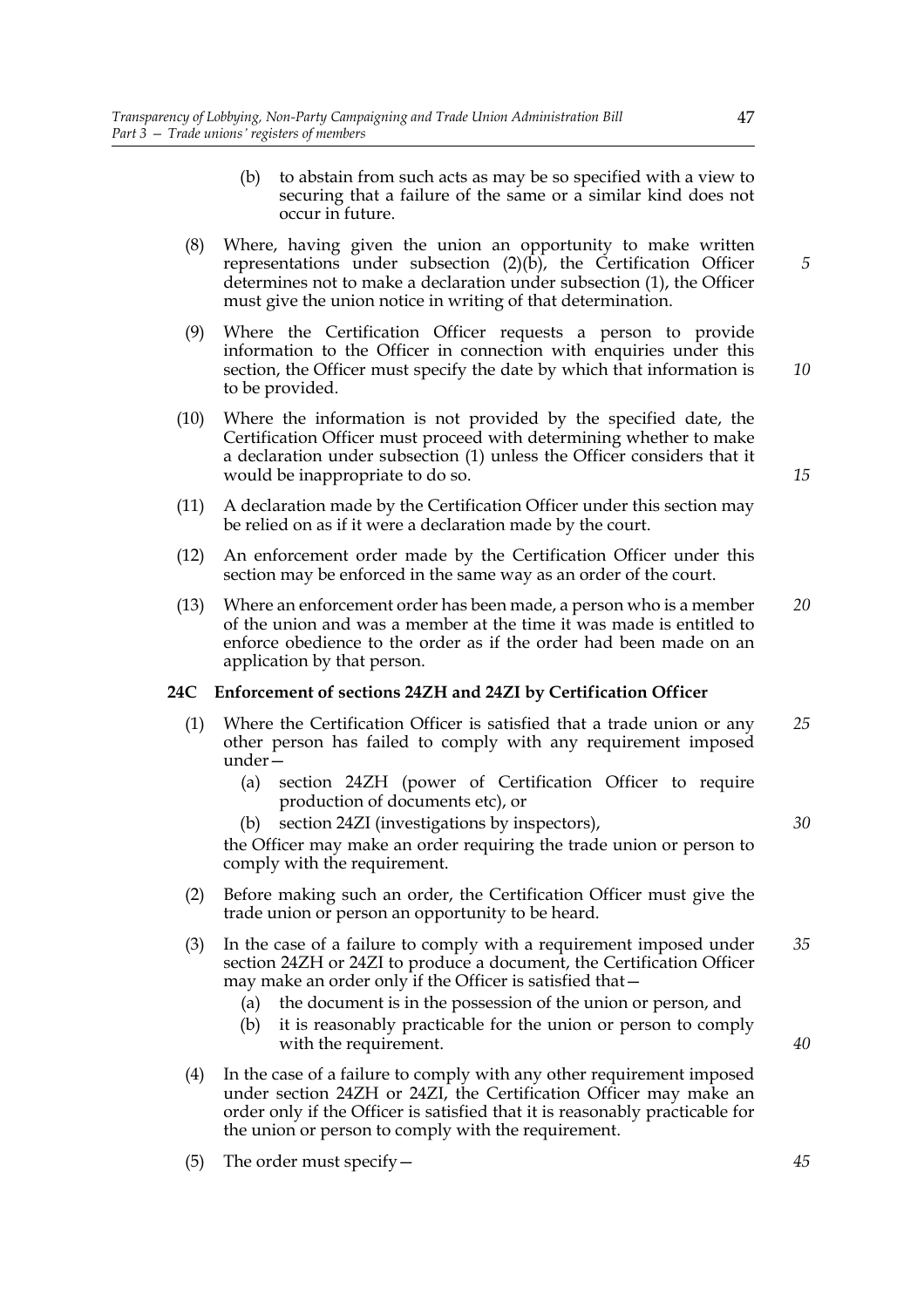- (a) the requirement with which the trade union or person has failed to comply, and
- (b) the date by which the trade union or person must comply.
- (6) An order made by the Certification Officer under this section may be enforced in the same way as an order of the court."
- (3) In section 24(6) (remedies for failure to comply with that section), after "court)" insert "; see also the powers of the Certification Officer under section 24B to make a declaration and an enforcement order".
- (4) In section 25 (remedy for failure: application to the Certification Officer), after subsection (6) insert -
	- "(6A) For the purposes of subsection (6) the circumstances in which it is not reasonably practicable to determine an application within that time frame may include, in particular, where delay is caused by the exercise of the powers under section 24ZH or 24ZI (powers to require production of documents etc and to appoint inspectors)."
- (5) In section 26 (remedy for failure: application to the court), after subsection (8) insert—
	- "(9) Where a person applies under this section in relation to an alleged failure and the Certification Officer has made a declaration regarding that failure under section 24B, the court must have due regard to the declaration and any order, observations or reasons made or given by the Officer under that section regarding that failure and brought to the court's notice."
- (6) In section 45D (appeals from Certification Officer), after "section" insert "24B, 24C,".
- (7) In section 256(1) (procedure before the Certification Officer)—
	- (a) omit the "or" at the end of paragraph (a), and
	- (b) in paragraph (b) after "matter" insert ", or
		- (c) determining whether to make a declaration or enforcement order under section 24B or an order under section 24C". *30*

#### **PART 4**

#### **SUPPLEMENTARY**

#### **40 Financial provision**

There is to be paid out of money provided by Parliament—

- (a) any expenditure incurred by a Minister of the Crown under or by virtue of this Act, and
- (b) any increase attributable to this Act in the sums payable under any other Act out of money so provided.

#### **41 Commencement**

(1) The following provisions of this Act come into force on such day as the Minister may appoint by order made by statutory instrument*5*

*10*

*15*

*20*

*25*

*35*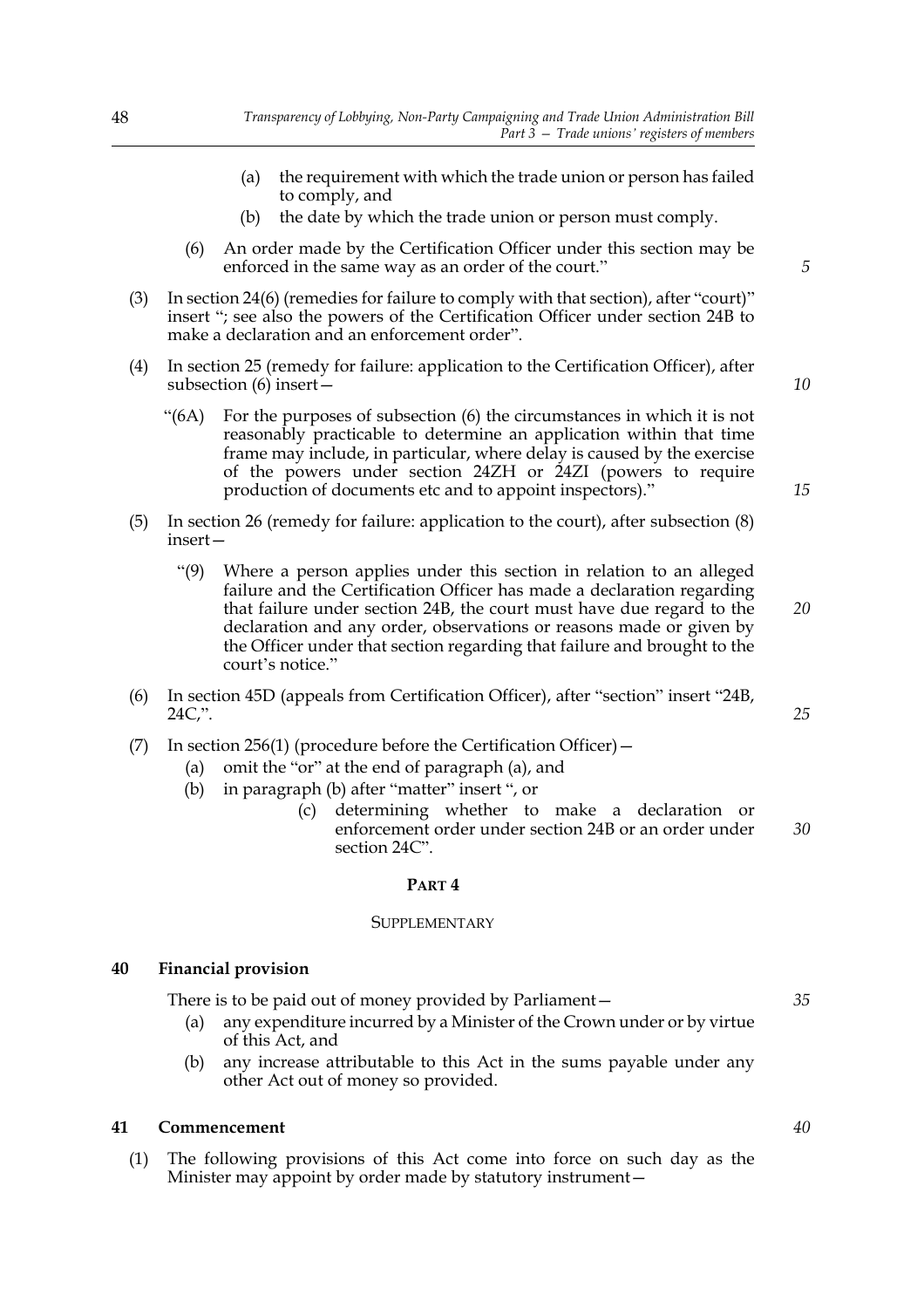- (b) in Part 2—
	- (i) section 30 (extension of power to vary specify sums);
	- (ii) section 31 (notification requirements for recognised third parties);
	- (iii) section 34 (third party expenditure in respect of candidates);
	- (iv) section 35 (functions of Electoral Commission with respect to compliance);
- (c) Part 3, except as mentioned in subsection  $(3)(c)$ .
- (2) An order under subsection  $(1)$  -
	- (a) may appoint different days for different purposes, and
	- (b) may make transitional, transitory or saving provision.
- (3) The following provisions of this Act come into force on the day on which the Act is passed—
	- (a) any provision of Part 1 which confers power to make regulations, for the purposes of the exercise of that power; *15*
	- (b) the provisions of Part 2 not mentioned in subsection  $(1)(b)$ ;
	- (c) section 37, for the purposes of the exercise of the power to make subordinate legislation conferred by section 24ZB(3) of the Trade Union and Labour Relations (Consolidation) Act 1992 (which is inserted by that section); *20*
	- (d) Part 4.
- (4) Section 42 contains transitional provision relating to the commencement of the provisions to which subsection (3)(b) applies.
- (5) "The Minister" means—
	- (a) for the purposes of subsection  $(1)(a)$  and  $(b)$ , the Secretary of State or the Lord President of the Council;
	- (b) for the purposes of subsection  $(1)(c)$ , the Secretary of State.

#### **42 Transitional provision**

- (1) The amendments made by Part 2 which in accordance with section  $41(3)(b)$ come into force on the day on which this Act is passed have effect only in relation to regulated periods beginning after that day. *30*
- (2) In this section "regulated period" means a period in relation to which any limit is imposed by—
	- (a) Schedule 9 to PPERA 2000 (limits on campaign expenditure), or
	- (b) Schedule 10 to that Act (limits on controlled expenditure).
- (3) Subsection (4) applies if, apart from that subsection, the day on which this Act is passed would fall within a period in relation to which one or more limits are imposed by—
	- (a) paragraph 11 of Schedule 9 to PPERA 2000 (limit on campaign expenditure where combination of parliamentary election and other election), or *40*
	- (b) paragraph 11 of Schedule 10 to that Act (limit on controlled expenditure where combination of parliamentary election and other election).

*35*

*45*

*10*

*5*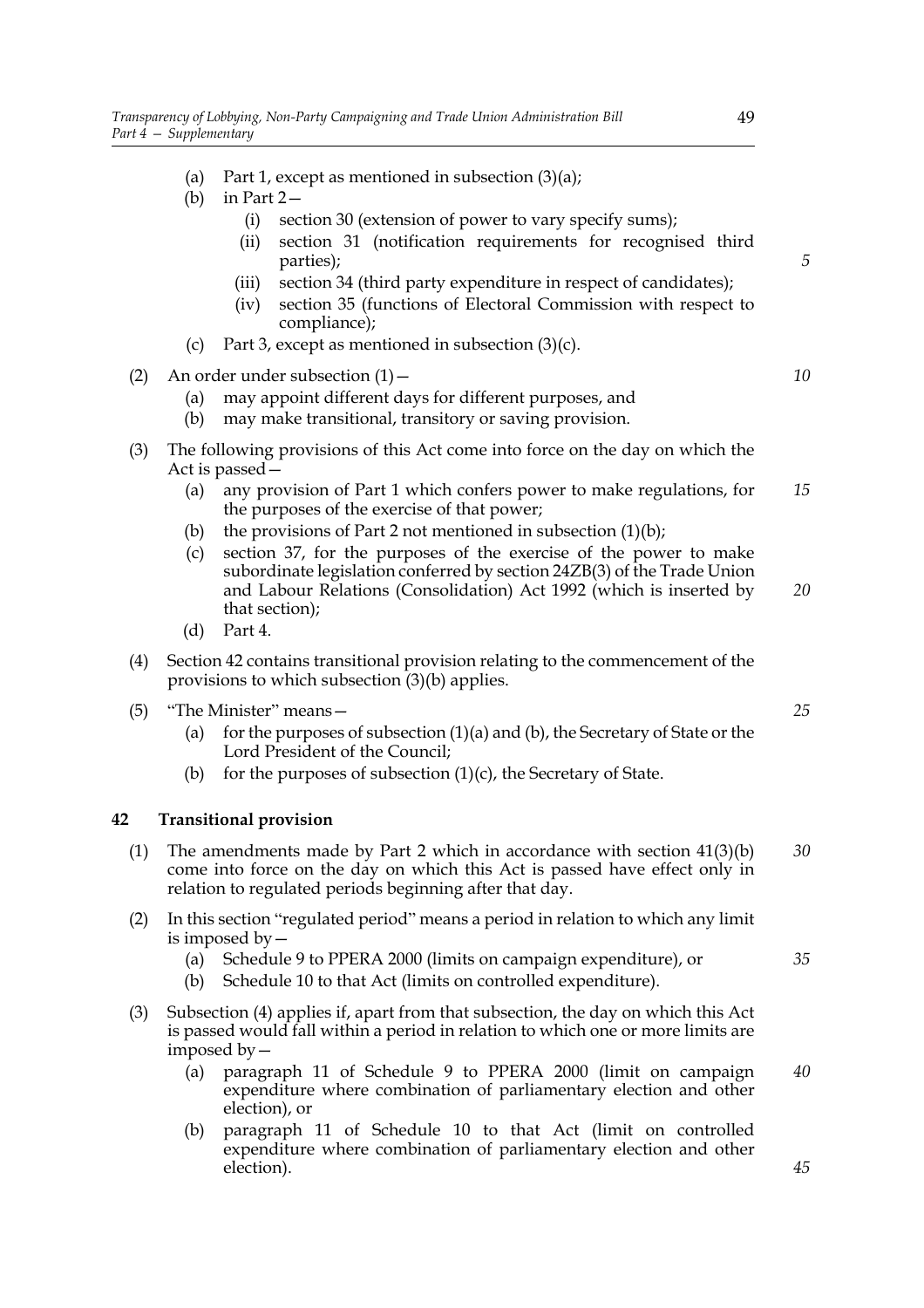- (a) it did not impose the limit or limits mentioned in subsection (3), and
- (b) instead, it imposed the parliamentary general election limits in relation to the transitional period.
- (5) In subsection (4) "the parliamentary general election limits" means the limit or limits that would, but for the provision mentioned in subsection (3)(a) or (b), have been imposed by paragraph 3 of Schedule 9 or paragraph 3 of Schedule 10 to PPERA 2000 in relation to expenditure incurred in the relevant period for the purposes of that paragraph.
- (6) In subsection (4) "the transitional period" means the period $-$ 
	- (a) beginning with the day after—
		- (i) the day on which this Act is passed, or
		- (ii) if later, the latest day before the date of the poll for the parliamentary general election on which there is a poll for a relevant election, and *15*
	- (b) ending with the date of the poll for the parliamentary general election.
- (7) The Minister may by order made by statutory instrument make provision disapplying the preceding provisions of this section, and applying alternative transitional, transitory or saving provision, where a poll for an extraordinary general election to the Scottish Parliament, the National Assembly for Wales or the Northern Ireland Assembly takes place in the period— *20*
	- (a) beginning with the day after that on which this Act is passed, and
	- (b) ending with the date of the poll for the next parliamentary general election.
- (8) A statutory instrument containing an order under subsection (7) may not be made unless a draft of the instrument has been laid before, and approved by a resolution of, each House of Parliament.
- (9) In this section—
	- "the Minister" means the Secretary of State or the Lord President of the Council; *30*

"PPERA 2000" means the Political Parties, Elections and Referendums Act 2000;

"relevant election" means—

- (a) a general election to the European Parliament,
- (b) an ordinary or extraordinary general election to the Scottish Parliament,
- (c) an ordinary or extraordinary general election to the National Assembly for Wales, or
- (d) an ordinary or extraordinary general election to the Northern Ireland Assembly. *40*

#### **43 Extent**

- (1) Part 1 of this Act extends to the United Kingdom.
- (2) Any amendment or repeal made by Part 2 or 3 of this Act has the same extent as the enactment amended or repealed.
- (3) Part 4 of this Act extends to the United Kingdom and Gibraltar.

*10*

*5*

*25*

*35*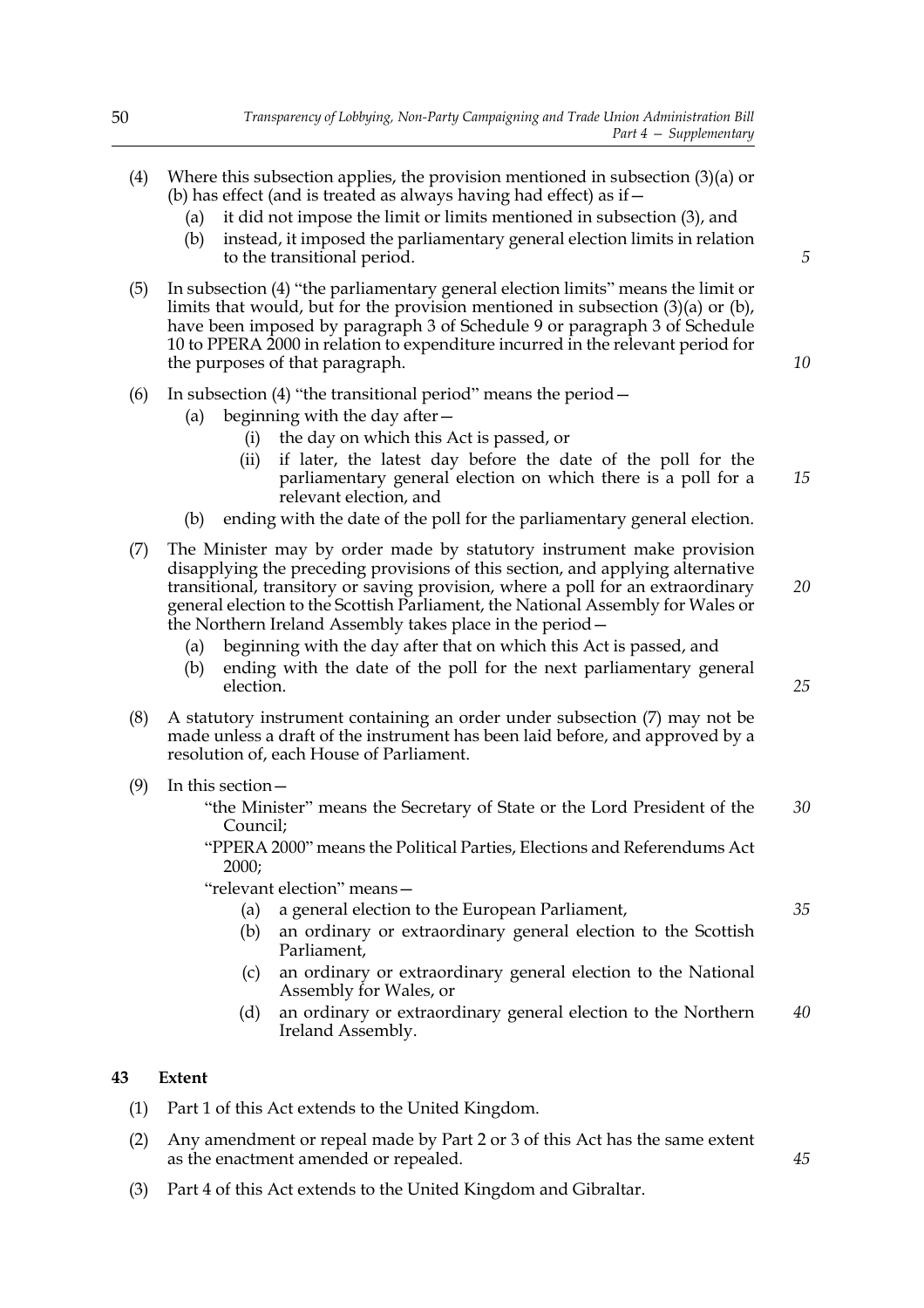#### **44 Short title**

 This Act may be cited as the Transparency of Lobbying, Non-Party Campaigning and Trade Union Administration Act 2013.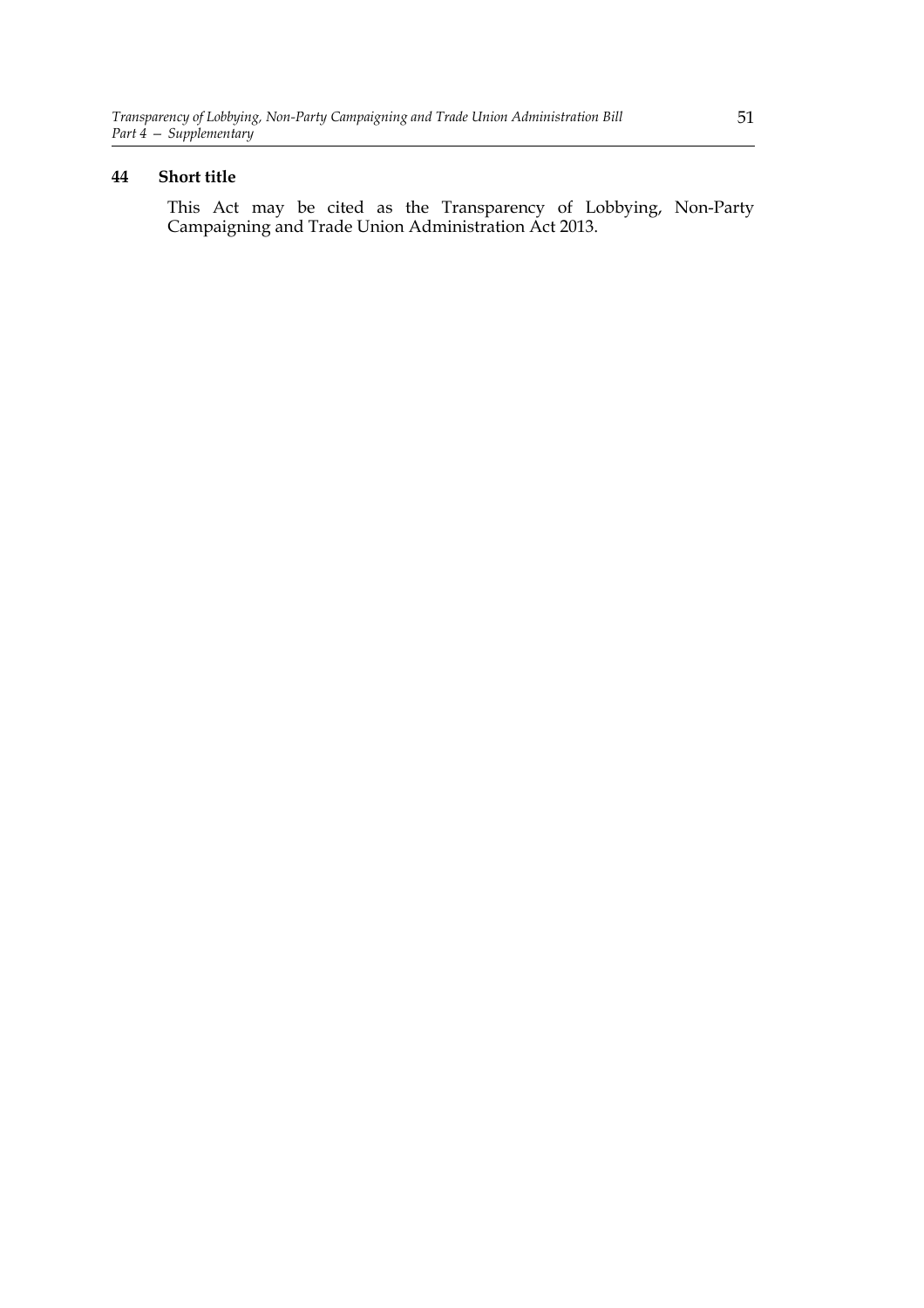### SCHEDULES

#### SCHEDULE 1 Section 2

#### CARRYING ON THE BUSINESS OF CONSULTANT LOBBYING

#### PART 1

#### **EXCEPTIONS**

| 1 |            | (1) A person does not, by reason of making a communication, carry on the<br>business of consultant lobbying if –                                       |    |
|---|------------|--------------------------------------------------------------------------------------------------------------------------------------------------------|----|
|   | (a)        | the person carries on a business which consists mainly of non-<br>lobbying activities, and                                                             |    |
|   | (b)        | the making of the communication is incidental to the carrying on of<br>those activities.                                                               | 10 |
|   |            | (2) In sub-paragraph (1) "non-lobbying activities" are activities other than<br>making, on behalf of another person or persons, communications which - |    |
|   | (a)<br>(b) | relate to any of the matters mentioned in section $2(3)(a)$ to (d), and<br>are made to any of the persons within sub-paragraph (3).                    | 15 |
|   |            | $(3)$ The persons are $-$                                                                                                                              |    |
|   | (a)        | members of, and office-holders in, government, and                                                                                                     |    |
|   | (b)        | officials and members of staff of government.                                                                                                          |    |
|   |            | (4) For the purposes of this paragraph, "government" includes $-$                                                                                      |    |
|   | (a)        | Her Majesty's Government in the United Kingdom,                                                                                                        | 20 |
|   | (b)        | the Scottish Administration,                                                                                                                           |    |
|   | (c)        | the Welsh Assembly Government,                                                                                                                         |    |
|   | (d)        | the First Minister, the deputy First Minister, the Northern Ireland<br>Ministers and any Northern Ireland department,                                  |    |
|   | (e)        | the Government of any sovereign Power other than the United<br>Kingdom,                                                                                | 25 |
|   | (f)        | local government in any part of the United Kingdom, and                                                                                                |    |
|   | (g)        | any institution of the European Union;                                                                                                                 |    |
|   |            | (and the references to "the government" in section $2(3)(a)$ to $(d)$ as applied<br>by sub-paragraph (2)(a) are to be read accordingly).               | 30 |
|   |            |                                                                                                                                                        |    |
| 2 |            | A person does not carry on the business of consultant lobbying if -                                                                                    |    |
|   | (a)        | the person acts generally as a representative of persons of a<br>particular class or description,                                                      |    |
|   | (b)        | the income of the person derives wholly or mainly from persons of<br>that class or description, and                                                    | 35 |
|   | (c)        | the making of communications within section 2(3) on behalf of those<br>persons is no more than an incidental part of that general activity.            |    |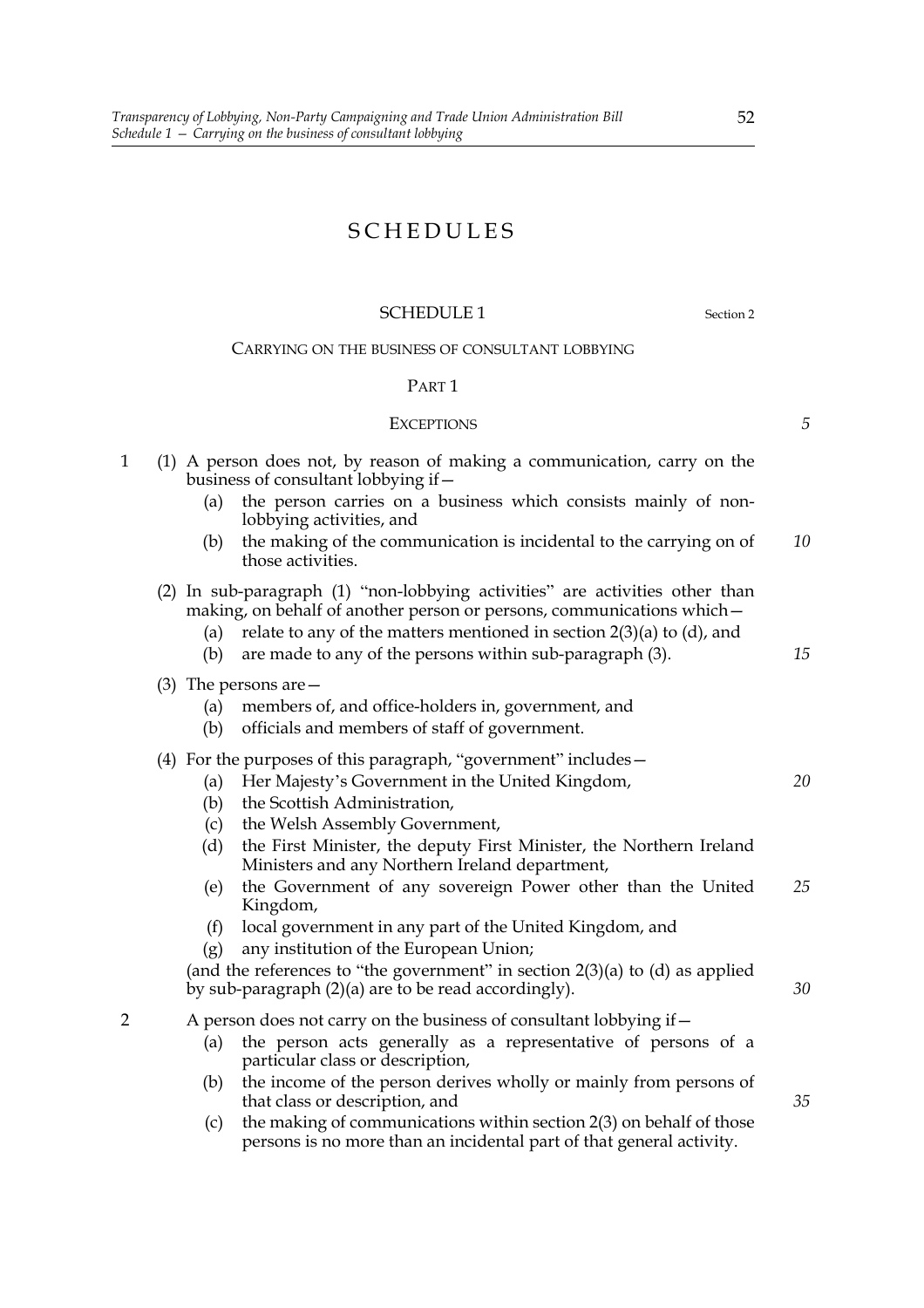- 3 (1) A person who, as an official or member of staff of—
	- (a) a sovereign Power other than the United Kingdom, or the Government of such a Power, or
	- (b) an international organisation,

makes communications within section 2(3) on its behalf does not, by reason of those communications, carry on the business of consultant lobbying.

- (2) An "international organisation" is any organisation which, for the purposes of section 1 of the International Organisations Act 1968, is declared to be (or is treated as being) an organisation of which—
	- (a) the United Kingdom, or Her Majesty's Government in the United Kingdom, and *10*
	- (b) at least one other sovereign Power, or the Government of such a Power,

are members.

(3) Regulations may specify other organisations which are to be "international organisations" for the purposes of this paragraph. *15*

#### PART 2

#### MEANING OF TERMS USED IN SECTION 2(1)

#### *In return for payment*

- 4 (1) "Payment" includes payment of any kind.
	- (2) But "payment" does not include any sums payable to a member of either House of Parliament—
		- (a) under section 4 or 5 of the Parliamentary Standards Act 2009 (MPs' salaries and allowances),
		- (b) pursuant to a resolution or a combination of resolutions of the House of Lords relating to expenses and allowances for its members, or *25*
		- (c) otherwise out of money provided by Parliament or out of the Consolidated Fund (whether or not in respect of that membership).
- 5 (1) Communications may be made "in return for payment" whether the payment is made directly or indirectly.
	- (2) In particular, it does not matter—
		- (a) whether the person or persons making the payments is or are the person or persons on behalf of whom the communications are made, or
		- (b) whether a particular payment relates to any particular communication or communications. *35*
- 6 (1) But a communication is not made "in return for payment" if  $-$ 
	- (a) a person makes the communication on behalf of persons of a particular class or description,
	- (b) the income of the person making the communication derives wholly or mainly from persons who are not of that class or description, and *40*
	- (c) the person does not receive payment, from persons of that class or description, in return for making that communication.

*20*

*30*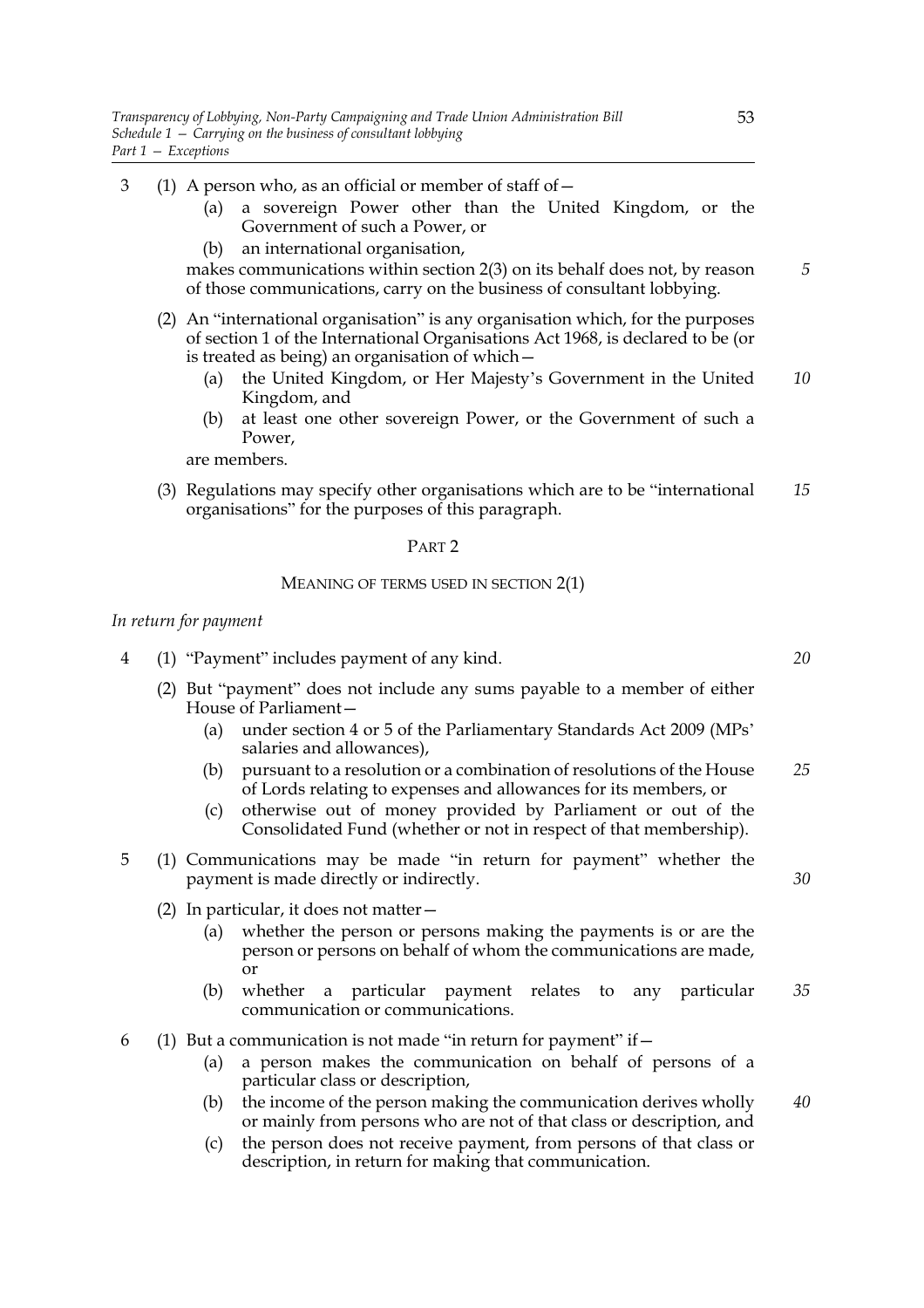(2) If the person making the communication is an employee, the references in sub-paragraph (1)(b) and (c) to the person are to be read as references to the person's employer. 7 References in this Part of this Act to receiving payment to engage in lobbying are to be read in accordance with paragraphs 4 to 6. *Communications* 8 A communication is not within section 2(3) if it is required to be made by or under any statutory provision or other rule of law. *On behalf of another person* 9 An individual does not make communications on behalf of another person if the individual is an employee of that person. PART 3 POSITIONS EQUIVALENT TO PERMANENT SECRETARY 10 (1) The positions mentioned in section 2(5) are— Cabinet Secretary; Chief Executive of Her Majesty's Revenue and Customs; Chief Medical Officer; Director of Public Prosecutions; First Parliamentary Counsel; Government Chief Scientific Adviser; Head of the Civil Service; Prime Minister's Adviser for Europe and Global Issues. (2) Regulations may amend sub-paragraph (1) by adding or removing a position. SCHEDULE 2 Section 3 THE REGISTRAR OF CONSULTANT LOBBYISTS *5 10 15 20 25*

#### *Status*

- 1 The Registrar is a corporation sole.
- 2 The Registrar exercises the functions of that office on behalf of the Crown.

#### *Appointment*

- 3 (1) The Registrar is to be appointed by the Minister.
	- (2) The Registrar holds office in accordance with the terms and conditions of that appointment; but this is subject to sub-paragraphs (3) to (6).
	- (3) The term of office for which the Registrar is appointed must not be more than 4 years.

*35*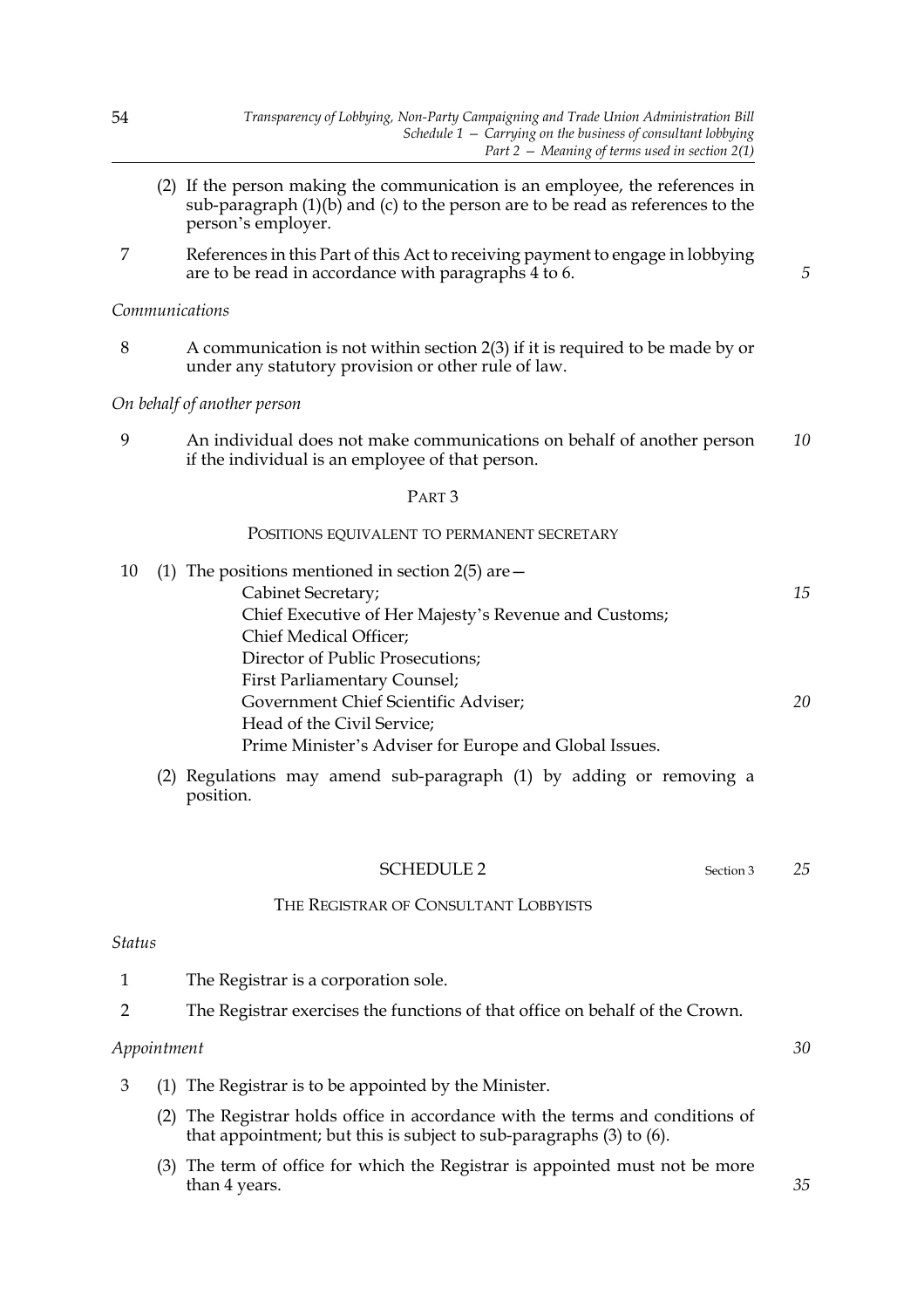- (4) A person may be appointed for a second or third term; but a re-appointment must not be for more than 3 years.
- (5) The Registrar may resign by giving written notice to the Minister.
- (6) The Minister may dismiss the Registrar if the Minister is satisfied that the Registrar is unable, unwilling or unfit to perform the functions of the office.
- 4 (1) A person is ineligible for appointment as the Registrar if, at any time in the previous 5 years, the person—
	- (a) was a Minister of the Crown or a permanent secretary, or
	- (b) carried on the business of consultant lobbying or was an employee of a person who carried on that business.
	- (2) "Minister of the Crown" and "permanent secretary" have the meaning given by section 2(5).
- 5 A defect in the Registrar's appointment does not affect the validity of anything done by the Registrar.

#### *Remuneration and staffing*

- 6 Service as the Registrar is not service in the civil service of the State.
- 7 (1) The Registrar may make arrangements for sums in respect of the following to be paid to or in respect of the person holding office as the Registrar—
	- (a) remuneration;
	- (b) allowances;
	- (c) pension.
	- (2) The sums paid under sub-paragraph (1) are to be determined by the Minister.

#### 8 (1) The Registrar may make arrangements with the Minister or other persons—

- (a) for staff to be seconded to the Registrar;
- (b) for accommodation or services to be provided to the Registrar.
- (2) The payments that may be made under arrangements under sub-paragraph (1)(a) include payments to the staff in addition to, or instead of, payments to the person with whom the arrangements are made.

#### *Accounts*

- 9 (1) The Registrar must keep proper accounts and proper records in relation to the accounts.
	- (2) The Registrar must prepare a statement of accounts in respect of each financial year.
	- (3) The Registrar must send a copy of the statement, within a period specified by the Minister, to the Comptroller and Auditor General. *35*
	- (4) After the Registrar has sent a copy of a statement of accounts to the Comptroller and Auditor General, the Comptroller and Auditor General must—
		- (a) examine, certify and report on the statement, and
		- (b) arrange for a copy of the certified statement and the report to be laid before Parliament as soon as possible.

*5*

*10*

*15*

*20*

*25*

*30*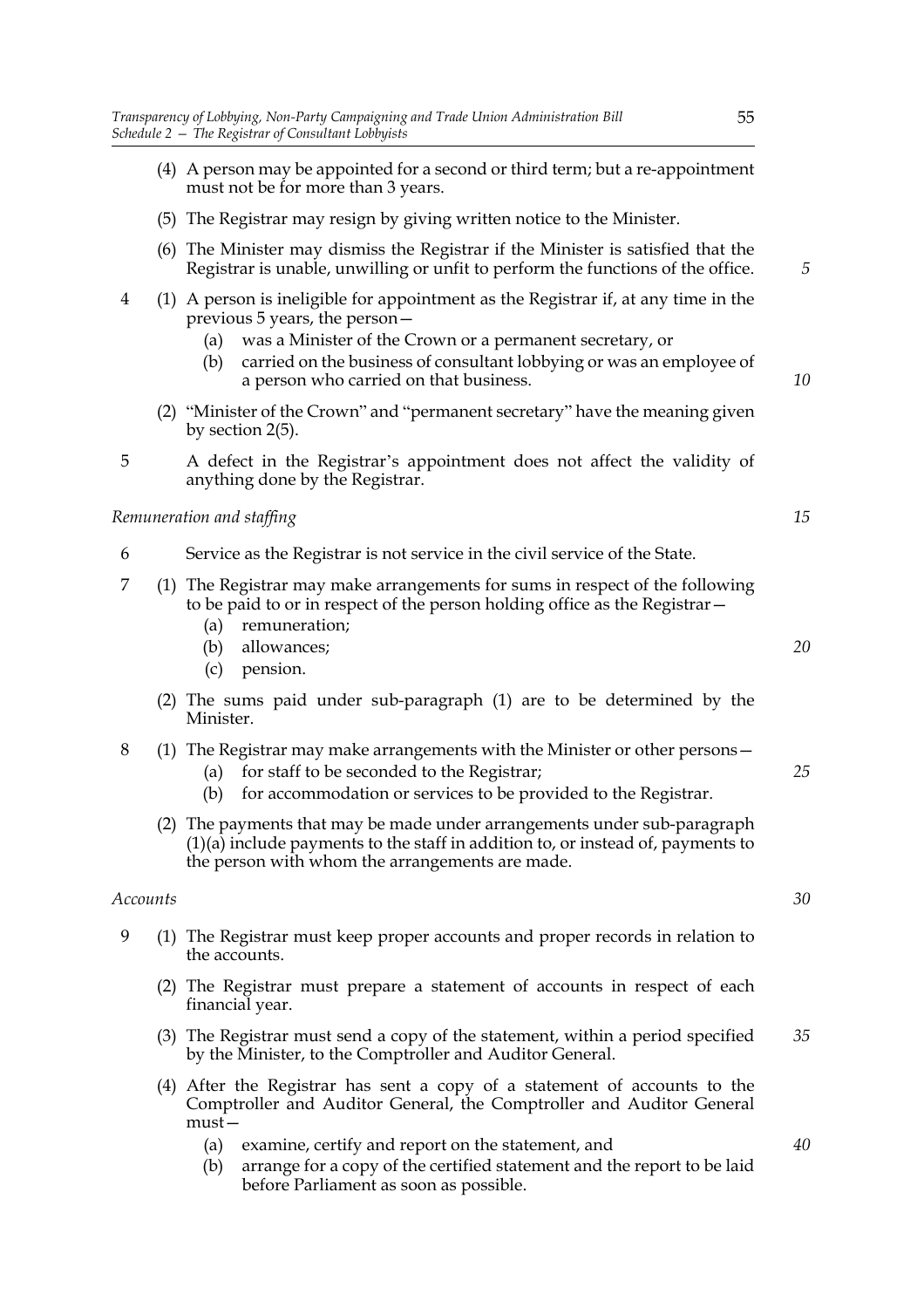- (5) In this paragraph "financial year" means—
	- (a) the period beginning on the day on which section 3 comes into force and ending on the following 31 March, and
	- (b) each successive period of 12 months.

#### *Funding*

- 10 (1) The Minister may make grants or loans to the Registrar.
	- (2) The grants or loans may be subject to conditions (including conditions as to repayment with or without interest).

*Amendment of other enactments*

11 In Schedule 1 to the Public Records Act 1958 (definition of public records) at the appropriate place in Part 2 of the Table at the end of paragraph 3 insert— *10*

"The Registrar of Consultant Lobbyists".

12 In Schedule 2 to the Parliamentary Commissioner Act 1967 (departments and authorities subject to investigation) before the entry for the "Registrar General for England and Wales" insert -

"The Registrar of Consultant Lobbyists".

13 In Part 6 of Schedule 1 to the Freedom of Information Act 2000 (other public bodies and offices which are public authorities) at the appropriate place insert—

"The Registrar of Consultant Lobbyists".

#### SCHEDULE 3 Section 26

#### CONTROLLED EXPENDITURE: QUALIFYING EXPENSES

After Schedule 8 to the Political Parties, Elections and Referendums Act 2000 insert—

#### "SCHEDULE 8A Section 85

#### CONTROLLED EXPENDITURE: QUALIFYING EXPENSES

#### PART 1

#### QUALIFYING EXPENSES

1 For the purposes of section 85(2) the expenses falling within this Part of this Schedule are expenses incurred in respect of any of the matters set out in the following list. *30*

#### **List of matters**

(1) The production or publication of material which is made available to the public at large or any section of the public (in whatever form and by whatever means).

*20*

*15*

*5*

*35*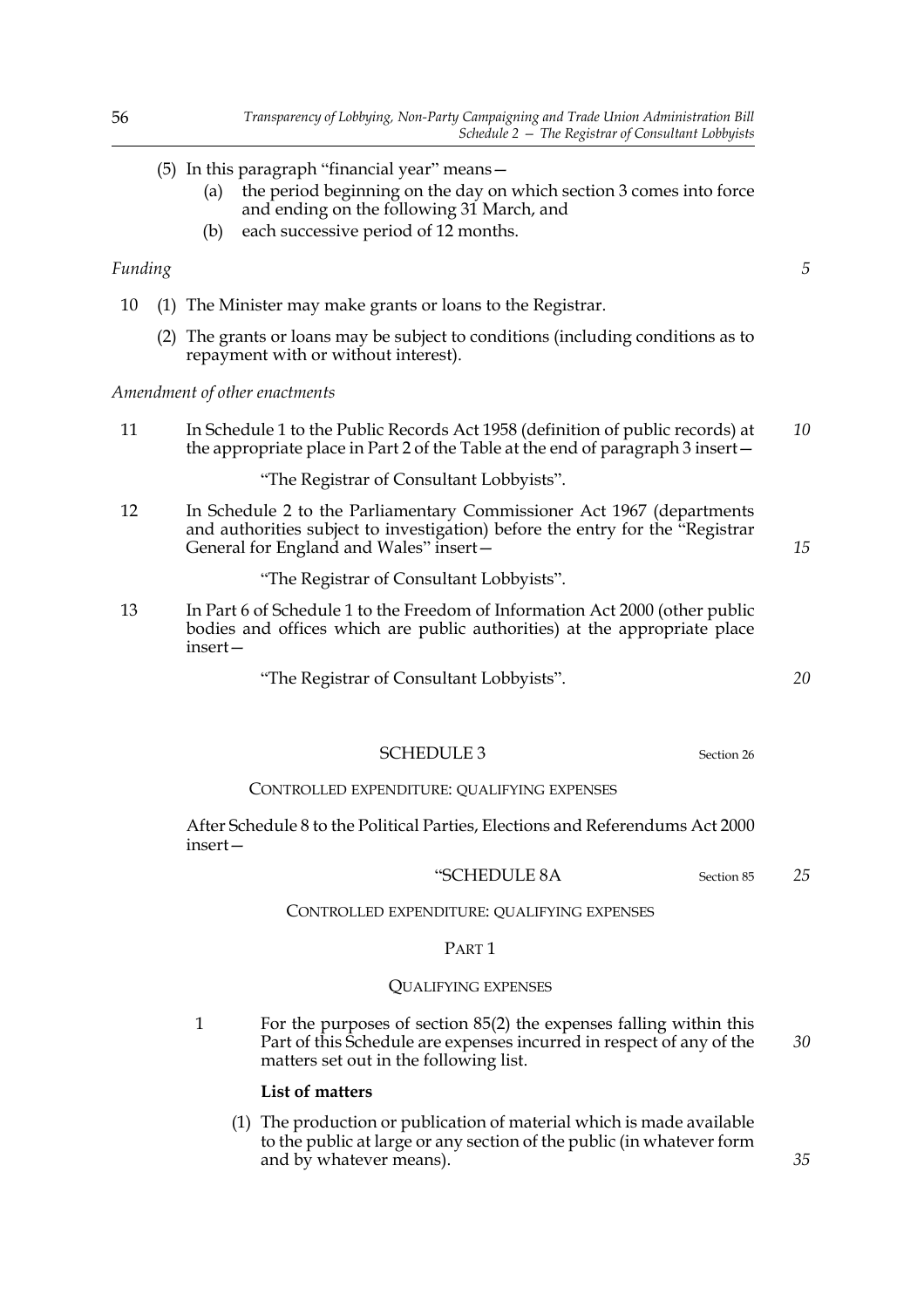- (2) Canvassing, or market research seeking views or information from, members of the public.
- (3) Press conferences, or other media events, organised by or on behalf of the third party.
- (4) Transport (by any means) of persons to any place or places with a view to obtaining publicity.

Expenses in respect of the transport of such persons include the costs of hiring a particular means of transport.

(5) Public rallies or other public meetings or events (other than annual conferences of the third party). Expenses in respect of such events include costs incurred in connection with the attendance of persons at such events, the hire of premises for the purposes of such events or the provision of goods, services or facilities at them.

#### PART 2

#### SUPPLEMENTAL

*Guidance by the Commission*

- 2 (1) The Commission may prepare, and from time to time revise, a code of practice giving guidance as to the kinds of expenses which do, or do not, fall within Part 1 of this Schedule.
	- (2) Once the Commission have prepared a draft code under this paragraph, they shall submit it to the Secretary of State for his approval.
	- (3) The Secretary of State may approve a draft code either without modification or with such modifications as he may determine.
	- (4) Once the Secretary of State has approved a draft code he shall lay a copy of the draft, whether—
		- (a) in its original form, or
		- (b) in a form which incorporates any modifications determined under sub-paragraph (3),

before each House of Parliament.

- (5) If the draft incorporates any such modifications, the Secretary of State shall at the same time lay before each House a statement of his reasons for making them.
- (6) If, within the 40-day period, either House resolves not to approve the draft, the Secretary of State shall take no further steps in relation to the draft code. *35*
- (7) If no such resolution is made within the 40-day period—
	- (a) the Secretary of State shall issue the code in the form of the draft laid before Parliament, and
	- (b) the code shall come into force on such date as the Secretary of State may by order appoint,

and the Commission shall arrange for it to be published in such manner as they consider appropriate.

*20*

*5*

*10*

*15*

*25*

*30*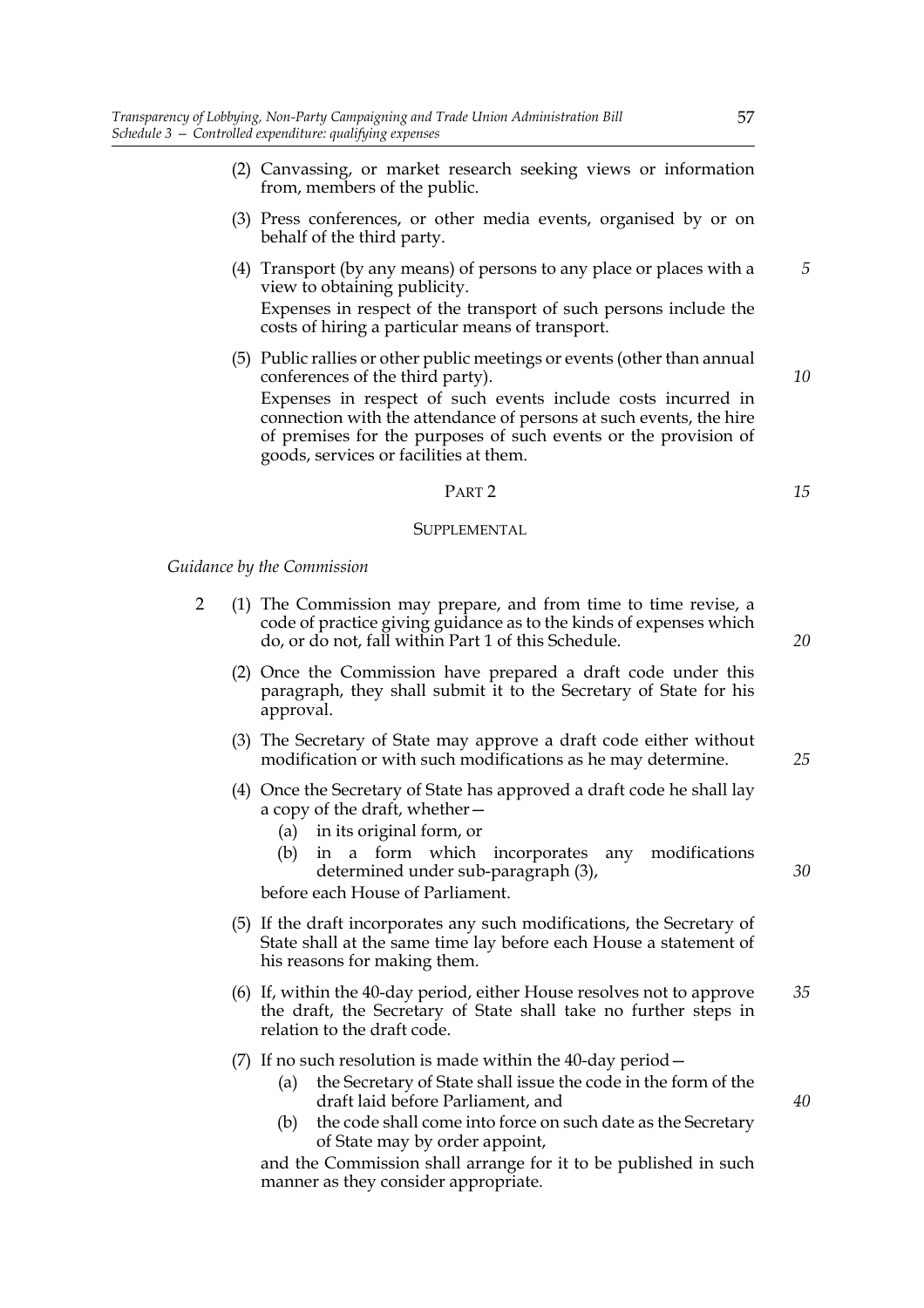- (8) Sub-paragraph (6) does not prevent a new draft code from being laid before Parliament.
- (9) In this paragraph "40-day period", in relation to a draft code, means—
	- (a) if the draft is laid before one House on a day later than the day on which it is laid before the other House, the period of 40 days beginning with the later of the two days, and *5*
	- (b) in any other case, the period of 40 days beginning with the day on which the draft is laid before each House,

no account being taken of any period during which Parliament is dissolved or prorogued or during which both Houses are adjourned for more than four days. *10*

(10) In this paragraph references to a draft code include a draft revised code.

*Power to amend Part 1*

- 3 (1) The Secretary of State may by order make such amendments of Part 1 of this Schedule as he considers appropriate.
	- (2) The Secretary of State may make such an order either—
		- (a) where the order gives effect to a recommendation of the Commission, or
		- (b) after consultation with the Commission."

#### SCHEDULE 4 Section 32

REQUIREMENTS OF QUARTERLY AND WEEKLY DONATION REPORTS

After Schedule 11 to the Political Parties, Elections and Referendums Act 2000 insert—

#### "SCHEDULE 11A Sections 95A and 95C

#### REQUIREMENTS OF QUARTERLY AND WEEKLY DONATION REPORTS

#### PART 1

#### **PRELIMINARY**

- 1 (1) In this Schedule—
	- (a) "quarterly report" means a report required to be prepared under section 95A;
	- (b) "reportable donation", in relation to a quarterly report, has the same meaning as in that section;
	- (c) "weekly report" means a report required to be prepared under section 95C; *35*
	- (d) "substantial donation", in relation to a weekly report, has the same meaning as in that section;

*30*

*25*

*15*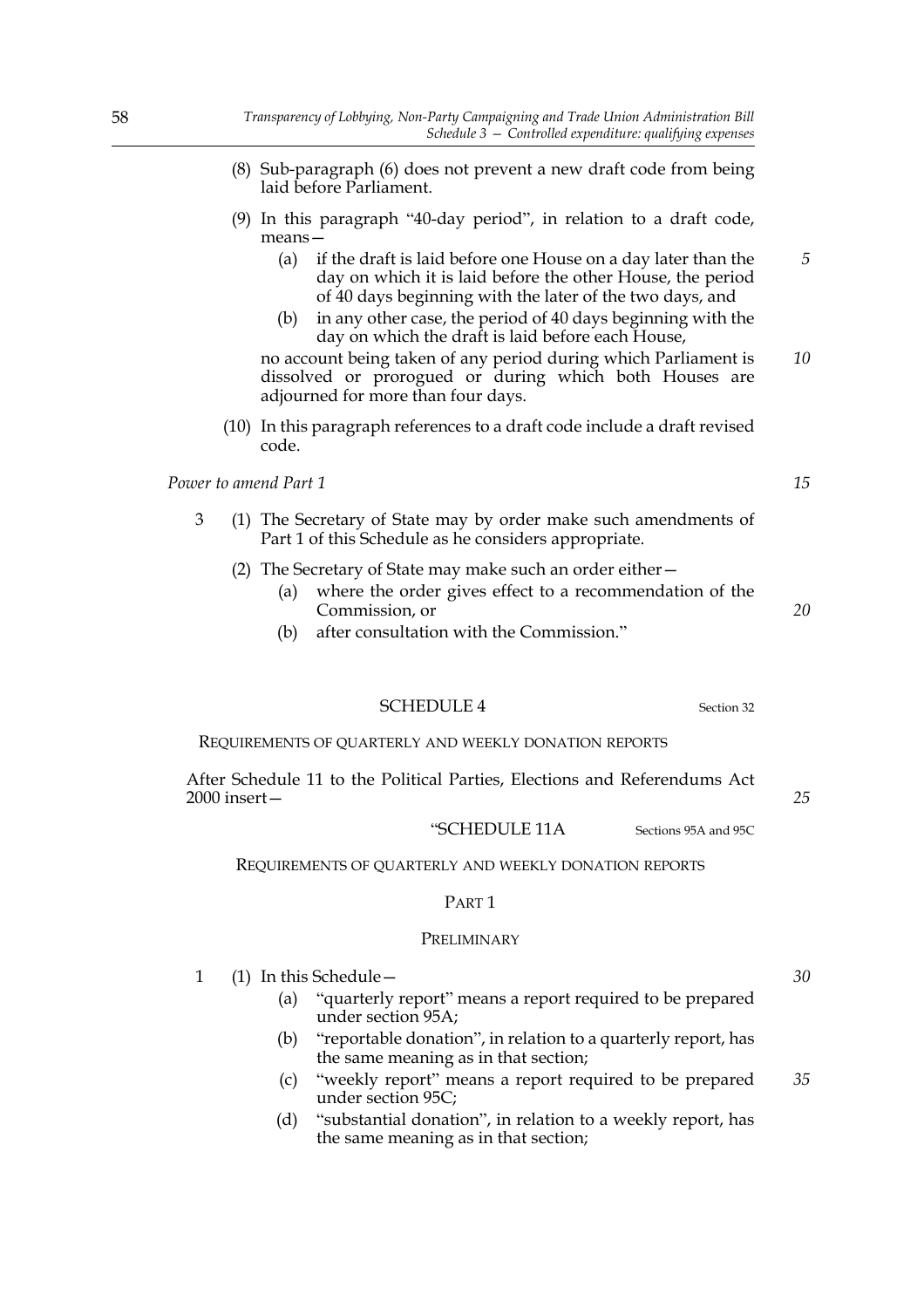- (e) "reporting period", in relation to a report, means the reporting period within the meaning of section 95A or 95C in respect of which the report is made.
- (2) References in this Schedule to the value of a donation are to its value as determined in accordance with paragraph 5 of Schedule 11.
- (3) References in this Schedule to section 56 are to that section as applied by paragraph 7 of Schedule 11.

#### PART 2

#### QUARTERLY REPORTS

*Requirements of quarterly reports*

- 2 (1) A quarterly report in respect of a reporting period—
	- (a) must contain the statement mentioned in paragraph 3 (reportable donations accepted during reporting period), and
	- (b) must contain the statement mentioned in paragraph 5 (reportable donations from impermissible or unidentifiable donors dealt with during reporting period).
	- (2) Where, because of the application of paragraph 2(3B) of Schedule 6 by virtue of paragraph 3(2)(a), the information required in the statement mentioned in paragraph 3 is a statement that the recognised third party has seen certain evidence that an individual has an anonymous entry in an electoral register (within the meaning of the Representation of the People Act 1983), the quarterly report must be accompanied by that evidence.

*Statement relating to reportable donations accepted during reporting period*

- 3 (1) The statement required by paragraph 2(1)(a) to be contained in a quarterly report is a statement recording—
	- (a) the appropriate details in relation to each reportable donation accepted by the recognised third party during the reporting period which is of a substantial value in the context of that period,
	- (b) the total value of all other reportable donations which are accepted by the recognised third party during the reporting period, and
	- (c) such other information as may be required by regulations made by the Commission.
	- (2) In relation to a reportable donation of the kind mentioned in subparagraph  $(1)(a)$ , the "appropriate details" means  $-$ 
		- (a) the information about the donor which is, in connection with recordable donations to registered parties, required to be recorded in donation reports by virtue of paragraph 2 of Schedule 6, *40*
		- (b) where the donation is of money, the amount of the donation,

*35*

*45*

*30*

*10*

*5*

*20*

*15*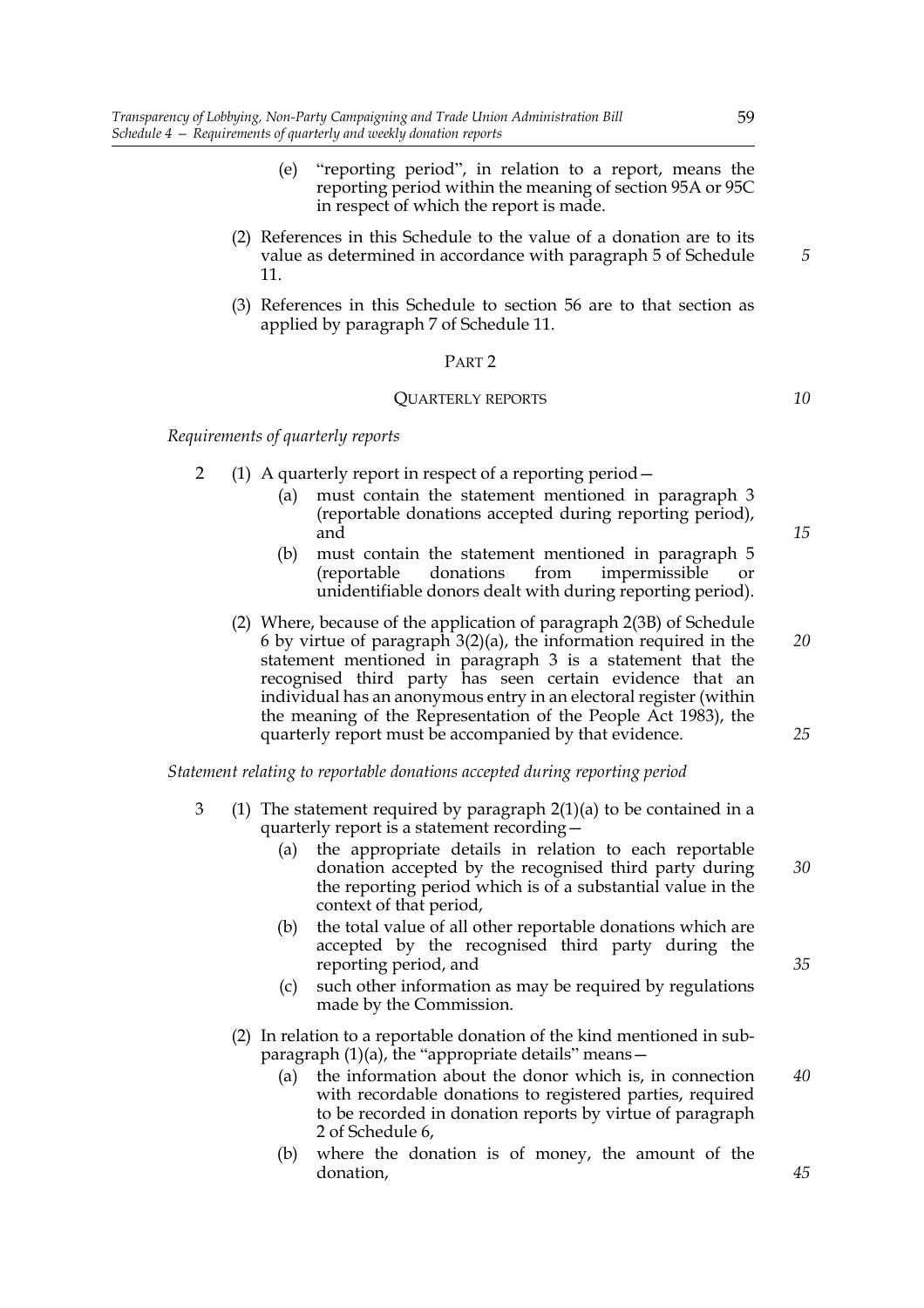- (c) where the donation is not of money, the nature of the donation and its value,
- (d) the date the donation was accepted by the recognised third party, and
- (e) such other information as may be required by regulations made by the Commission.
- (3) Where the recognised third party did not accept any reportable donations during the reporting period, the statement must record that fact.
- 4 (1) For the purposes of paragraph 3(1)(a), a reportable donation is of a substantial value in the context of a reporting period ("the reporting period") if— *10*
	- (a) in a case where there are no reportable donations made by the donor which have been recordable in any previous relevant quarterly report, condition A is met;
	- (b) in any other case, condition B is met.
	- (2) Condition A is met if  $-$ 
		- (a) the value of the donation is more than  $£7,500$ , or
		- (b) its value, when added to the value of all other reportable donations (if any) made by the same donor which are accepted by the recognised third party in the relevant qualifying regulated period, is more than £7,500. *20*
	- (3) Condition B is met if  $-$ 
		- (a) the value of the donation is more than  $£1,500$ , or
		- (b) its value, when added to the value of all other reportable donations (if any) made by the same donor which fall within sub-paragraph (4), is more than £1,500. *25*
	- (4) A reportable donation falls within this sub-paragraph if  $-$ 
		- (a) it is accepted by the recognised third party in the relevant qualifying regulated period, and
		- (b) it was not recordable in any previous relevant quarterly report.
	- (5) If a reportable donation which is aggregated under sub-paragraph (2)(b) or (3)(b) was accepted by the recognised third party in a previous reporting period, the donation is to be treated for the purposes of paragraph 3(1)(a) as accepted by the third party during the reporting period.
	- (6) For the purposes of this paragraph a donation is "recordable in any previous relevant quarterly report" if details of the donation were required to be recorded under paragraph 3(1)(a) in any previous quarterly report in relation to the recognised third party in the case of the relevant qualifying regulated period.
	- (7) In this paragraph, "the relevant qualifying regulated period" means the qualifying regulated period (within the meaning of section 95A) within which the reporting period falls.

*45*

*40*

*30*

*35*

*5*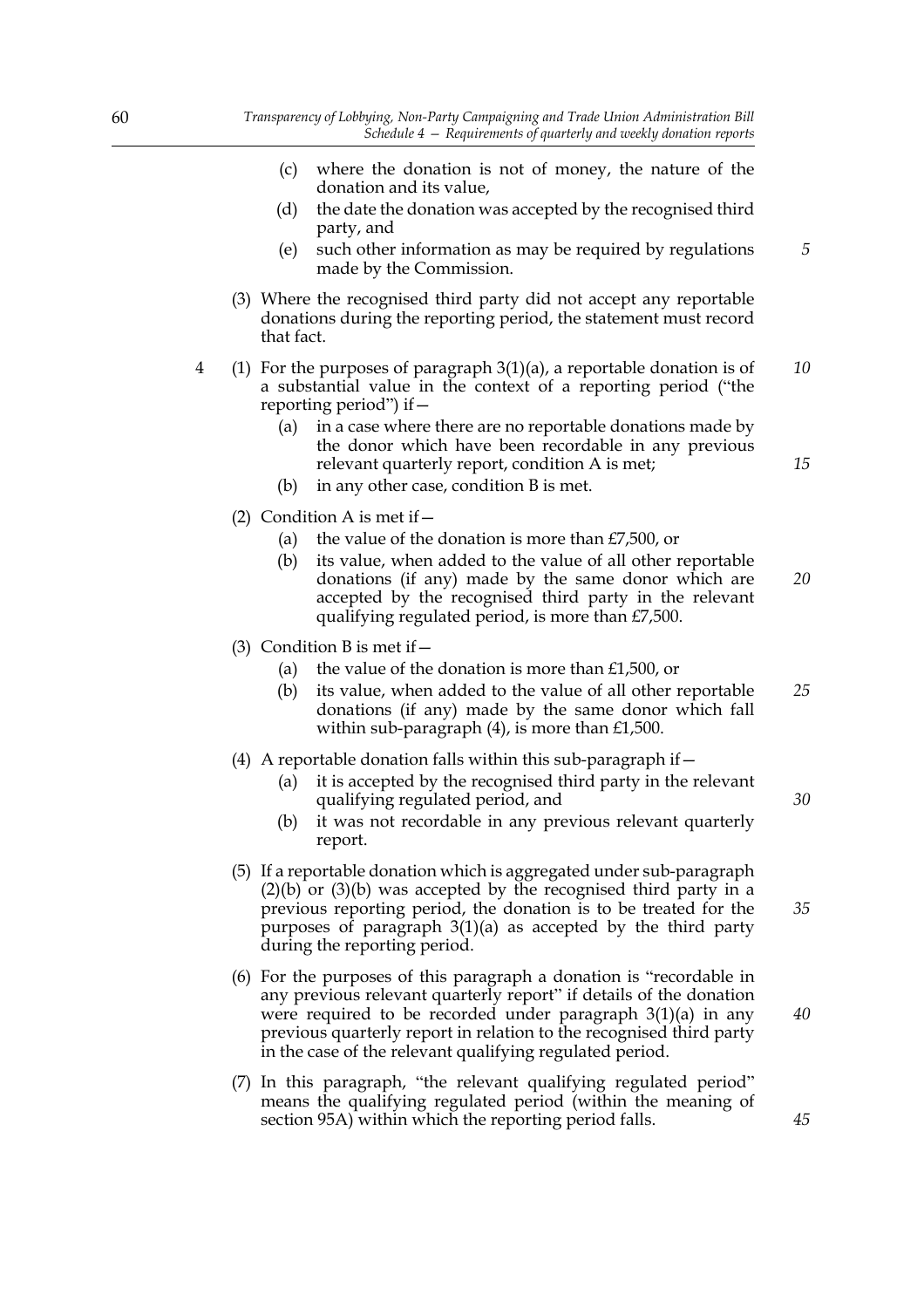*Statement of reportable donations dealt with during reporting period*

- 5 (1) The statement required by paragraph 2(1)(b) to be contained in a quarterly report is a statement recording the appropriate details in relation to each reportable donation which— (a) the recognised third party is prohibited from accepting by virtue of— (i) paragraph 6(1)(a) of Schedule 11, or (ii) paragraph 6(1)(b) of that Schedule, and (b) is dealt with by the recognised third party during the reporting period in accordance with section 56(2). (2) In relation to a reportable donation of the kind mentioned in subparagraph  $(1)(a)(i)$ , the "appropriate details" means -(a) the name and address of the donor, (b) where the donation is of money, the amount of the donation, (c) where the donation is not of money, the nature of the donation and its value, (d) the date the donation was received by the recognised third party, (e) the date and manner in which the donation was dealt with in accordance with section 56(2)(a), and (f) such other information as may be required by regulations made by the Commission. (3) In relation to a reportable donation of the kind mentioned in subparagraph  $(1)(a)(ii)$ , the "appropriate details" means -(a) details of the manner in which the donation was made, (b) where the donation is of money, the amount of the donation, (c) where the donation is not of money, the nature of the donation and its value, (d) the date the donation was received by the recognised third party, (e) the date and manner in which the donation was dealt with in accordance with section 56(2)(b), and (f) such other information as may be required by regulations made by the Commission. (4) Where the recognised third party did not deal with any reportable *5 10 15 20 25 30 35*
	- donations of the kind mentioned in sub-paragraph (1) in accordance with section 56(2) during the reporting period, the statement must record that fact.

#### *Supplementary*

6 Where reference is made in this Part to a donation being accepted, or dealt with in accordance with section 56(2), by a recognised third party during a reporting period, it is irrelevant whether the donation was also received by that party in that period.

*45*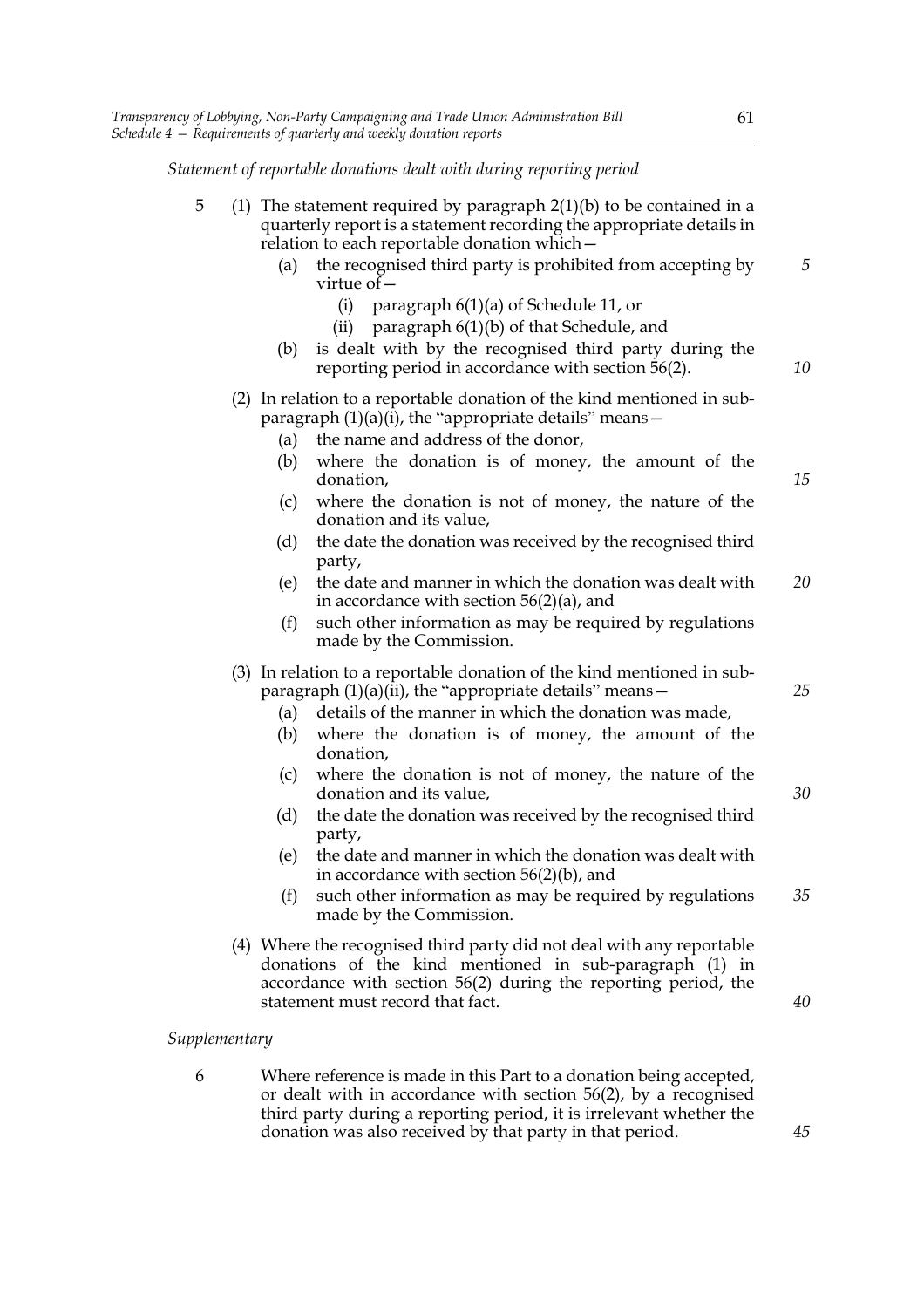#### PART 3

#### WEEKLY REPORTS

- 7 (1) A weekly report in respect of a reporting period must contain—
	- (a) a statement recording the appropriate details in relation to each substantial donation received by the recognised third party during that period, or *5*
	- (b) if the recognised third party did not receive any substantial donations during that period, a statement to that effect.
	- (2) The "appropriate details" means—
		- (a) the information about the donor which is, in connection with recordable donations to registered parties, required to be recorded in donation reports by virtue of paragraph 3 of Schedule 6, *10*

- (b) where the donation is of money, the amount of the donation,
- (c) where the donation is not of money, the nature of the donation and its value,
- (d) the date the donation was received by the recognised third party, and
- (e) such other information as may be required by regulations made by the Commission." *20*